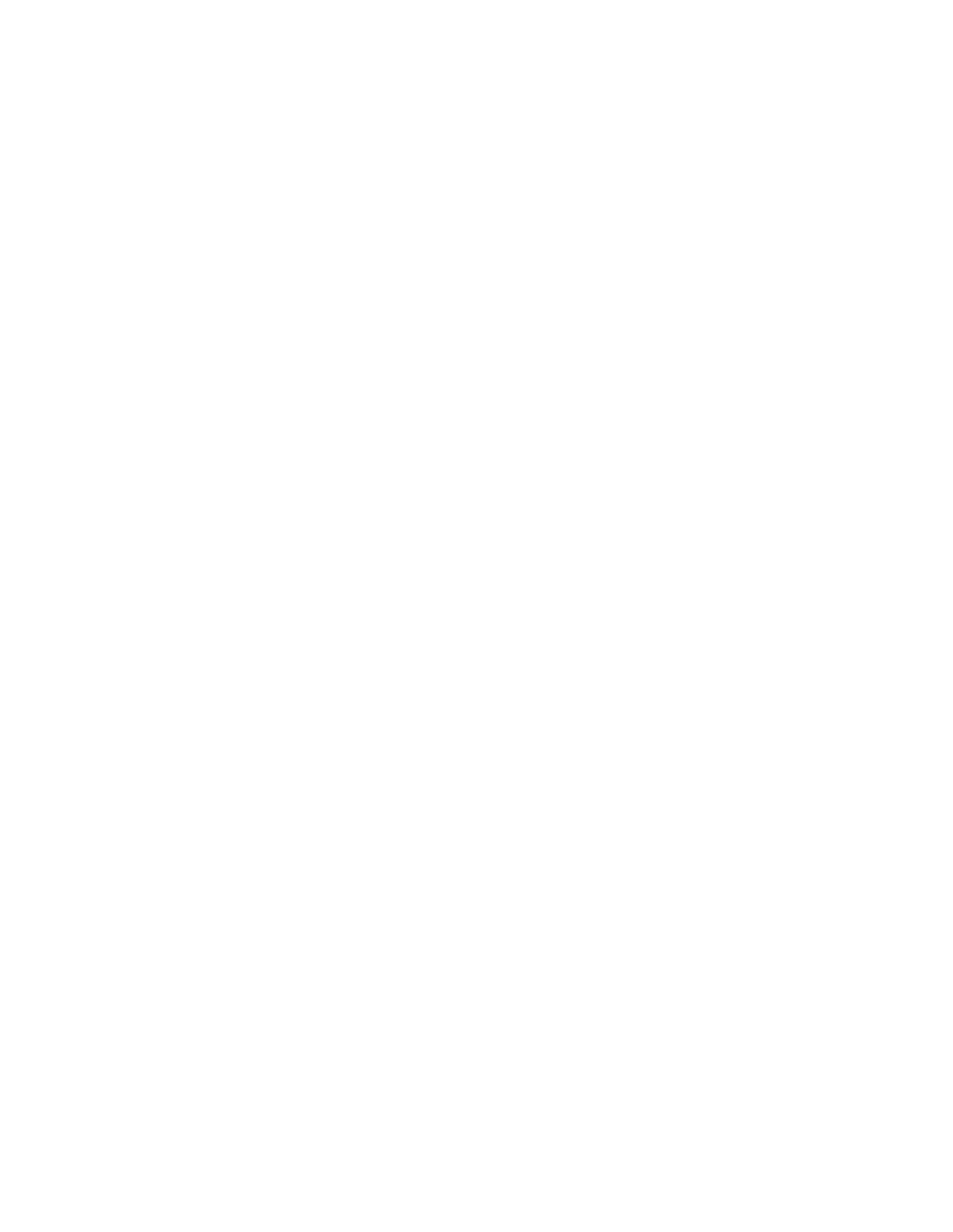#### Aula

### 1A ISLAND-TO-ISLAND CONNECTIONS IN THE CARIBBEAN

#### **Regional and extraregional hyperlinks of Caribbean capital cities: A mosaic of fragmented cores and peripheral linkages** Stanley D. Brunn, University of Kentucky

The Caribbean islands are often identified as belonging to a single region in spite of variations in cultural and historical heritage. This diversity is further captured in an analysis of the hyperlinks among and between large and small islands and territories. This study uses the volume of Google hyperlinks to measure the importance of each capital city in the regional and linkages with all others and with major cities outside the region. There are sharp and distinct variations in the 31 capital cities and with other major cities in the region and beyond. Based on hyperlink intraregional volumes there are five major core cities: San Juan, Road Town, Port of Spain, Havana, and St. Johns: 4 in a semiperiphery, 5 in a periphery and 17 in a deep periphery location. The connections or networks of these capital cities to major cities outside the regional also exhibits sharp variations. New York is the clear external capital with Mexico City in second place and Paris and London in third and four places. The results show there is need for additional research on Caribbean capitals and their hyperlink connections to the regional and extraregional centres in North, Central, and northern South America as well as western Europe. Similar studies might be conducted in the Pacific Basin and elsewhere.

**Keywords:** Caribbean, urban primacy, networks, Google hyperlinks

**The current migration crisis in Latin America and its effects on the migration trajectories in Small Island Development States (SIDS): The case of transnational migration of Venezuelans to Aruba**

Tiarra Simon, Universiteit van Amsterdam

The relationship and tensions between immigration policies on Aruba and Venezuelan transnational migrants are at the core of my thesis for the master course, Social and Cultural Anthropology at the Free University of Amsterdam. According to the United Nations High Commissioner for Refugees reports in October 2018, Aruba, an island of approximately 105,264 inhabitants, has, next to Trinidad and Tobago, a high estimated number of Venezuelans in the Southern Caribbean reaching up to 20,000 migrants. Nonetheless, despite efforts of a growing number of academics in the field of transnational migration and spatial mobility, little has been written on the current migration crisis in Latin America and its effects on the migration trajectories in the SIDS. In contrary to some receiving countries, SIDS have limited space to receive mass migrants and are often economically and politically dependent on (past) colonizing countries. Due to the current economic collapse in Venezuela, political, social, and humanitarian tensions have arisen. In reaction to the crisis, many Arubans are conflicted on how to assist these migrants in need. Based on a three-month case study consisting of ethnographic research on Aruba, this paper argues that a better understanding of a migrant's choice about migration and migration journeys is fundamentally important to bettering policymaking.

**Keywords:** Latin American crisis, Venezuela, migration trajactories, migrant agency, transnational migration, immigration policies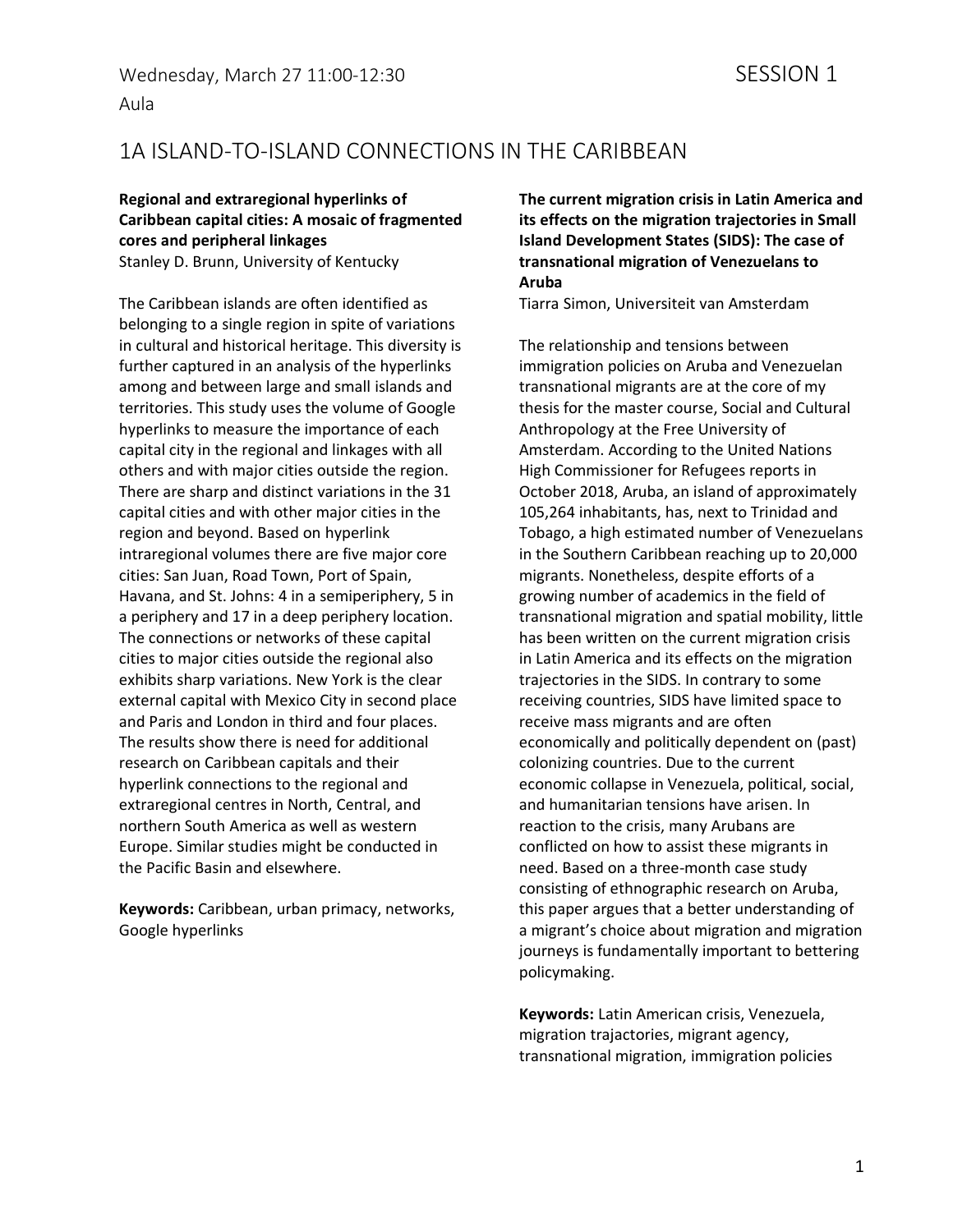### Aula

### 1A ISLAND-TO-ISLAND CONNECTIONS IN THE CARIBBEAN

#### **Cohesion within the Kingdom: 'Disunited we stand'**

Luc Alofs, University of Aruba

Since 10 October 2010, the Kingdom of the Netherlands has included three Subnational Island Jurisdictions: Aruba, Curaçao, and Sint-Maarten. At the same time, Bonaire, Saba, and Sint Eustatius became special municipalities of the Netherlands. The Kingdom is difficult to understand. There is no Kingdom parliament, nor a representative Kingdom government. Although the monarchy seems to connect with its citizens, there is no such thing as a shared civil society. From a SNIJ perspective, the Kingdom is an uneven political playing field. This paper reflects upon the complexity of identification of the citizens with their Kingdom. Based on focus group sessions held in 2014, it also discusses opportunities to build a civil Kingdom relevant in education, science, journalism, culture, economics, and ecological sustainability. This exploration will contribute to a comparative analysis of Small Island States (SISs) and Subnational Island Jurisdictions (SNIJs), models of decolonization, postcolonial sovereignty, and sustainability within the Caribbean.

**Keywords:** Kingdom, civil society, cohesion, identification, non-independent Caribbean, postcolonial inequalities, sovereignty

#### **Adding industry associations into the SDG equation for Caribbean islands: A new institutionalism perspective** Kalim Shah, University of Delaware

As Small Island Developing States (SIDS) chart development trajectories guided by the UN Sustainable Development Goals (SDGs), business and industry associations, coalitions and alliances play a growing role in representing their respective members in national discourse. This role has not been empirically analyzed in Caribbean SIDS yet. This study is one of the first that characterizes the forms and functions of such associations across the Caribbean SIDS and uses statistical data analysis to understand the drivers that underlie their roles in SDG goal achievement. Findings indicate that foreignoriginated associations appear to show less alignment with local SDG goals but greater power relations with national influencers; while almost the opposite relationship occurs with respect to local-originated associations. Enhanced institutional pressures from respective associations, access and exposure to best practices, networking opportunities, and service bundling may explain these differences. These findings are central to private-sector engagement for island sustainability.

**Keywords:** industry associations, public-private partnerships, institutional theory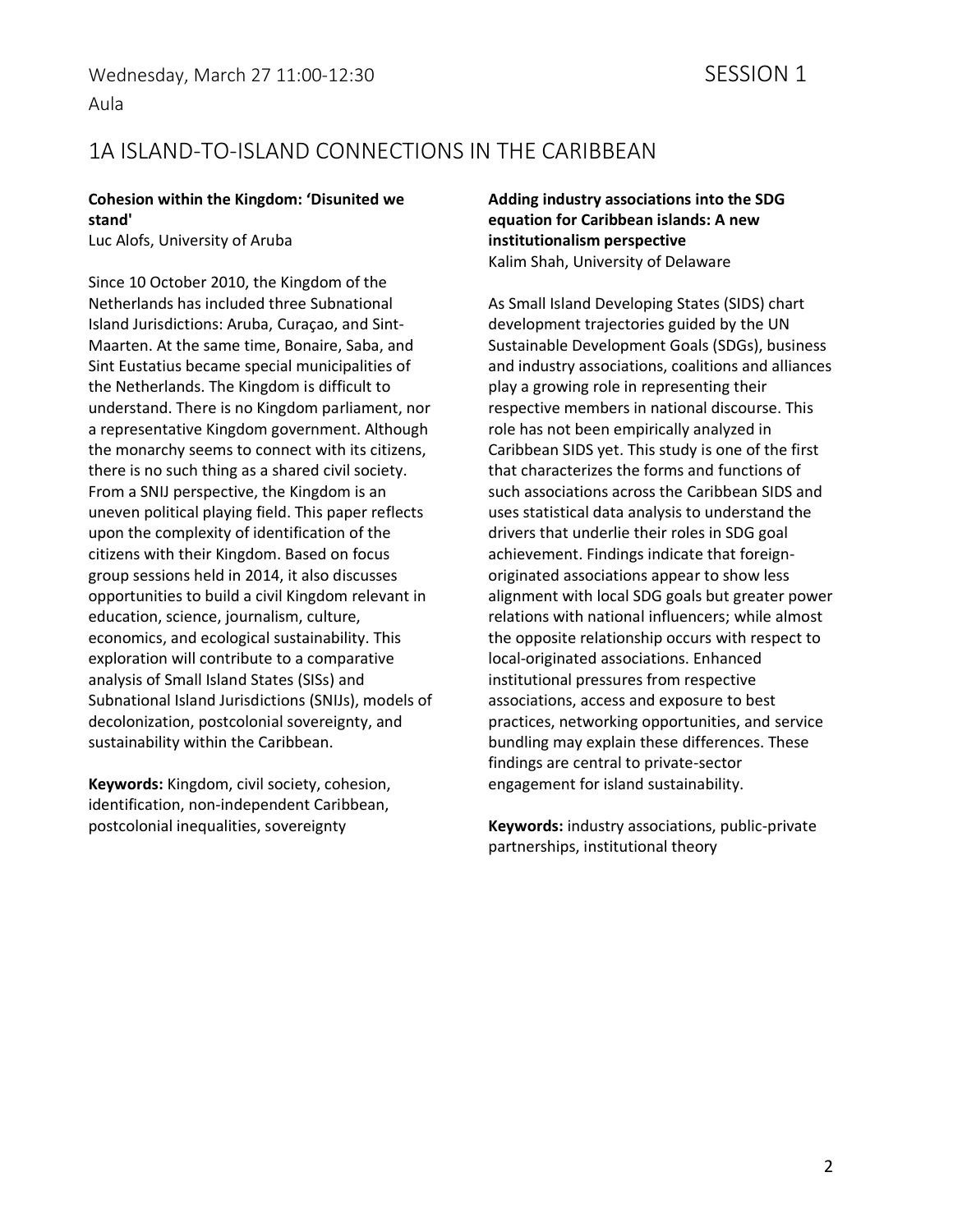Wednesday, March 27 11:00-12:30 SESSION 1 Room B

### 1B POLITICS AND GOVERNANCE

**Small island politics, power, and the will of the people: Exploring perceptions on participatory governance in St. Maarten** Solange Ludmila Duncan, University of Birmingham

Politics and governance in Subnational Island Jurisdictions (SNIJs) like St. Maarten highlight the dichotomy between the potential for deliberative democracy and the realities of pervasive patronage and tokenism. The perceptions of key stakeholders – politicians, government officials, NGOs, and citizens – on the power relations between government and civil society appear to hold the key to identifying the main challenges and opportunities for increasing the levels and quality of civic participation on the island.

Utilizing qualitative methods including in-depth face-to-face interviews and a survey, this paper identifies the cultural and political factors that influence participatory governance on St. Maarten, by presenting valuable perspectives from various stakeholders throughout the community, while recognizing the institutional frameworks and mechanisms inherited via the constituent state's relationship to its metropole: the Netherlands. Findings indicate that decreasing social fragmentation and increasing civic education may be crucial to transforming St. Maarten's residents into more active and concerned citizens. But are the politicians willing to give up decision-making power? By examining participatory governance in SNIJs like St. Maarten, and the further development of politics, governance, and civic participation, in particular, requires improvement of the synergistic relationship between the state and its citizens.

**Keywords:** governance, civic participation, island politics, social capital, political culture

**Parliamentary democracy in Tuvalu: Scale, tradition, and non-party government** Elliot Bulmer, International Institute for Democracy and Electoral Assistance

This presentation examines the Tuvaluan constitution from independence to the present, ongoing reform process. It is a first-person account of constitution-making: the presenter was constitutional advisor and international constitutional drafter in support of the UNDPfunded Constitution of Tuvalu Review Project.

It tells the story of emerging constitutional pressures shaping evolution of parliamentary democracy in Tuvalu, which ultimately led the Tuvaluan political leadership to abandon standard parliamentary institutions in favour of a hybrid system of government with a directly elected Prime Minister. Three particular challenges are highlighted: those posed by small scale; those posed by tradition and, in particular, by the class between traditional governance structures and the liberal-democratic state; and those posed by the absence of political parties. The presentation reflects comparatively on the question of whether the Westminster Export model is still a viable system of government for SIDS with a Commonwealth constitutional background.

**Keywords:** Westminster model, Commonwealth, parliamentary democracy, non-partisan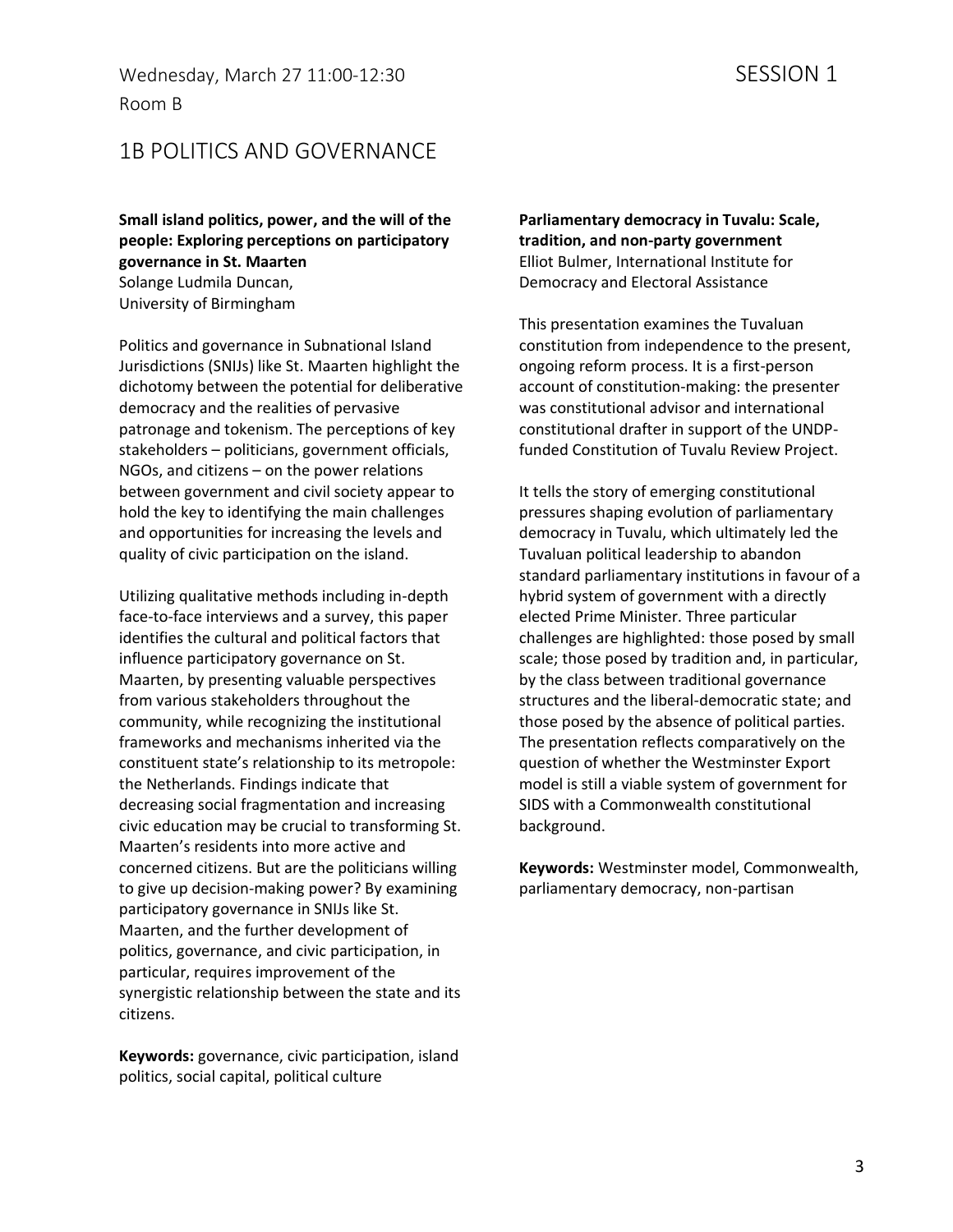Wednesday, March 27 11:00-12:30 SESSION 1 Room B

### 1B POLITICS AND GOVERNANCE

**The fight for LGBT rights in the British Overseas Territories: Bermuda and the Cayman islands** Derek O'Brien and Rhian Minty, Truman Bodden Law School, Cayman Islands

The recent controversy surrounding same-sex marriage in Bermuda and the Cayman Islands, which has been widely reported, highlights the multi-layered and complex interrelationship between the network of constitutional actors responsible for the governance of Britain's Overseas Territories (BOTs). This network includes the executive and legislature of each BOT; the Governor, appointed by the Crown; the British Parliament; and the courts, which include for these purposes the European Court of Human Rights, in addition to the local courts and the Judicial Committee of the Privy Council in London.

This paper explores this complex interrelationship at a time when the Government of the Cayman Islands is seeking to redefine the nature of their relationship with Britain. In particular, the paper focuses on the tensions inherent in the partnership between Britain and its BOTs; a partnership which is rooted in colonialism, but which endeavours to respect the right of internal self-government of each BOT whilst maintaining Britain's responsibility under international law for the protection of human rights in its BOTs.

**Keywords:** same-sex marriage, self-government, international law

**Personalistic politics in subnational island jurisdictions: The case of Prince Edward Island** Patrick Lévêque, University of Prince Edward Island

The effect of size on democracy and politics has long been a subject of interest, and increasingly so in recent years with respect to small (often island) states. However, much of this work has focused on states with relatively little attention given to subnational (island) jurisdictions (SNIJs). This paper addresses this paucity of research by adopting Corbett & Veenendaal's recent (2018) theorizing on the centrality of personalistic politics in small states, and applies it in a SNIJ context, specifically Prince Edward Island (PEI), Canada. The paper evaluates the applicability of the concept of personalism in PEI by reviewing the literature on politics in the province and by analyzing selected recent and historical political discourses in the Legislative Assembly and local news media. Discussions explore the distinctive operation of personalism in SNIJs, and potential implications of personalism for PEI and other SNIJs.

**Keywords:** personalism, subnational Island Jurisdiction (SNIJ), politics, Prince Edward Island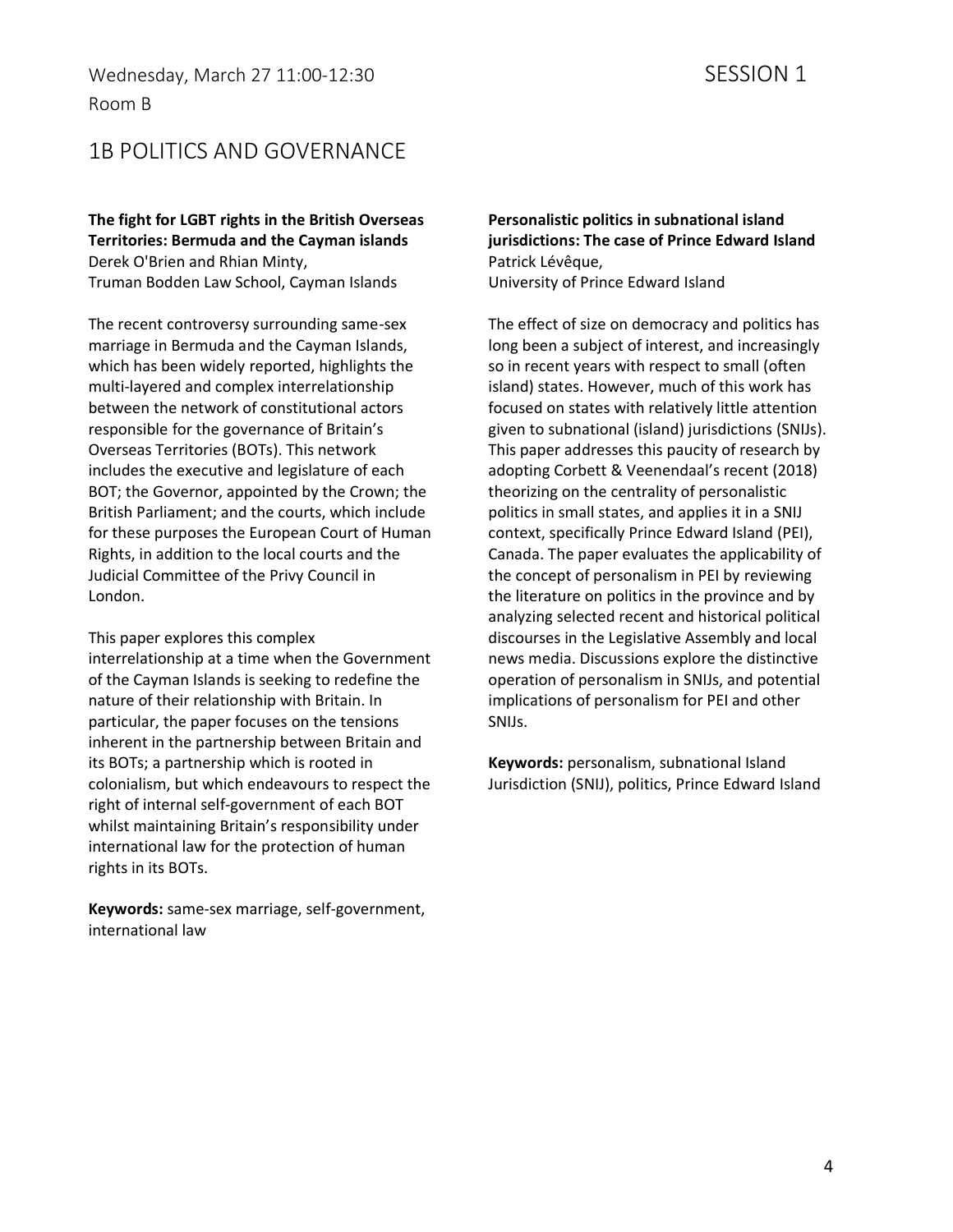### 1C CONSTRUCTING ISLAND IDENTITIES: SOCIAL CAPITAL

#### **Making ends (of-the-earth) meet: 'Getting by' in Saint Helena**

Owen Jennings, University of Hawaiʻi

Saint Helena's 'problem', as far as the UK government is concerned, is that the ends do not meet. Saint Helena is one of the last British Overseas Territories to require regular budgetary aid, and in an effort to ameliorate the situation, they built an airport at extraordinary cost that opened for commercial service in 2017. In 2016, Saint Helenians (Saints) had to make their own ends meet as the airport's opening was delayed. In day-to-day life, the rhythm of existence on one of the world's most remote islands carried on, but with expectations of new opportunities put on hold. Based on research carried out for my Master's thesis, this paper compares the everyday experiences of Saints dealing with slow and expensive internet, an infrequent ship, and making their own ends meet, with the projections of the British government of a tourist-driven future of relative prosperity on a newly connected island. The paper also touches on what this may mean for future territorymetropole relationships.

**Keywords:** SNIJ, Overseas Territory, tourism, development

#### **The inertia of islandness: When nationalism eclipses islandness, and 'island-made' isn't an option**

Margaret Paterson, University of Prince Edward Island

Islanders know in their bones that they're different; 'islandness' and 'the island effect' are part and parcel of everyday life on an island, as demonstrated through islanders' resourcefulness, ingenuity, practicality. But too often, because of geographic isolation, size, a poor economic situation, and/or historic circumstances, the myth of the island as a "psychological sink through which the mainland pours its ills" (Hay, 2006) prevails, manifesting in convervatism, insularity, and what has been termed 'cultural cringe', where nothing is ever as good as it is on the mainland. The story is repeated at many levels and in many forms, especially when the island government is at the subnational level and is subjected to a power imbalance from that of the governing centrality. What happens when the goals of the metropole eclipse the goals of the island? How does this manifest in government policy and programs, and in everyday life? This paper focuses on Prince Edward Island and Newfoundland (two of the subnational island jurisdictions in the research project, 'Towards Sustainable Island Futures') as case studies. Using a mixed-methods approach, we explore social capital conflicts between these two subnational island jurisdictions and their metropoles – historically and culturally – and the friction that can result.

**Keywords:** islandness, jurisdiction, social capital, Prince Edward Island, Newfoundland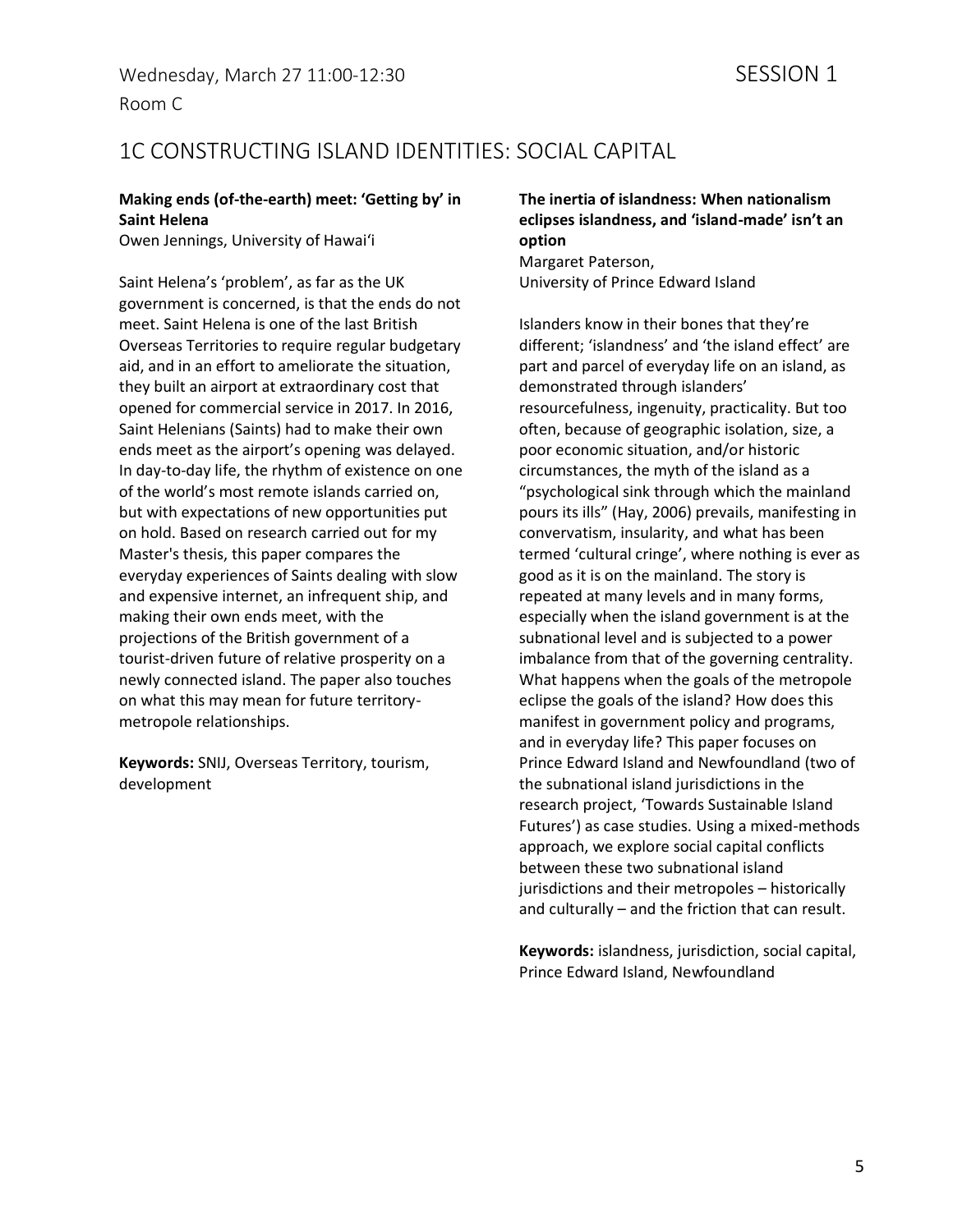### 1C CONSTRUCTING ISLAND IDENTITIES: SOCIAL CAPITAL

**From cultural cringe to cultural confidence: The role of island identity and social capital in creating strong island jurisdictions** Laurie Brinklow, University of Prince Edward Island

Attachment to one's island plays a role in islanders' sense of identity, built on social capital such as sense of belonging, stubborn independence, community and kinship webs, strong bonds with the past, and a common mythology. While a small-island state may display cultural confidence as a result of its independent status, a subnational island jurisdiction may exhibit inferiority, superiority – and sometimes both at the same time. Often the common mythology in subnational island jurisdictions is one of the underdog, or the "psychological sink into which the fears, selfloathings and insecurities of the larger nation are displaced" (Hay, 2006). But transformation is possible, inspired in large part by a determination to assert, in opposition to nationalist tropes propagated by the relevant centralities, a distinctive island place and identity, taking control of its cultural, and in some cases, economic and political futures – resulting in cultural confidence. The paper looks at social capital indicators on Iceland and Newfoundland, and documents how historical, geographical, and cultural factors have led to similarities and differences in these islands' sense of autonomy. And it explores their sense of islandness and island identity: their mythologies showing how the geographies of art encompass and express place and landscape, experience and emotions, identity and belonging.

**Keywords:** cultural cringe, cultural confidence, islandness, identity, social capital, Newfoundland, Iceland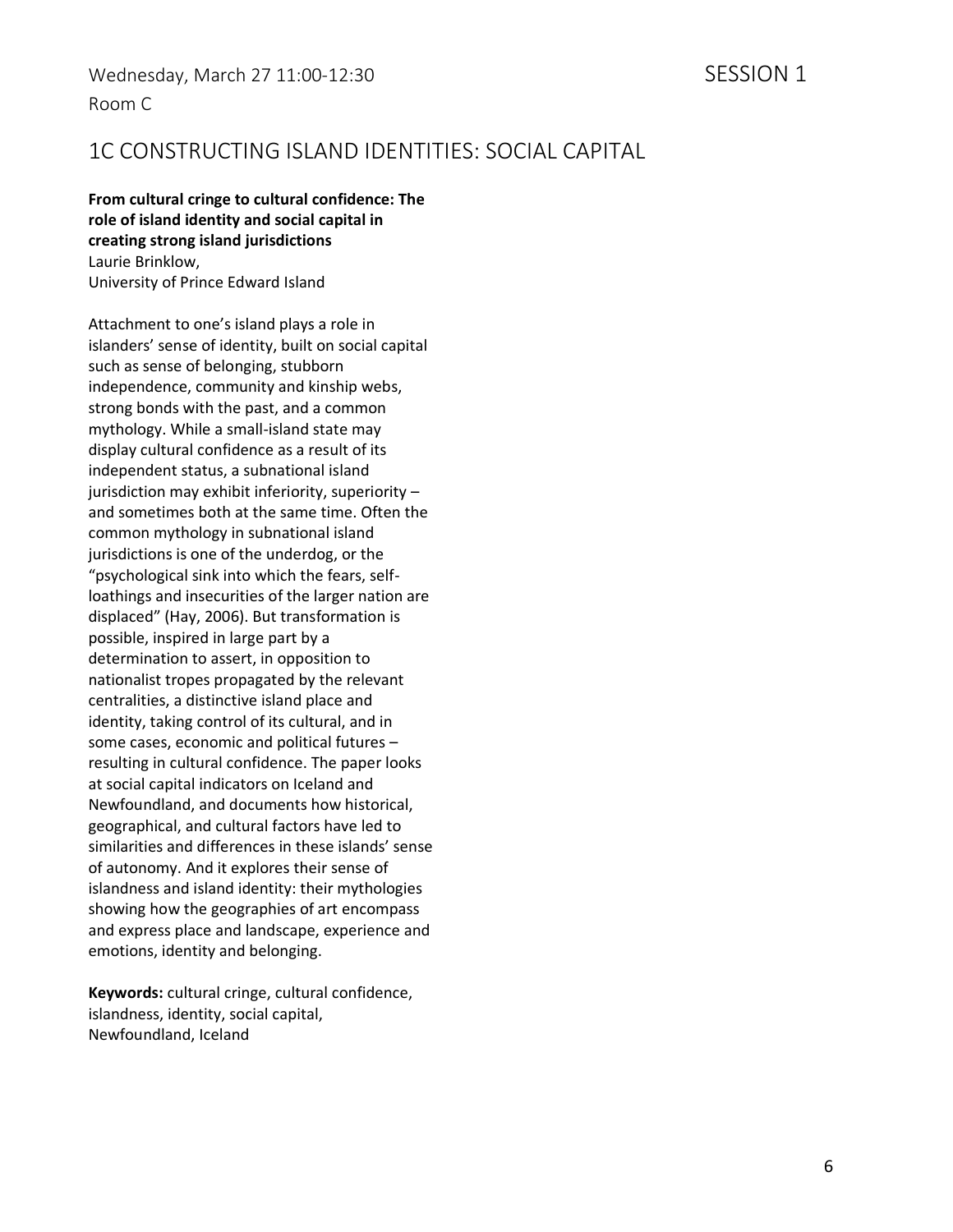### 1D GOOD GOVERNANCE AND ECOSYSTEM HEALTH

#### **Cooperation in the management of coral ecosystems**

Stephen Snider, Harvard University

Reefs are vital to communities living near the ocean in terms of their livelihoods, as well as protection from storm surge and beach erosion. Through involvement in the decision-making process and management of these common-pool resources, local communities can be given agency over the health and protection of the reefs on which they depend. Similarly, a more vibrant and healthier reef system encourages tourism and provides jobs. There needs to be more involvement and awareness at all levels if there is hope to combat the problems associated with overfishing, reef damage, and pollution. In the example of Jamaica, partnerships between researchers, protected areas, private operators, and community members have created models of success. Through case studies of Jamaica's situation, we have learned lessons that can be applied and expanded on in other communities.

**Keywords:** coral reef ecosystems, conservation, community management, cooperation

**Developing national environmental policy in a nation of semi-autonomous states: A case study of the Federated States of Micronesia** Iain Hall, Sophia University

The Federated States of Micronesia (FSM) is a Small Island Developing State (SIDS) comprising four semi-autonomous states. The FSM faces a number of environmental challenges, not least of which is the loss of biodiversity upon which it relies for subsistence and economic development. Each state has primary responsibility for the management of its natural resources, with each supporting unique biodiversity facing unique challenges within different systems of land tenure and traditional stewardship. As a signatory to the UN Convention on Biological Diversity, the FSM must deliver a National Biodiversity Strategy and Action Plan that also responds to the Sustainable Development Goals. How, therefore, does a country like the FSM develop and implement a unified national strategy within a system of diverse sub-national island jurisdictions? This presentation explores the development of the 2018 revised National Biodiversity Strategy and Action Plan, examining state and national priorities and responsibilities and how these are reconciled to promote biodiversity conservation at national and state levels.

**Keywords:** biodiversity, conservation, Convention on Biological Diversity, Federated States of Micronesia, policy, Small Island Developing State, subnational island jurisdictions, Sustainable Development Goals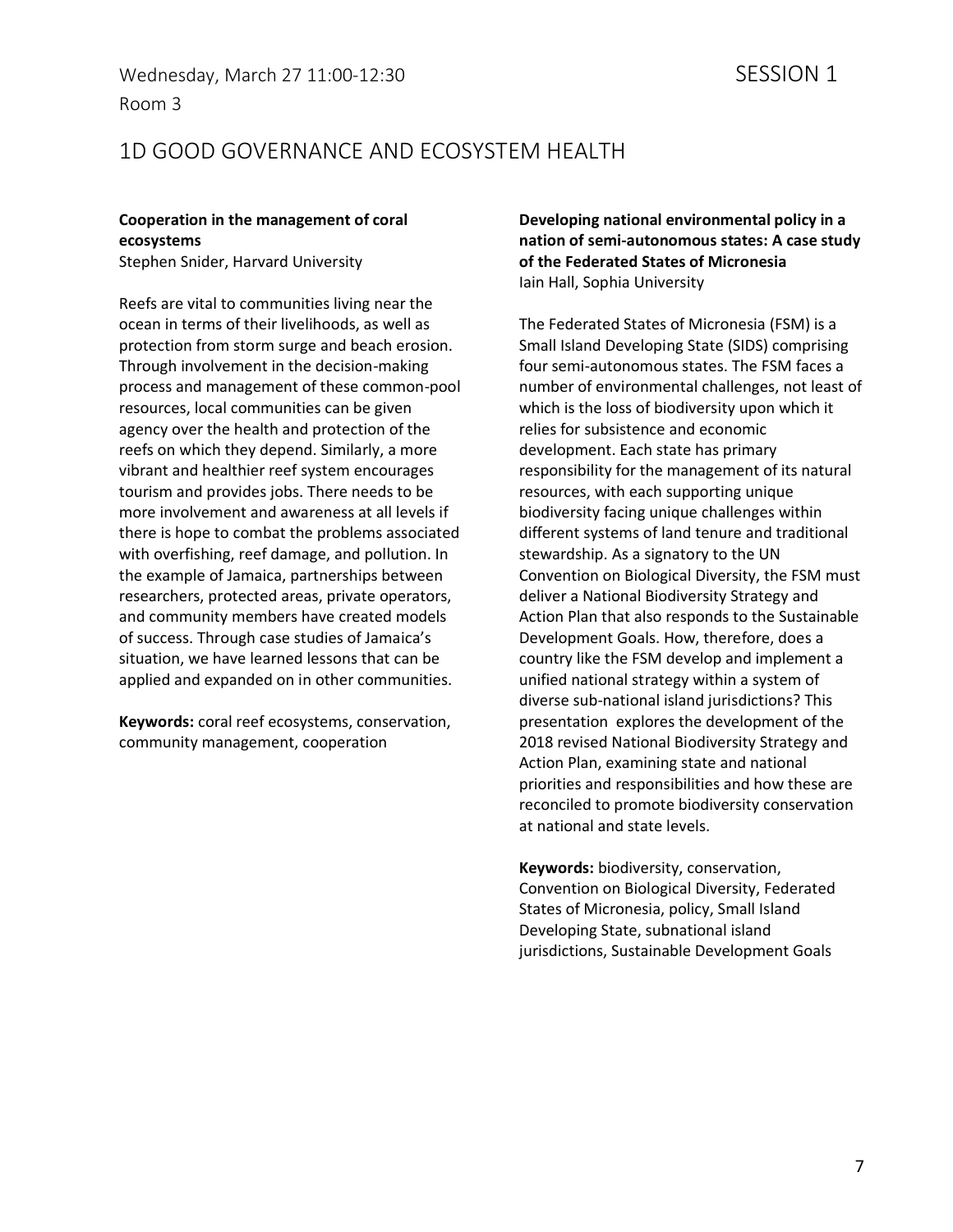### 1D GOOD GOVERNANCE AND ECOSYSTEM HEALTH

**Environmental governance of forests in Small Island Developing States of the Caribbean** Kimberly Wishart Chu-Foon, University of Prince Edward Island

Caribbean island forests are of great importance as they provide a wide range of ecosystem services such as flood regulation but are also home to many forest-based communities who depend on the resources forests provide for their livelihoods. Issues such as deforestation, conflict with other land uses, and a changing climate are having an adverse effect on these island forests. With these challenges, effective forest governance is of critical importance. Based on a review of the peer-reviewed and grey literature, this research assesses the different institutions that are involved in managing forests in Small Island Developing States of the Caribbean. The primary governance structures used in the region were found to be state led governance, comanagement and community-based governance with involvement from a wide range of actors and institutions. Since island forests and communities are comparatively understudied compared to their coastal counterparts, this study provides valuable insight into the challenges and successes of the different approaches. It also provides a framework for future related studies in the region by revealing gaps in the research.

**Keywords:** environmental governance, SIDS, Caribbean, forests, forest-based livelihoods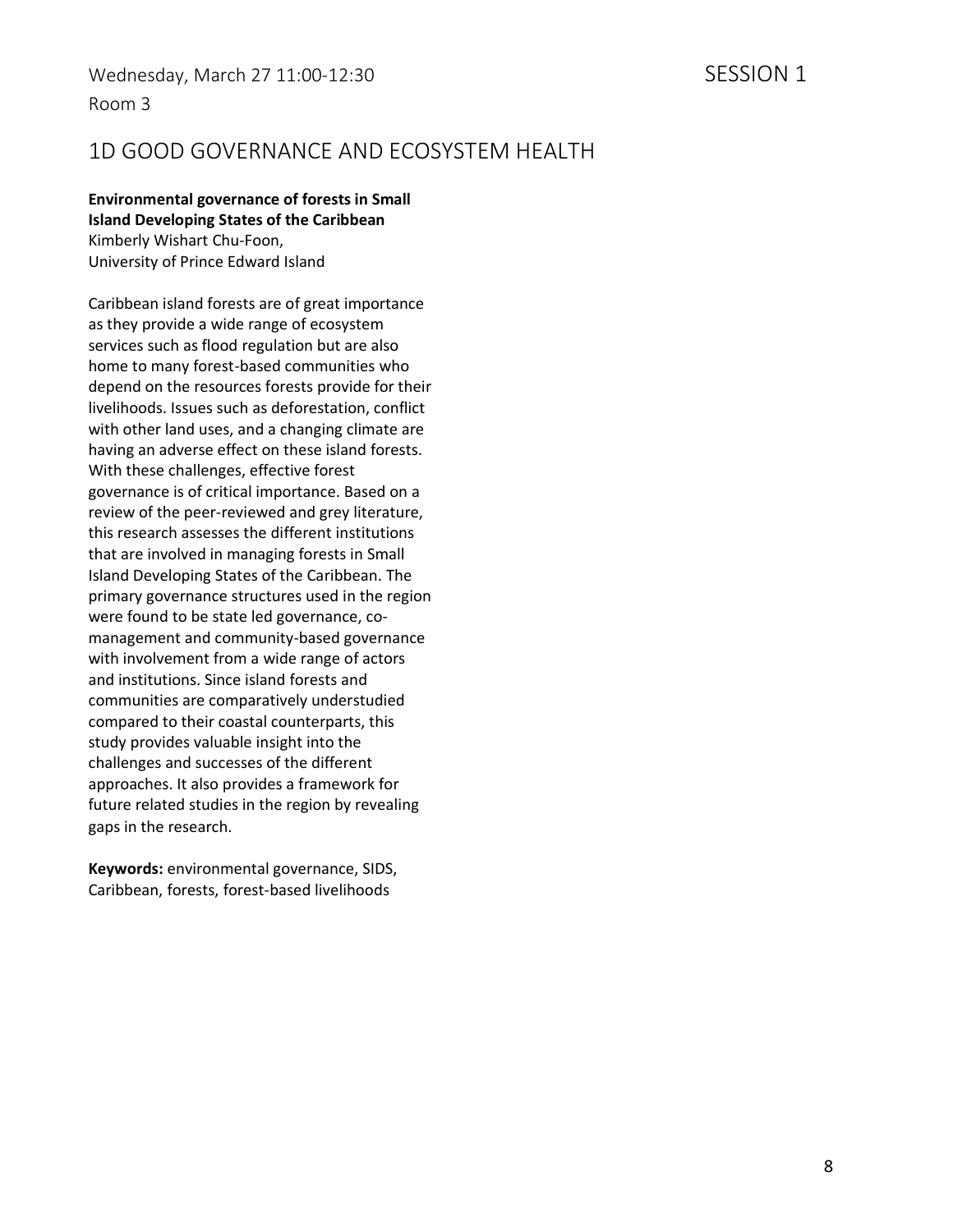#### Wednesday, March 27 14:00-15:30 SESSION 2 Aula

### 2A ECONOMIC DEVELOPMENT I

**Leveraging diaspora networks: A strategy for non-tourism services transformation** Barney Pacheco, University of the West Indies

A significant challenge that has emerged as Caribbean economies attempt to transition toward more knowledge-intensive development is the shortage of skilled human capital. This paper examines how Caribbean island states can leverage the expertise and knowledge of their diasporas via Information and Communications Technologies (ICT) to transform the non-tourism services sector within the region. ICT is identified as a critical component of a developmental model that allows service firms, located in the home countries, to tap into diaspora networks and access the human resources required to unlock the sector's potential. ICT therefore provides a novel way to reverse the effects of 'brain drain' and convert it into a 'brain gain' without requiring members of the diaspora to physically return to the home country. Linking diaspora networks with an evolving service sector thus represents an urgent policy agenda as regional governments strive to achieve their sustainable development goals.

**Keywords:** diaspora networks, non-tourism services, brain drain, development strategy

#### **Legal transplants to help smaller states protect their population and identity** Danny Pieters, Leuven University

The Institute of Comparative Law of the Law School of the KU Leuven is undertaking a vast research project on how small states use legal transplants to fulfill their duty to protect population and identity. The resources of small states to operate a complete legal system are limited. Still also the small states are to fulfill tasks similar to those of larger and more resourceful states. This goes in particular for the need to create and enforce law providing:

- Social protection
- Protection of the environment

• Protection of cultural heritage/national language

• Protection of internal security (safety)

In these four areas legislation is usually the most important source of law, case law only supplementing what statutes and regulations establish. Yet the question is how do parliaments, governments (or possibly other legislators) of these small states legislate in a state-of-the-art way in all these areas, where highly technical and rapidly changing realities require prompt and adequate legislation? Very often legislators will look for solutions to other countries and take over pieces of legislation of these other countries, possibly 'customizing' them to the national realities. The research project about which we are presenting is in its initial stage; active participation will allow us to discuss methodology and establish cooperation with experts coming from the concerned small jurisdictions and academic research centres specializing in small states.

**Keywords:** Legal transplants, statutory law; social, environmental, heritage, and security protection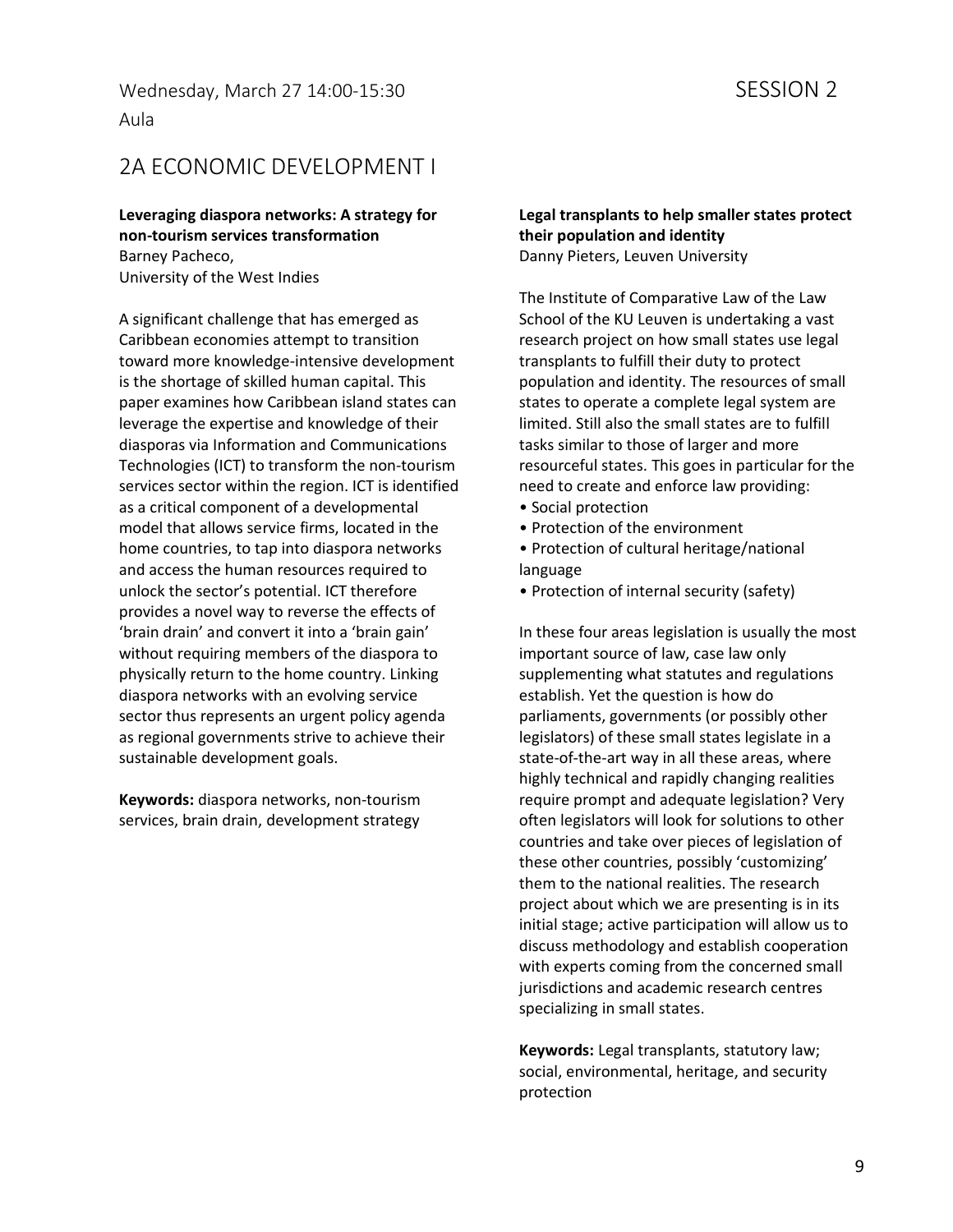#### Wednesday, March 27 14:00-15:30 SESSION 2 Aula

### 2A ECONOMIC DEVELOPMENT I

**Creating social impact in small island communities through social entrepreneurship** Edward Erasmus, University of Aruba

The rapid rise in the number of social enterprises worldwide has led to a new business sector which is increasingly making an impact in its pursuit of social objectives. Social entrepreneurship is becoming more and more popular and people in Aruba are becoming curious about this business concept. Contrary to purely 'profit-seeking' businesses, social enterprises offer an alternative business model that focuses on helping community, being financially feasible, while also maintaining organizations' clearly stated social or environmental missions.

But what does the concept of social entrepreneurship have to offer small islands like Aruba and how can we assess and measure their social impact? This paper/presentation aims to shed some light on the variety of innovative ways that social enterprises can generate significant impact in small island communities.

**Keywords:** social entrepreneurship, social impact, entrepreneurship, social change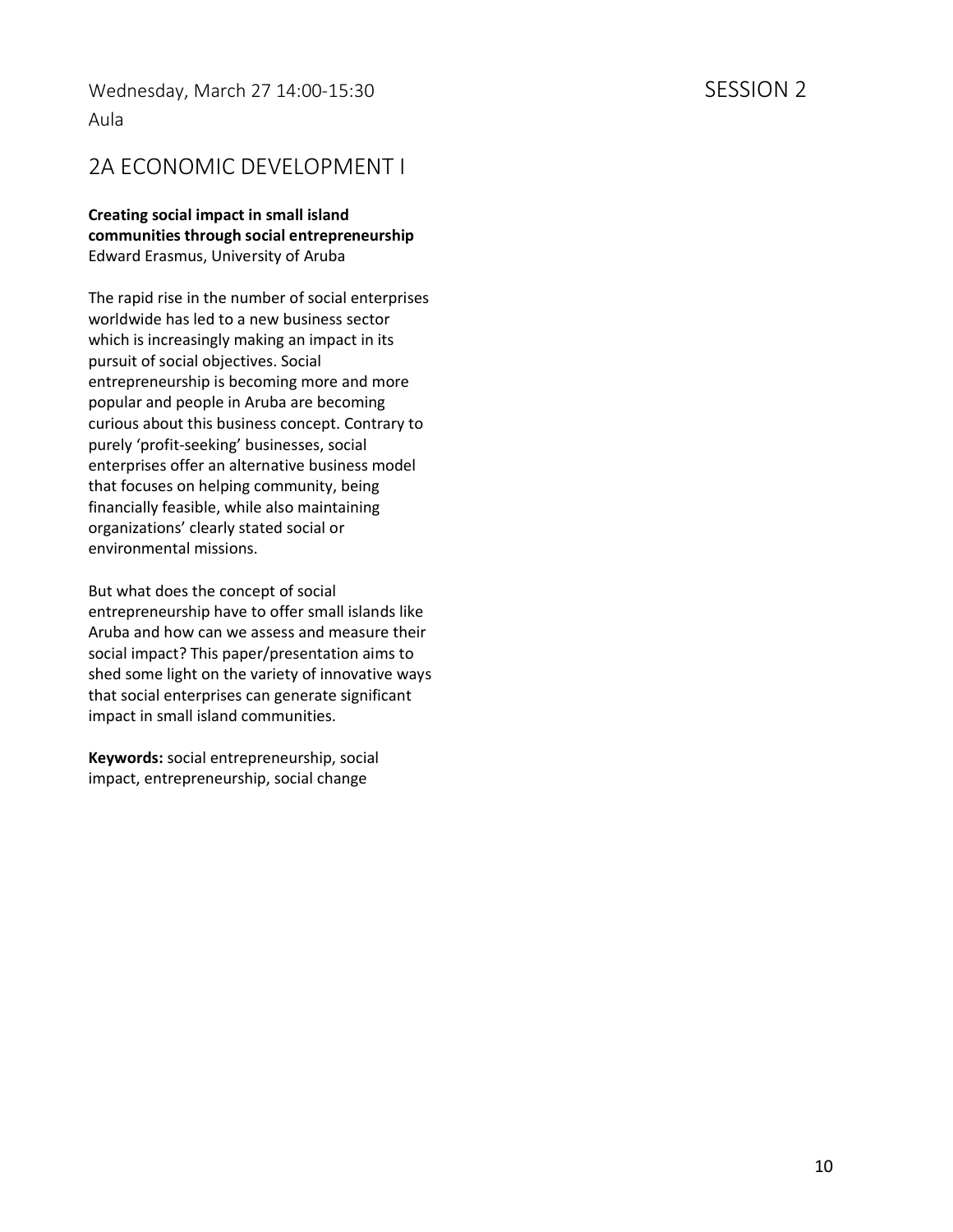### 2B GOOD GOVERNANCE AND GOVERNMENTALITY

#### **Narratives of Bahamian civil society: Stories of resilience and challenge**

Kim Williams-Pulfer, Indiana University

Many scholars and multilateral organizations cite problems related to governance in the Global South such as a lack of full democratic participation, inclusion, peace and security, equality, and environmental sustainability. Furthermore, they urge that the development of a strong and robust civil society is a relevant space for the enhancement of the democratic futures of the Global South. However, there are criticisms that such calls for civil society enhancements are vague and fail to account for local and cultural specificity.

This paper focuses on the significance on Caribbean civil society as a critical site for improving levels of inclusive social advancement. Through acknowledging the cultural traditions in the Caribbean that have shaped civil society, along with a renewed focus on increasing the material capacity of civil society, this paper highlights the challenges, restraints, and opportunities faced by civil society via in-depth interviews and document analysis of twentyseven civil society leaders in the Bahamas using narrative methodology. Finally, this paper also focuses on the significant role of black and middle-class identities within Caribbean civil society.

**Keywords:** civil society, leadership, Bahamas, Caribbean, cultural identity, postcolonial

**The governance arena of supreme audit institutions of subnational island jurisdictions within the Dutch Kingdom in the 21st century** Lay Hing de Kort-Yee, Court of Audit of Aruba

Governance in sustainable development is an important precondition to the implementation of Sustainable Development Goal 16. Supreme Audit Institutions, as an independent institution in the public sector, is an important player in the promotion of sustainability and good governance in Small Island States. It can be argued that good governance is subject to the critical condition and system within which such institutions operate. This research involves the exploration of the governance conditions of Supreme Audit Institutions in Aruba, Curaçao, and Saint Martin, as Subnational Island Jurisdictions within the Dutch Kingdom. It is carried out through an examination of Worldwide Good Governance principles (indicators) and critical condition factors of the government arena, such as civil society, political society, government, bureaucracy, economic society, and the judiciary, with specific emphasis on 21st-century developments. The results highlight the differences and similarities of three islands under the same Sovereignty, based on relevant stakeholder views and input-output models of the system.

**Keywords:** governance, audit, public sector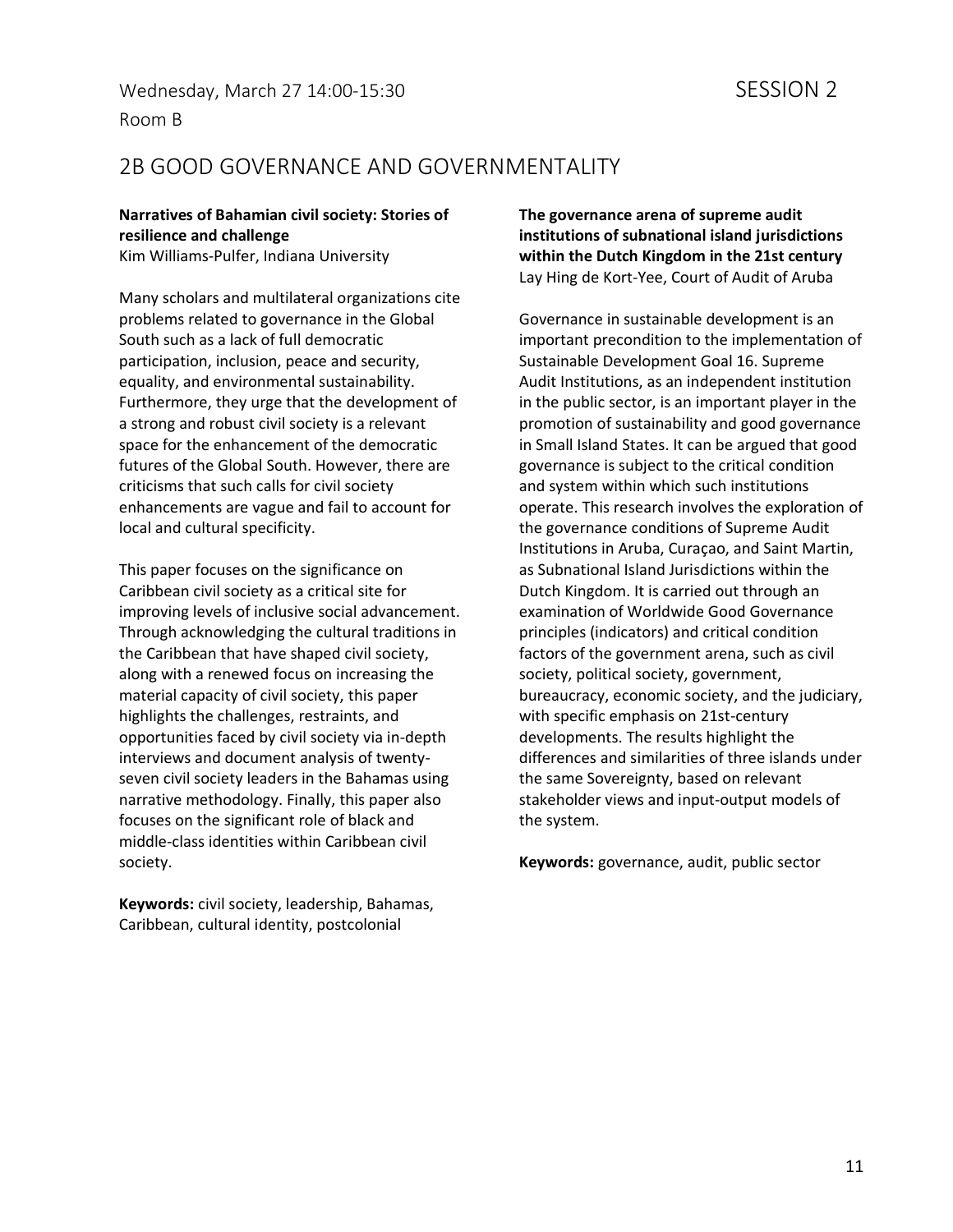### 2B GOOD GOVERNANCE AND GOVERNMENTALITY

**Australia's Pacific Solution: Its evolution and maintenance from a governmentality perspective**

Catherine Gallant, University of Prince Edward Island

With an increasing number of asylum-seekers arriving at Australia by boat or being intercepted at sea, Prime Minister John Howard's Coalition Government instituted the Pacific Solution in 2001. The Pacific Solution policy included an agreement with Nauru and Papua New Guinea's Manus Island which would see all asylum-seekers arriving at or near Australia by boat being transported to one of these Islands where they would be held in detention centres until their refugee claims were processed. In 2013, the Rudd Labor Government introduced a new version of the Pacific Solution known as the Regional Settlement Agreement (RSA), which significantly increased the repercussions for Nauru and Papua New Guinea, as it stipulated that all asylum-seekers who were found to be refugees would be settled in either Nauru or Papua New Guinea. Papua New Guinea and Nauru have become impoverished states since independence and are currently dependent upon Australia for aid. This paper explores the evolution and maintenance of the Pacific Solution using the governmentality approach first introduced by Michel Foucault. This approach allows for insights into the tactics, strategies, and techniques utilized by Australia regarding the refugee issue and explores the power relations between and among these three Islands which has allowed the Australian Government to accomplish its goals.

**Keywords:** asylum, detention, governmentality, offshore processing

**Deconstructing the good governance agenda** Geneve Phillip-Durham, University of the West Indies

This paper deconstructs the notion of good governance as an institutionalized policy agenda. Using the World Bank and by extension the Worldwide Governance Indicators as a frame of reference, we argue that the quantitative exercise of ranking states annually based on their ability to uphold institutionalized governance principles and norms may be considered to be insufficient for explaining trends and patterns in the general governance environment of any jurisdiction. We therefore deconstruct the espousal of the World Bank's good governance agenda because we consider the ranking of states to be a subjective exercise, which involves the reinforcement of dominant ideas and beliefs about governance practices in the embodiment of the WGI. Due to the role the WGI plays in shaping global public opinion on appropriate governance standards, we believe it may offer insightful structural explanations about the diffusion of universal ideas and norms in relation to small-island territories. We explore the latter assumption using the Caribbean Small Island Developing State Trinidad and Tobago and the subnational island jurisdictions Curaçao and Sint Maarten as our case studies. The study is anchored by a constructivist theoretical approach which is meant to facilitate the probing of how ideas about what constitutes good governance play out when guiding policy-making in different contexts.

**Keywords:** Caribbean, good governance, ideas, norms, SIDS, SNIJs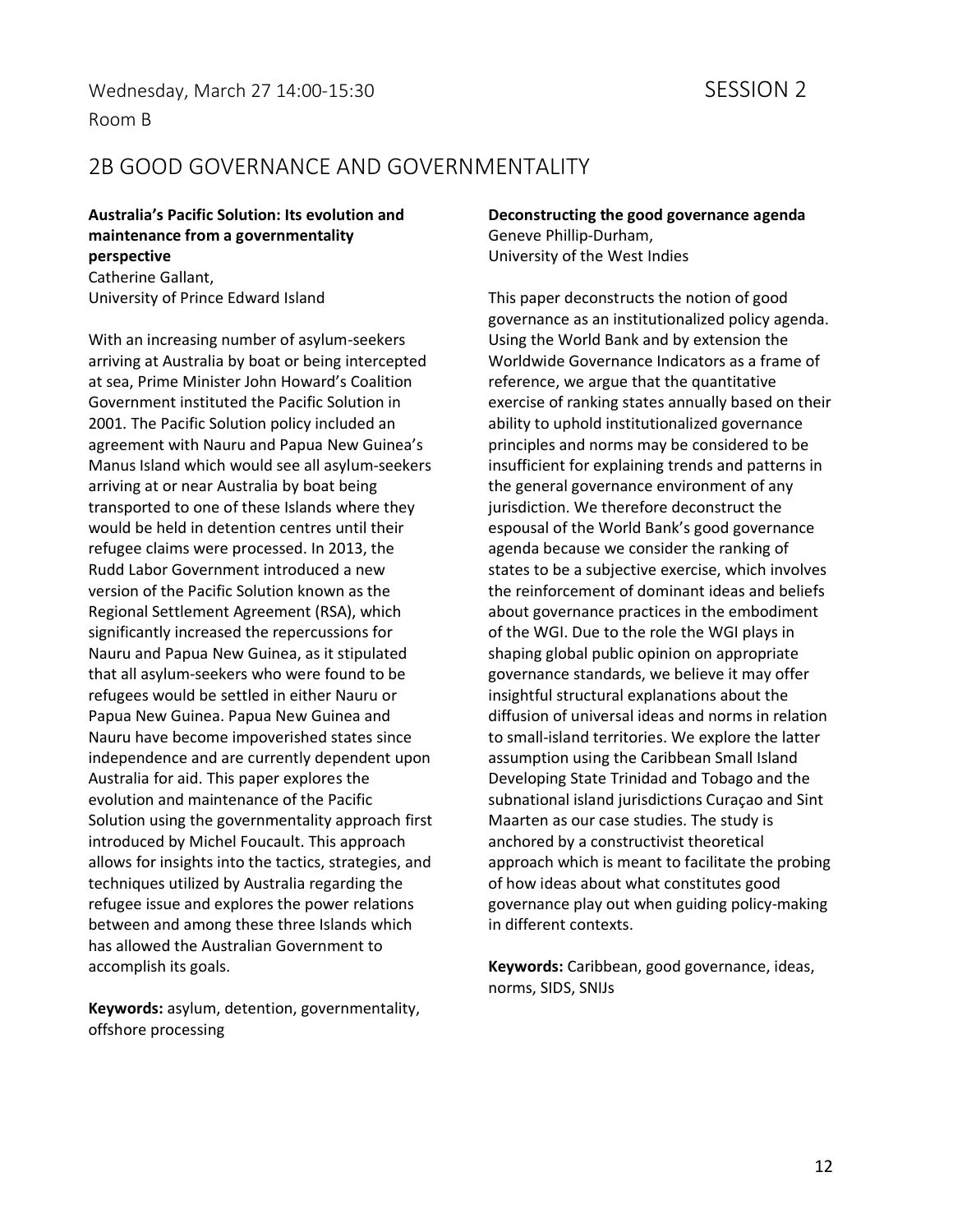### 2C CONSTRUCTING ISLAND IDENTITIES: CULTURAL CAPITAL

**The audio-visual industries as national development strategy in Small Island Developing States in the Caribbean** Emiel Martens, Erasmus University Rotterdam

The purpose of this paper is to consider the promotion of the audio-visual industries as a means of development in Caribbean Small Island Development States. Particularly since the 2000s, the importance of the audio-visual industries as a national development strategy by which SIDS can grow and diversify their economies has been emphasized in global politics, national policies, and the local public sphere. However, this strategy largely seems to dismiss the erratic movements of the international film industry, the structural inequalities of the creative industries, and the specific vulnerabilities of Small Island Developing States. Although many governments of such states have identified the audio-visual industries as a priority policy concern, the perceived impacts remain uncertain, and even doubtful, in the light of uneven development and global competitiveness. This gives rise to the research question of this paper: which opportunities and challenges can be identified in the state promotion of the audio-visual industries in Caribbean Small Island Development States? In order to answer this question, this paper evaluates the policy discourse and practice of the audio-visual industries in five Caribbean SIDS (Jamaica, Trinidad & Tobago, Barbados, Puerto Rico, and the Cayman Islands) through policy document analysis, archival newspaper research, and industry expert interviews.

**Keywords:** audio-visual industries, national development, film commissions, Caribbean SIDS **Exploring multi-institutional collaboration to strengthen small island mediascapes** Birgit Kreykenbohm and Renske Pin, University of Aruba

In the autonomous countries in the Dutch Caribbean, media and academic institutions are part and parcel of the postcolonial and developing democratic social 'architecture'. Research on the Curaçaoan and Aruban media landscapes shows that media and journalism cannot fulfill their traditional 'watchdog' role. This paper explores a dynamic fusion between academic research and journalistic storytelling to further develop resilient small-island mediascapes. Previous experiences with small islands' media research, journalistic capacity building, and media development led to a creative qualitative assessment called the Media Pressure Cooker Marathon, an intensive threeday event, which included multiple media and academic institutions, disciplines, professionals, and work forms. The project resulted in tangible products like a digital knowledge platform, successful dialogues, and increased expertise and understanding among and between participants, while simultaneously advancing the media literacy of Aruban citizens, government, politics, and commercial parties, and highlighting media's contribution to the functioning of democracy.

**Keywords:** multi-institutional collaboration, resilient media landscapes, strengthening democracy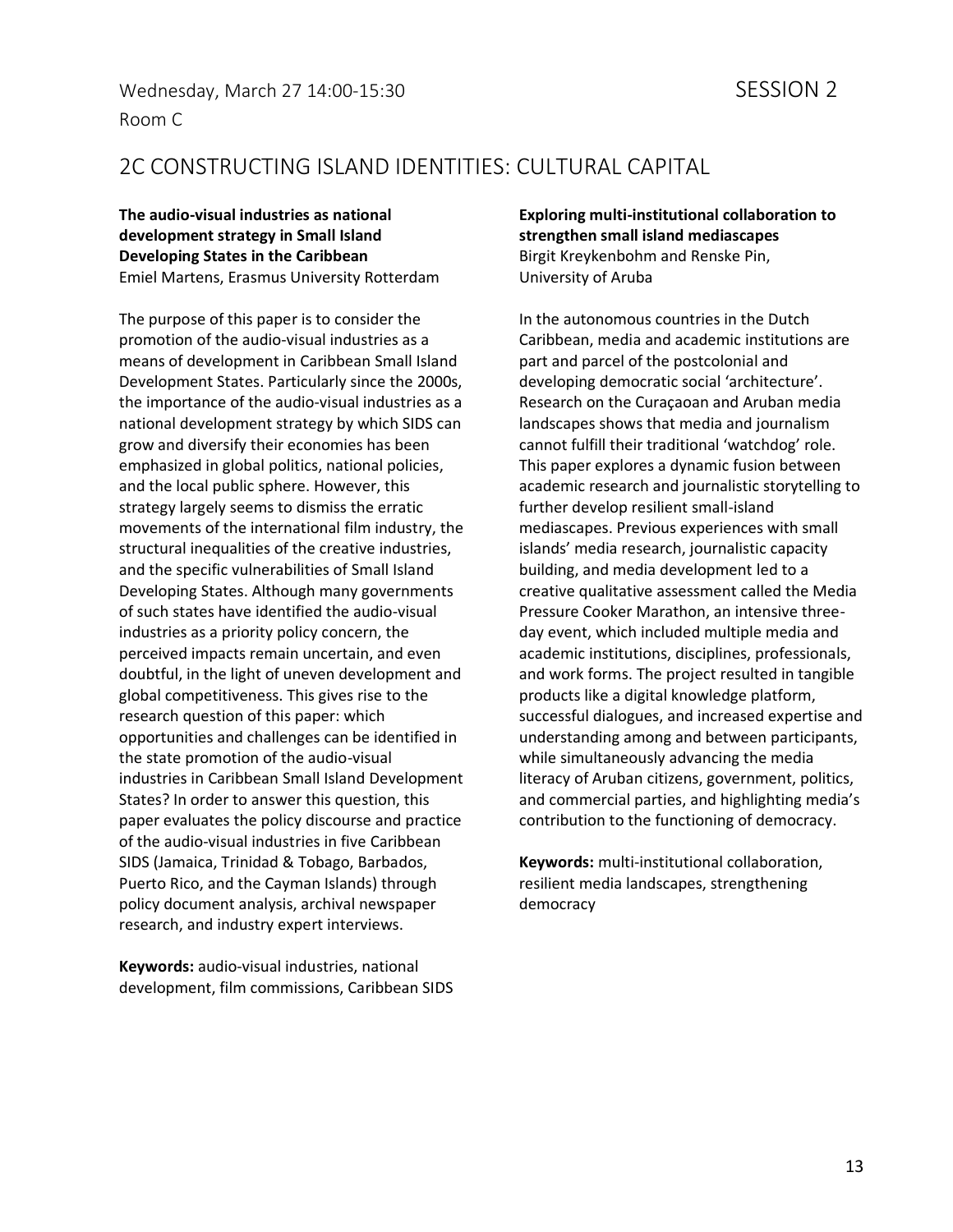### 2C CONSTRUCTING ISLAND IDENTITIES: CULTURAL CAPITAL

#### **An archipelago of cultural creativity: The Belep Islands of New Caledonia** Lara Giordana, Università di Torino

Forgotten in tourist routes (and maps), the Belep Islands are situated in the extreme northwest of New Caledonia and suffer a persistent marginality with regard to the main island of Grande Terre. This is the effect of a process of colonization started more than 150 years ago. Reducing social, ritual, political, and economic relations among the Belep Islands and with the rest of New Caledonia, the process of colonization produced a progressive marginalization of Belep islanders and transformed them into island peripheries, or "islands of islands." Recently, the term "Désenclavement" ( or "opening up") has been used in many political speeches expressed in Belep or concerning Belep, and has quickly entered everyday language. As such, the Belep islanders long for an end to their isolation and stronger relationships with the other islands of New Caledonia and other Pacific Islands. The term also refers to an opening up of the interior of the small archipelago and an attempt to revive the ancient connections with "ancestral lands," reformulating them through community projects to develop new permanent settlements. The focus of this paper is to analyse the processes and practices of cultural creativity that contribute to (re)shape and expand the life-space of people in the Belep Islands.

**Keywords:** cultural creativity, multi-residence, mobility, life-space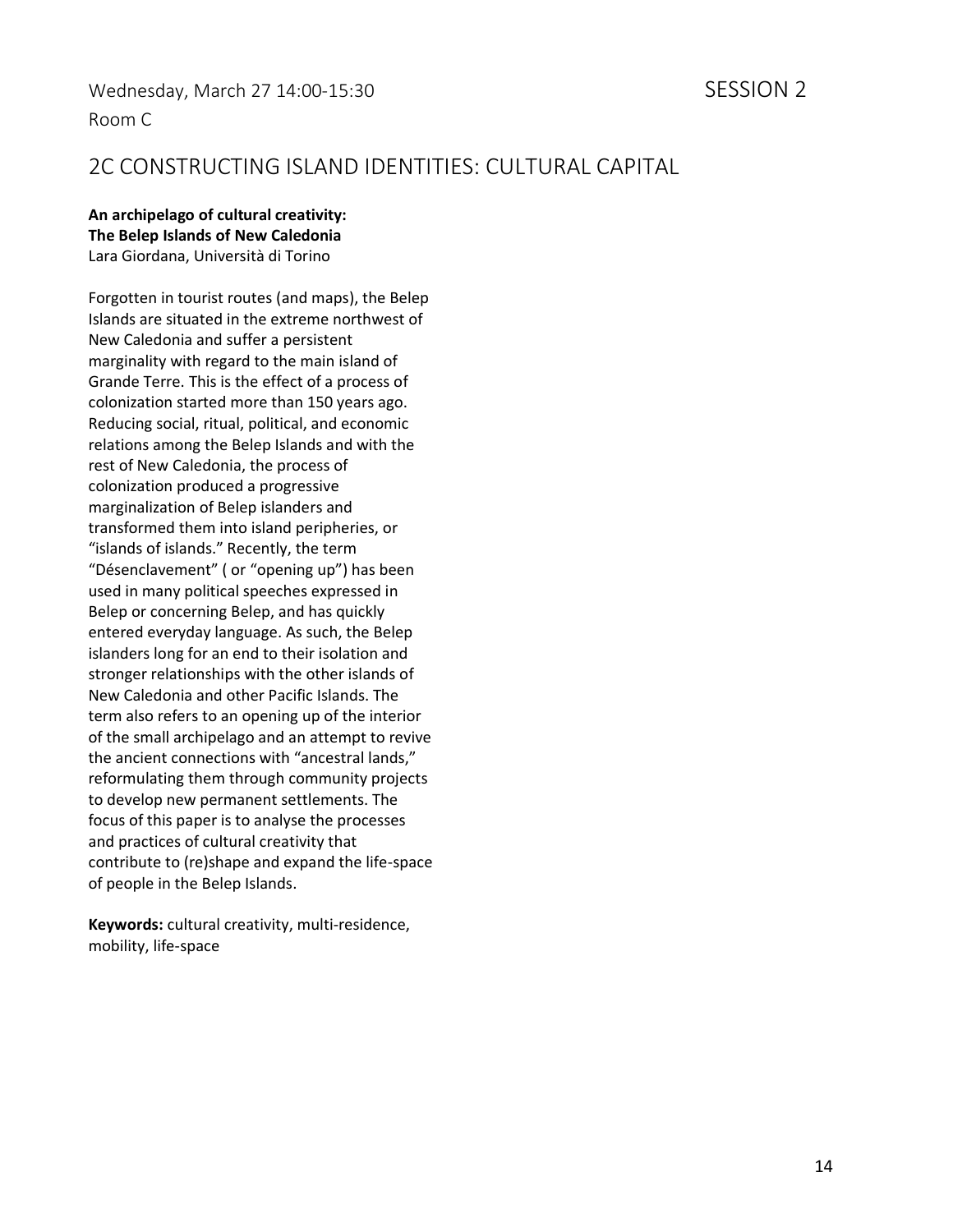### 3A INDEPENDENCE/DECOLONIZATION

#### **Imagining an archipelagic, decolonial future for Puerto Rico**

Beatriz Llenín-Figueroa, Universidad de Puerto Rico

Today, non-sovereign Puerto Rico faces a brutal humanitarian, social, economic, political, and cultural 'crisis'. Puerto Rico's status as a colony ('territory') of the United States has allowed the implementation of the PROMESA law, which has made the US-appointed Fiscal Oversight and Management Board (FOMB) the de facto government, working alongside the local prostatehood party, which is 'in power'. To the burden of neoliberal capitalism and its undemocratic policies pushed by the FOMB, one must add the recent, ineffable devastation wrought throughout the archipelago by Hurricane María. All of these factors have enabled an unprecedented acceleration of social inequality, economic exploitation, indirectly forced migration, and political turmoil. My paper, which is part of a larger book project considering several other angles of the Puerto Rican situation, seeks to respond to this dire scenario by imagining what a 21<sup>st</sup>-century decolonial and archipelagic future might look like for Puerto Rico. Specifically, the paper examines the extent to which full sovereignty could be achieved for Puerto Rico through an archipelagic association by comparatively examining the strengths and limitations of CARICOM in the Caribbean and the Archipelagic State of Indonesia.

**Keywords:** Puerto Rico, archipelagic associations, decolonization, sovereignty

#### **Challenges to self-determination in the Western Caribbean: The case of the Raizal people of the archipelago of San Andres, Providence, and Santa Catalina**

Lodesca Livingston, Dependency Study Project

The native Raizal people of the Archipelago of San Andres, Providence, and Santa Catalina in the Western Caribbean have long engaged in a process to achieve full political equality and democratic governance in their prevailing political relationship with the State of Colombia. This engagement with the state has taken a number of forms over the decades, including various consultative mechanisms aimed at redefining the current political and constitutional arrangements. A recent proposed statute was designed to ensure the recognition by the state of the political, economic, and social rights of the Raizal people.

This paper analyzes the key elements of the proposed Raizal statute, including issues of political representation, areas of envisaged devolution of power and control of natural resources; and outlines some of the key challenges to the realization of the statute.

**Keywords:** self-determination, political equality, political equality, democratic governance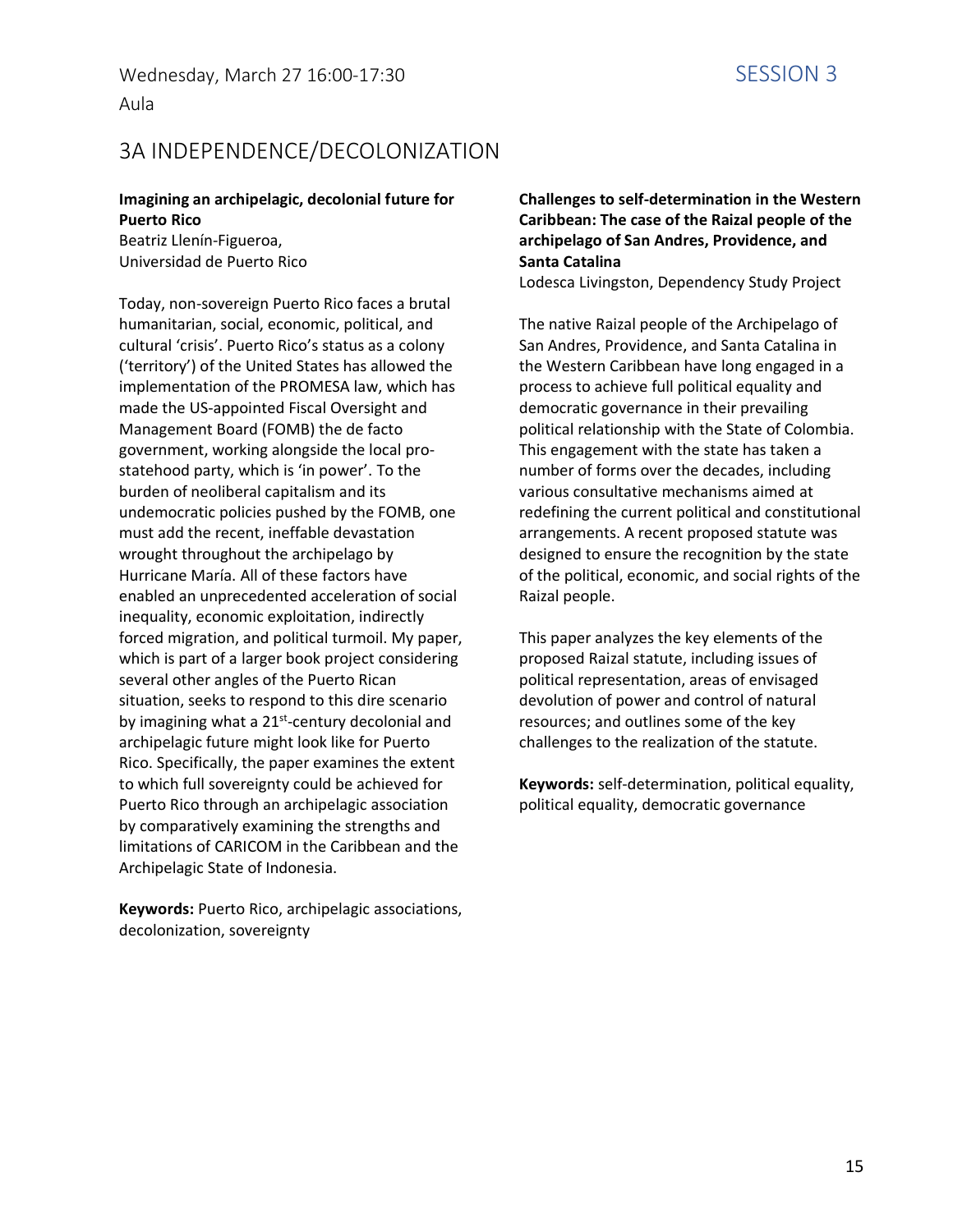#### Aula

### 3A INDEPENDENCE/DECOLONIZATION

#### **Managing the island territory: An historical perspective on Corsica and Sardinia** Marcel August Farinelli,

Università di Corsica Pasquale Paoli

Corsica and Sardinia are two Mediterranean islands separated by a strait that, at its narrowest point, is 13 km wide. Both islands share many features, including a problematic relationship with their continental states from which they obtained the status of SNIJ (Sardinia in 1948; Corsica in 1982).

The association with the actual continental state produced centripetal tensions from the outset. Such tensions led to the formation, during the 20th century, of nationalist movements, claiming autonomy or independence. But Corsican and Sardinian nationalism have different characteristics: while the former is more ethnic and was engaged until recently in an armed struggle against France, the latter avoided the use of political violence. While Corsica is governed by a coalition of Nationalists, Sardinia's government is controlled by a centre-right coalition, in which Sardinian Nationalists are allied with Italian forces. Corsican Nationalist parties avoid alliances with French parties; Sardinians do not.

The reasons for such differences lay in how France and Italy managed the integration of these territories in the Nation-State, in how they dealt with the island territories and the autonomy granted to them. This paper discusses how these approaches to governance produced such differences, comparing the evolution of the political and administrative relationship of Italy and France with the island territories, from an historical/political/cultural perspective.

**Keywords:** islandness, subnational island jusrisdiction, nationalism, nation-building, Mediterranean

#### **'Nationals', but not nationalists? The fevelopment of nationalist femands in American Samoa and Puerto Rico** Valérie Vézina, Kwantlen Polytechnic University

In order to study the specificity of "nations without states" (Guibernau, 2007, 2013) in island settings, a framework of island nationalism has recently been developed (Fazi, 2012; Hepburn 2012, 2010; Vézina, 2016, 2018) where four interrelated factors (territorial, political, economic, and cultural) intersect in order to frame nationalist demands. In previous works (Vézina, 2014, 2016, 2018; Lecours & Vézina, 2018), I have analyzed the specific case of Puerto Rico, an unincorporated territory of the United States. For this presentation, I am interested in looking at the various paths taken by two American island territories: American Samoa and Puerto Rico. American Samoans are not citizens of the United States, they are 'nationals', a status that can only be changed through a naturalization process by residing in the US for at least three months, by passing a test in English and civics, and by taking an oath of allegiance to the United States. Puerto Ricans, on the contrary, are US citizens and have the same rights as any American once they move on the 'mainland'. Nevertheless, despite this initial difference, there have been very few attempts by American Samoans to change or alter their status and nationalist demands are not overly expressed, whereas in Puerto Rico, four plebiscites on the status question took place. Which factors contributed to the expression of nationalist demands in Puerto Rico that are missing in American Samoa? Why has American Samoa not seek a change in political status? This presentation tries to provide answers to those questions.

**Keywords:** nationalism, islandness, Puerto Rico, American Samoa, American territories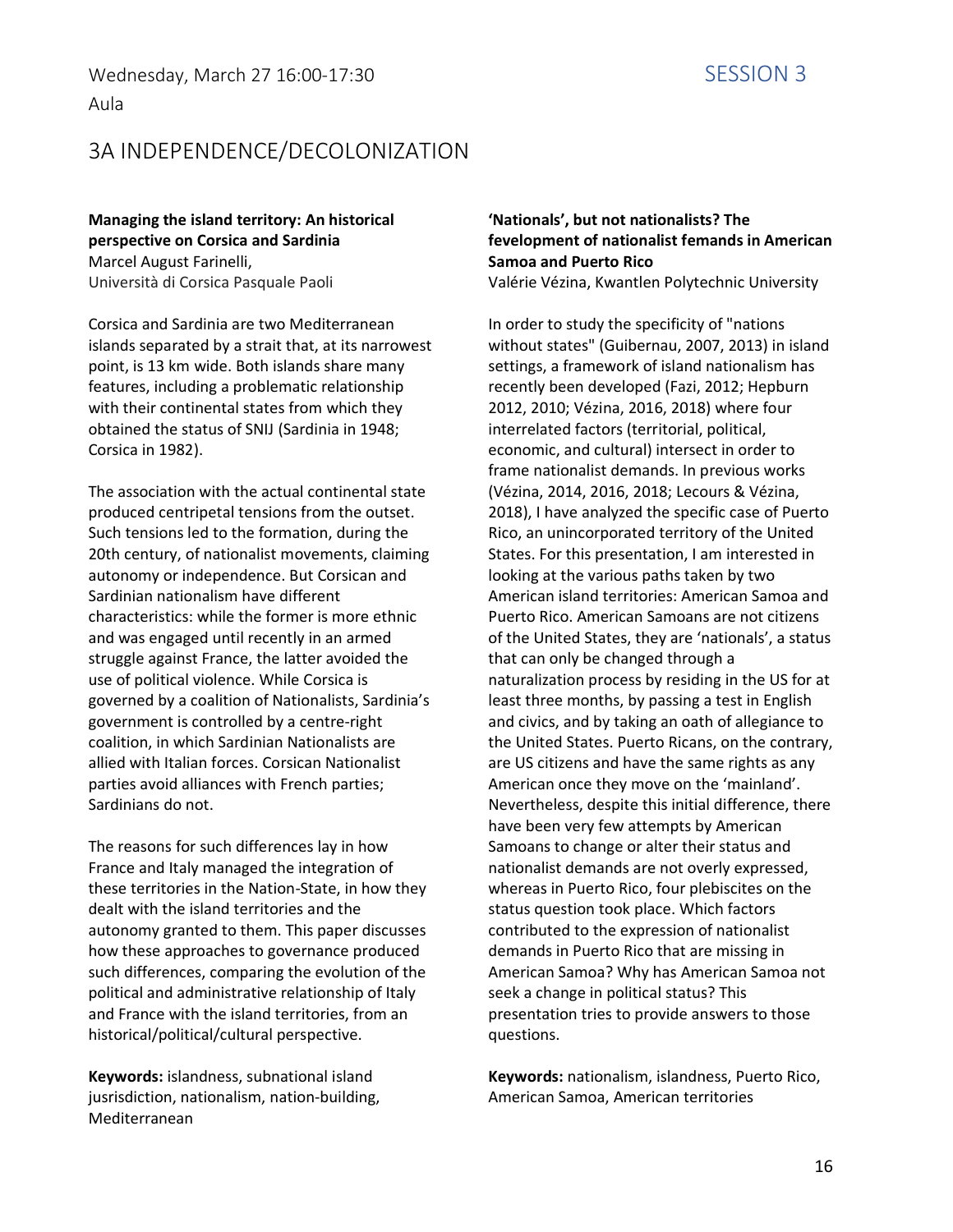Wednesday, March 27 16:00-17:30 SESSION 3 Room B

### 3B ECONOMIC DEVELOPMENT II

#### **The circular economy in the Caribbean: Implications for the banking sector** Winston Dookeran and Preeya Mohan,

University of the West Indies

The industrial revolution led to technological advances within a linear 'take, make and dispose' model of production, where the majority of feedstock ends in waste, and creates unsustainable side effects. Moreover, the planet currently faces challenges of increasingly constrained resources adding to price volatility of raw materials, and increasingly demanding markets. This requires a movement away from survivability to sustainability and a new economic paradigm of 'reduce, reuse and recycle'. The concept of the circular economy is new thinking on development strategy and aims to present solutions by combining economic growth with social and environmental impact. It enables industry to grow and prosper while keeping the environment and society intact, ensuring growth for current and future generations. The concept can be applied to operating systems in different sectors and is acknowledged as an area on the frontiers of economic analysis to provide prescriptions. The objective of this paper is to identify implications of the circular economy for Caribbean development, to identify processes that may be pursued for implementation of the circular economy in the Caribbean, and to investigate challenges and opportunities the circular economy presents on the banking sector in the Caribbean.

**Arthur Lewis and the Fourth Industrial Revolution in Caribbean SIDS: An assessment** Rendell de Kort, Cornerstone Economics

Nobel laureate Sir. Arthur Lewis from St. Lucia became the first person of African descent to win the Nobel Prize in Economics. He proposed the two-sector economy theory in which he showed that by moving labour from the agricultural sector to the industrial sector and using the resulting profits to expand industrial production, a country can be transitioned from a developing to a developed economy.

In the Fourth Industrial Revolution, machines and artificial intelligence play a significant role in enhancing productivity and wealth creation. We apply Lewis's theory and define the limits in this current context for Caribbean Small Island Development States. The economy is divided into two parts; the fourth industrial revolution sector and the traditional dominating industries (services and agriculture). This paper reviews this landscape and asks what theoretical or policy relevance the Lewis model retains for today's SIDS in the context of the fourth industrial revolution.

**Keywords:** Fourth industrial revolution, Arthur Lewis, development economics

**Keywords:** circular economy, banking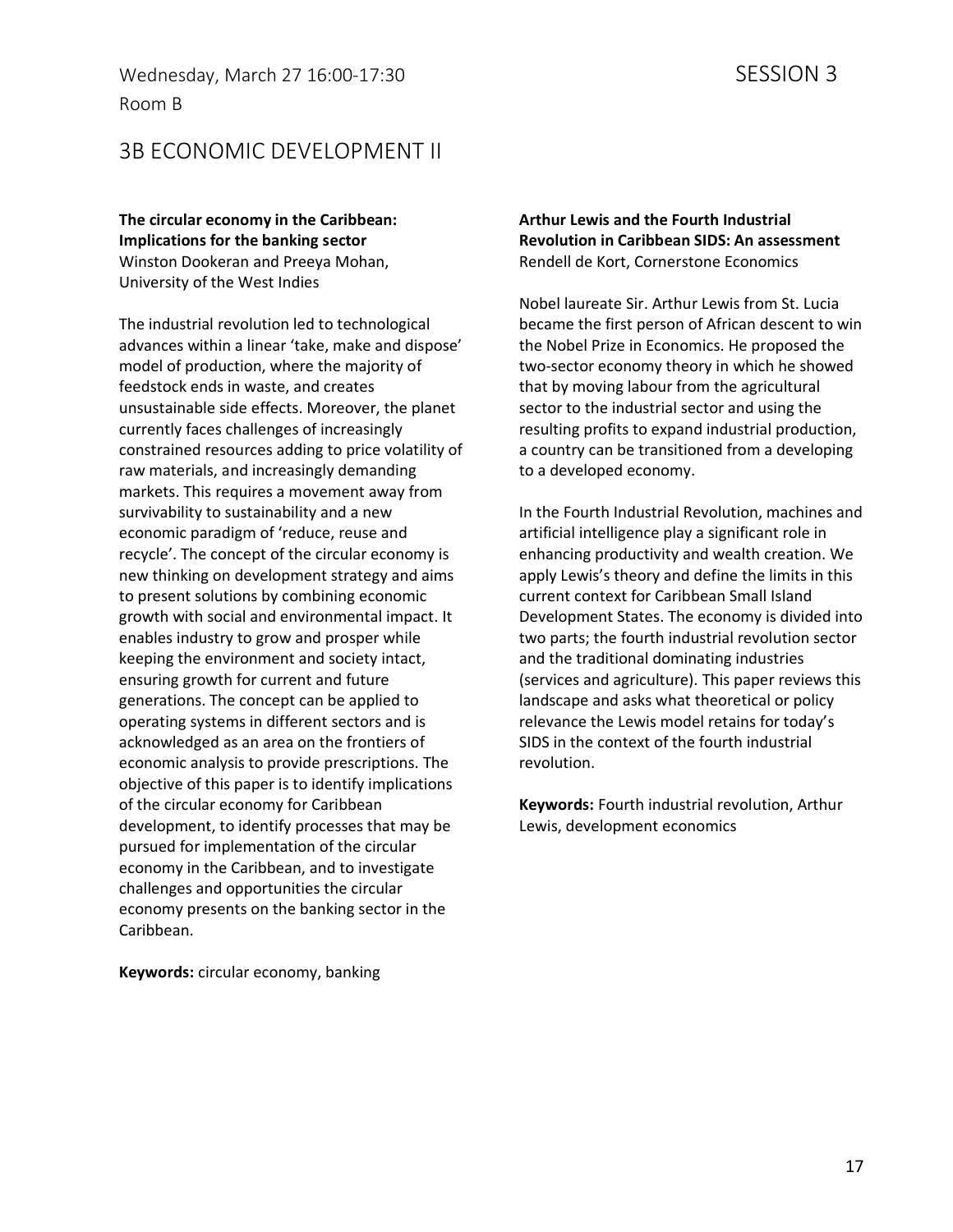### 3B ECONOMIC DEVELOPMENT II

#### **Circular business and waste management in Aruba**

Bauke Feenstra, University of Aruba

This presentation focuses on possibilities and obstacles for Circular Economy in the waste management sector in Aruba. As an introduction, we describe the Aruban (tourist) economy and the consequences of its SI(D)S and SNIJs characteristics for the local waste management and recycling sector, including the legal framework for waste management and the present situation of legal and illegal dumping.

We define some central concepts within the field of Circular Economy, such as the Value Hill and the Ladder of Lansink (the Waste Hierarchy) and present a conceptual model for research on Circular Economy and its applications within the Aruban waste management and recycling sector and its context, in particular financial institutions.

Finally, based on a multiple case study, three questions are answered:

1) What are effective business models and circular strategies for local companies in waste management in Aruba as a SI(D)S/SNIJ? 2) Governance, chain collaboration, and external financing as options for effective CE waste management in Aruba as a SI(D)S/SNIJ? 3) What are perspectives and limitations for Circular economy in Aruba concerning scale, finance, public governance, expertise, and awareness?

**Keywords:** circular economy, waste management, recycling, external financing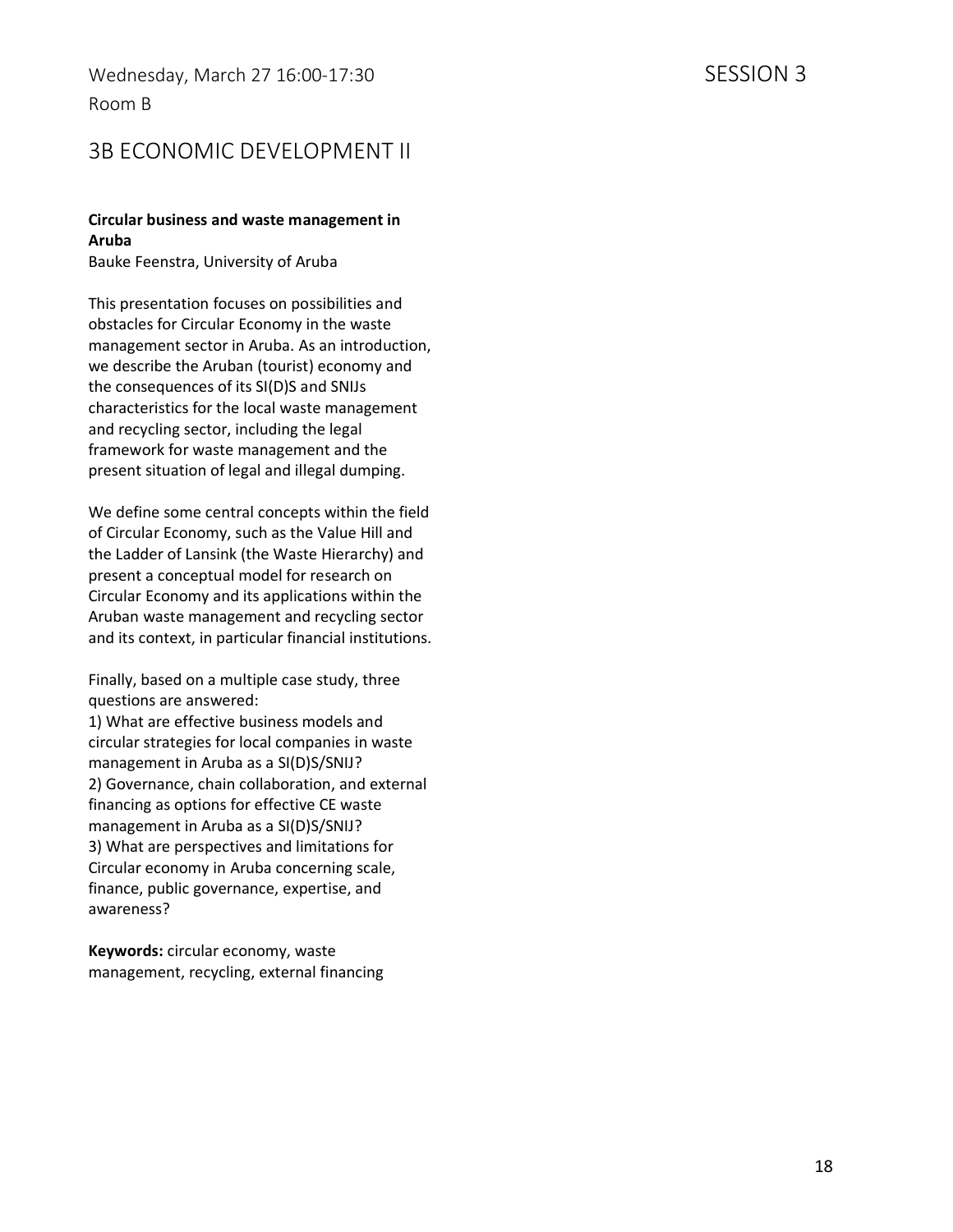### Wednesday, March 27 16:00-17:30 SESSION 3 Room C

## 3C CONSTRUCTING ISLAND IDENTITIES: 'CARIBBEANNESS'

#### **Aruban traditional churches and their shifting role in public service provision** Helmut Vink, University of Aruba

As Aruba became a Spanish colony at the end of the 15th century, Spanish clergy introduced Roman Catholicism. About 1780, almost 145 years after the Dutch West India Company took power, Protestantism followed when immigrants from the nearby island of Curaçao settled on Aruba. In the course of history, both the Roman Catholic and the Protestant churches have become influential actors in Aruba's society, including taking significant responsibility for the provision of care, welfare, and education during the 19th and the first half of the 20th centuries. During the latter half of the 20th century, their place in providing societal services has been largely taken over by the government and different NGOs. The researcher describes in headlines the history of both churches on Aruba. Using an extensive literature review and interviews, this paper explains the decline in the contribution of the church system to the provision of public services on Aruba.

**Keywords:** Aruban churches, role of the church in civil society

**Between regional invisibility and daily vulnerability: The construction of a Raizal heritage on San Andres Island (Archipelago of San Andres, Old Providence & Saint Kathleen, Colombia)**

Morgane Le Guyader, Université des Antilles

Although San Andres island has been part of Colombia since the beginning of the 19th century, this island society is historically linked to the Great Caribbean and is characterized by its political and socio-cultural proximity with Jamaica, the Miskito coast, and the Cayman Islands. The Raizal identity discourse emerged in the second half of the 20th century in the context of massive increases in tourism and an emigration stream from the Colombian mainland. Both factors have contributed to an increase in the marginalization of the Raizal people. This paper analyses the Raizal heritage dynamics and obstacles, focusing on the gaps between the realities of the daily life of the insular people and a heritage which might be described as transnational or even 'transcaribbean'.

**Keywords:** San Andres Island, Raizal heritage, vulnerability, transnationalism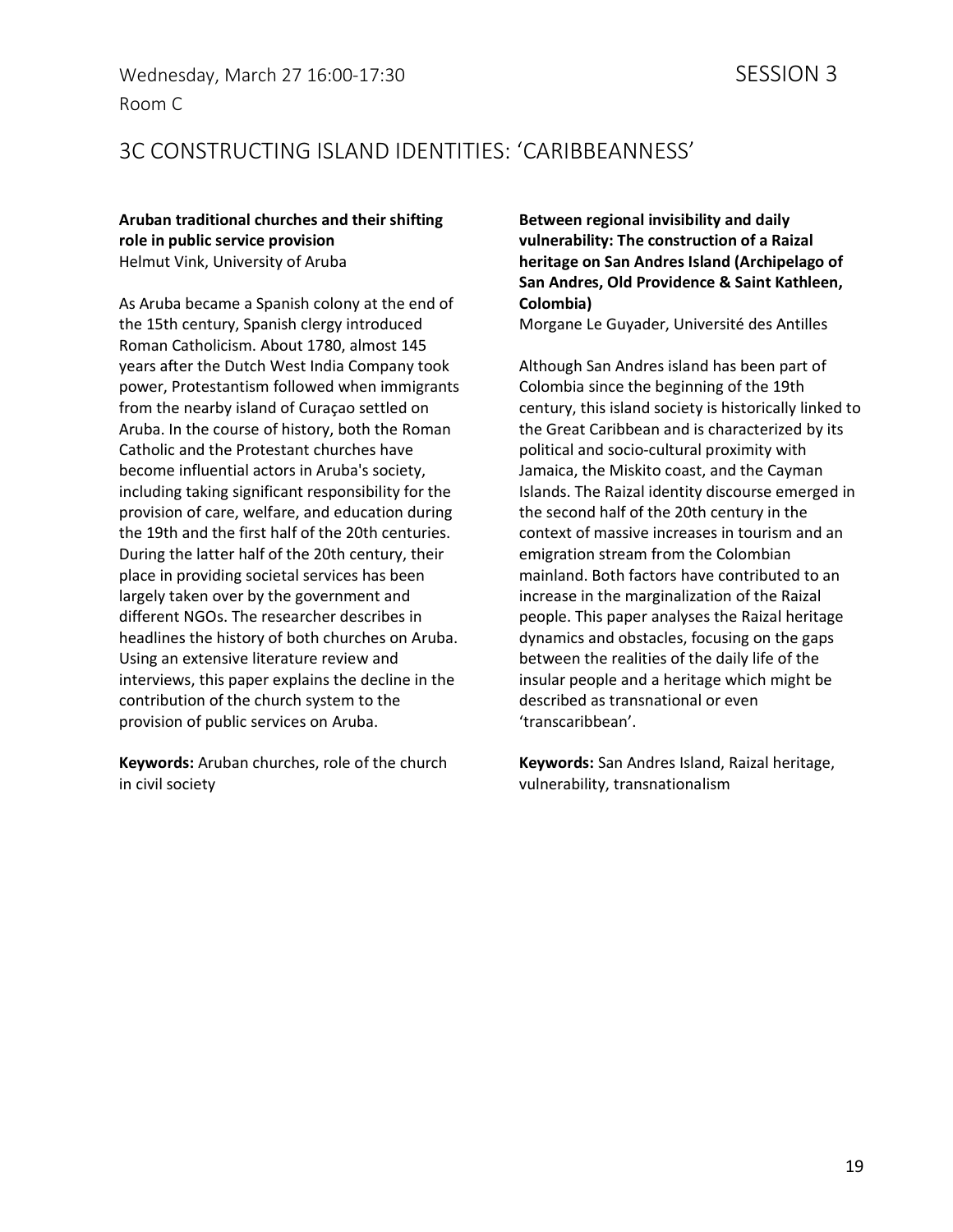### 3C CONSTRUCTING ISLAND IDENTITIES: 'CARIBBEANNESS'

#### **The narratives of institutions in small islands with an emphasis on Aruba**  Artwell Cain, University of Aruba

This paper presents the incentive, the approach, and some findings of a study conducted in late 2018 and early 2019 relating to museums, monuments, and their stories on Aruba. The study is actually one aspect of a larger Caribbean cultural heritage project that encompasses research work on three Caribbean islands: Bonaire, Curaçao, and Aruba plus the Netherlands. A larger Traveling Caribbean Heritage (TCH) team of scholars is assigned and responsible for setting up and carrying out research in their respective chosen spaces. My particular study is based on engaging the voices within the museums and monuments and getting to grips with the story they employed during the start-up stages of their respective institutions, the stories they are using at present, plus the narratives they have constructed for the future of their institutions. In addition, the intention is to engage a number of (potential) visitors to these institutions and have a conversation concerning their relationship with said institutions and what this has meant to their own sense of Caribbeanness.

**Keywords:** museums, monuments, education, stories, cultural heritage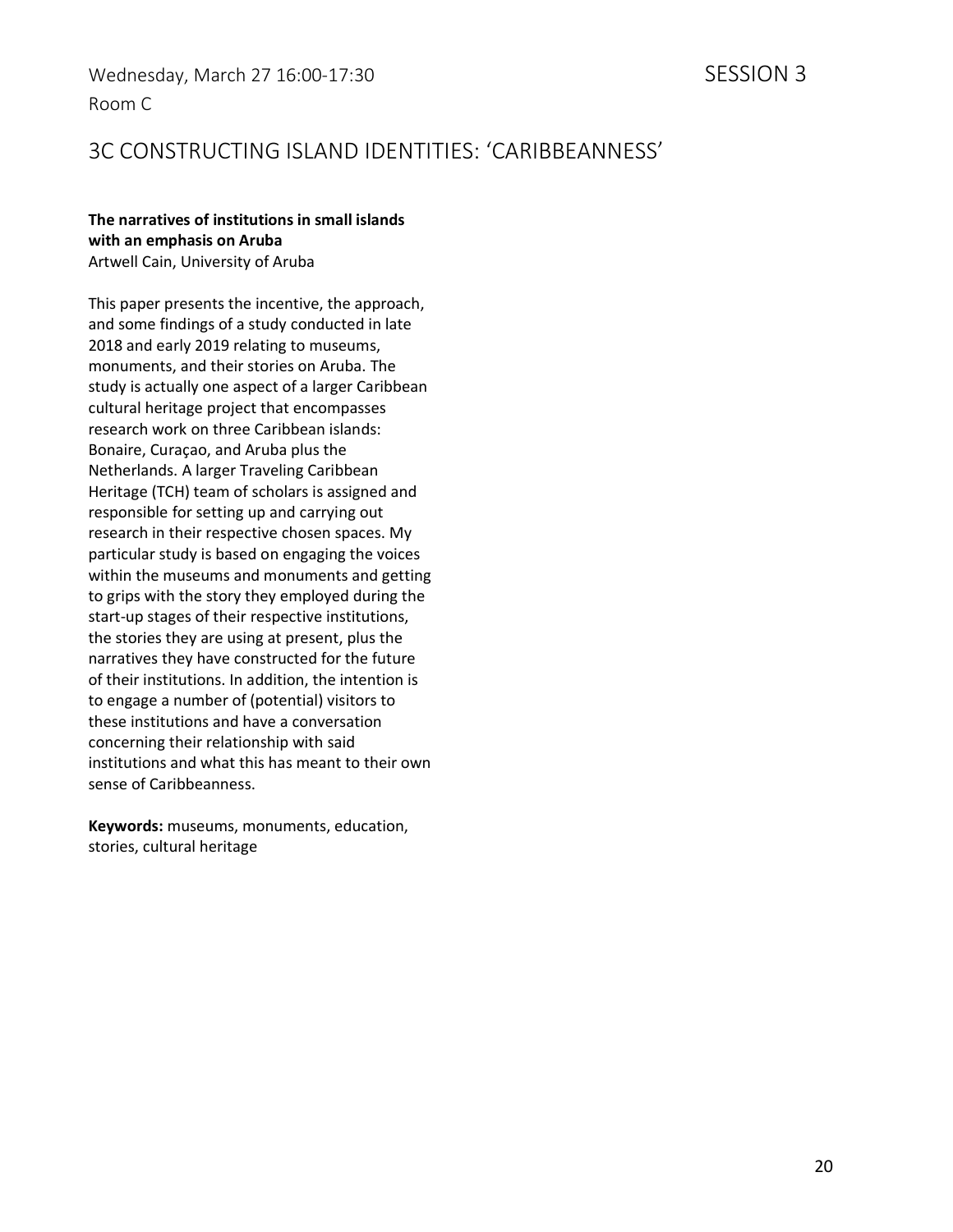### 3D SUSTAINABLE DEVELOPMENT GOALS (SDGs) AND SIDS

**Sustainable development policies and strategies in Guadeloupe and Martinique: A focus on the social and human dimension** Loïza Rauzduel, Université des Antilles

The French departments of Guadeloupe and Martinique have long been on a path towards sustainable development. However, they both still face serious challenges, among which a high dependency vis-à-vis a few economic sectors, high levels of unemployment, and other social inequalities.

Several UN SDGs target various aspects of the social and human components of sustainable development. While protecting the environment is of the utmost importance, human well-being, decent work, and access to clean air and water are equally critical.

In the mid-1940s, the lack of social justice in Guadeloupe and Martinique was at the root of the quest for a new status, directed towards mainland France. Decades later, the Human Development Index or unemployment rates, among other available data, show that they still lag behind, at a nationwide scale.

Therefore, have certain aspects of sustainable development been prioritized, to the detriment of its social dimension? Before addressing this, we may need to consider whether the two French SNIJs have been actors and/or merely spectators of their own development, and the extent to which their latitude regarding the design of their own development strategies has impacted their development to date.

**Keywords:** Guadeloupe, Martinique, sustainable development, social and human development

**Can the Caribbean live within the Doughnut? Assessing the social and environmental performance of 5 island nations** Simron Singh, University of Waterloo

This paper adopts the Planetary Boundary (PB) and Safe and Just Space (SJS) frameworks to assess social and environmental performance of five Caribbean nations: Trinidad & Tobago, Dominican Republic, Jamaica, Haiti, and Cuba. Johan Rockstrom and colleagues first proposed the Planetary Boundaries (PB) framework in 2009, where they identified the urgency to remain within 9 biophysical planetary boundaries if humanity must continue to thrive. On the other hand, the authors claim, crossing these boundaries would significantly risk our own survival and cause large-scale abrupt or irreversible environmental changes. In 2012, Kate Raworth included a social dimension to this framework and called it the Safe and Just Space (SJS) where humanity must not only remain within biophysical thresholds, but, as part of the sustainability mandate, also aspire to achieve quality of life where no one is left behind. In other words, how can humanity achieve an acceptable quality of life at the lowest environmental costs, or "can we live within the Doughnut?" Since then, these frameworks have generated significant interest within science and policy. This paper – the first such study to do so – presents the planetary boundary framework and the results using the SJS framework for 5 Caribbean nations. We calculate 11 social and 7 environmental indicators and assess the performances of these cases for sustainability by interpreting their contextualized interactions, and highlight what it takes for these countries to live within the doughnut.

**Keywords:** social and environmental performance, island sustainability, planetary boundaries, safe and just space for humanity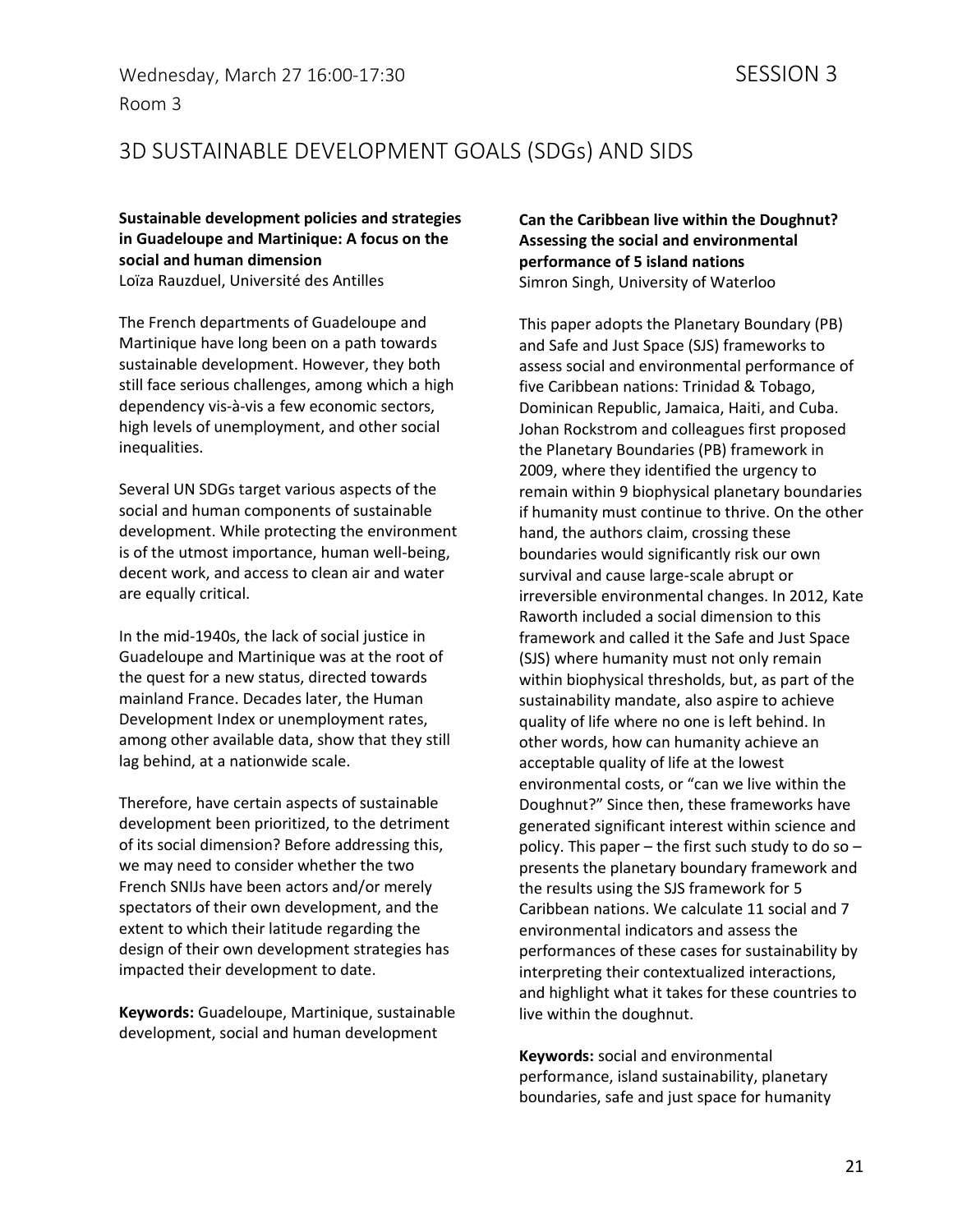### 3D SUSTAINABLE DEVELOPMENT GOALS (SDGs) AND SIDS

#### **United Nations Sustainable Development Goals: A case for good governance for SIDS**

Jocelyne Croes, SDG National Commission, Government of Aruba

Small Island Developing States (SIDS) face intrinsic socioeconomic and environmental vulnerabilities. Adapting to these vulnerabilities and a rapidly changing world led by technological advancements and innovation require the creation of the necessary conditions and concerted action at the national and international level that can guarantee inclusive and sustainable development. This will require the creation of strong democratic institutions and the capacity of the political systems to develop strong coherent policies that are in the interest of the majority, which can be a challenge in young postcolonial democracies of many SIDS, where these intrinsic vulnerabilities and smallness of scale pose extra challenges.

The United Nations Development Agenda and Sustainable Development (SDGs) adopted in 2015 as a whole provide a framework that offers a new way of looking at policy. Is there an added value for SIDS in adopting the SDG framework as a means of fostering stronger institutions and good governance for a more inclusive and sustainable development?

**Keywords**: SDGs, UN Development Agenda, SIDS, governance, sustainable development

**Nature2SDGs: A practical toolkit to mainstream ecosystem services in the 2030 Agenda for Sustainable Development in SIDS: An application in Aruba** Francielle Laclé and Elena Palacios Nieto, Yabi and Wolfs Company

Aruba is a Dutch Caribbean island highly dependent on its coastal and marine ecosystems for its economic and social well-being. As in many other island contexts where this dependency is crucial, the linkages between the benefits provided by nature (or ecosystem services) and sustainable development are still poorly recognized and integrated in policymaking. To address this, the government of Aruba has developed a participatory approach to analyze the importance of nature for the achievement of SDGs and communicates the results through a data index and dashboard. The dashboard aims to inform investment or policy decisions on Aruba 2030 roadmap – selected 'SDG accelerators' – i.e., catalytic measures whose implementation can directly address multiple development priorities and have a multiplier effect across the SDGs. This paper discusses this approach and shows how the outcomes may be adapted to assist other Small Island Developing States and Subnational Island Jurisdictions.

**Keywords:** SIDS, Aruba, ecosystem services, SDGs, decision-making toolkit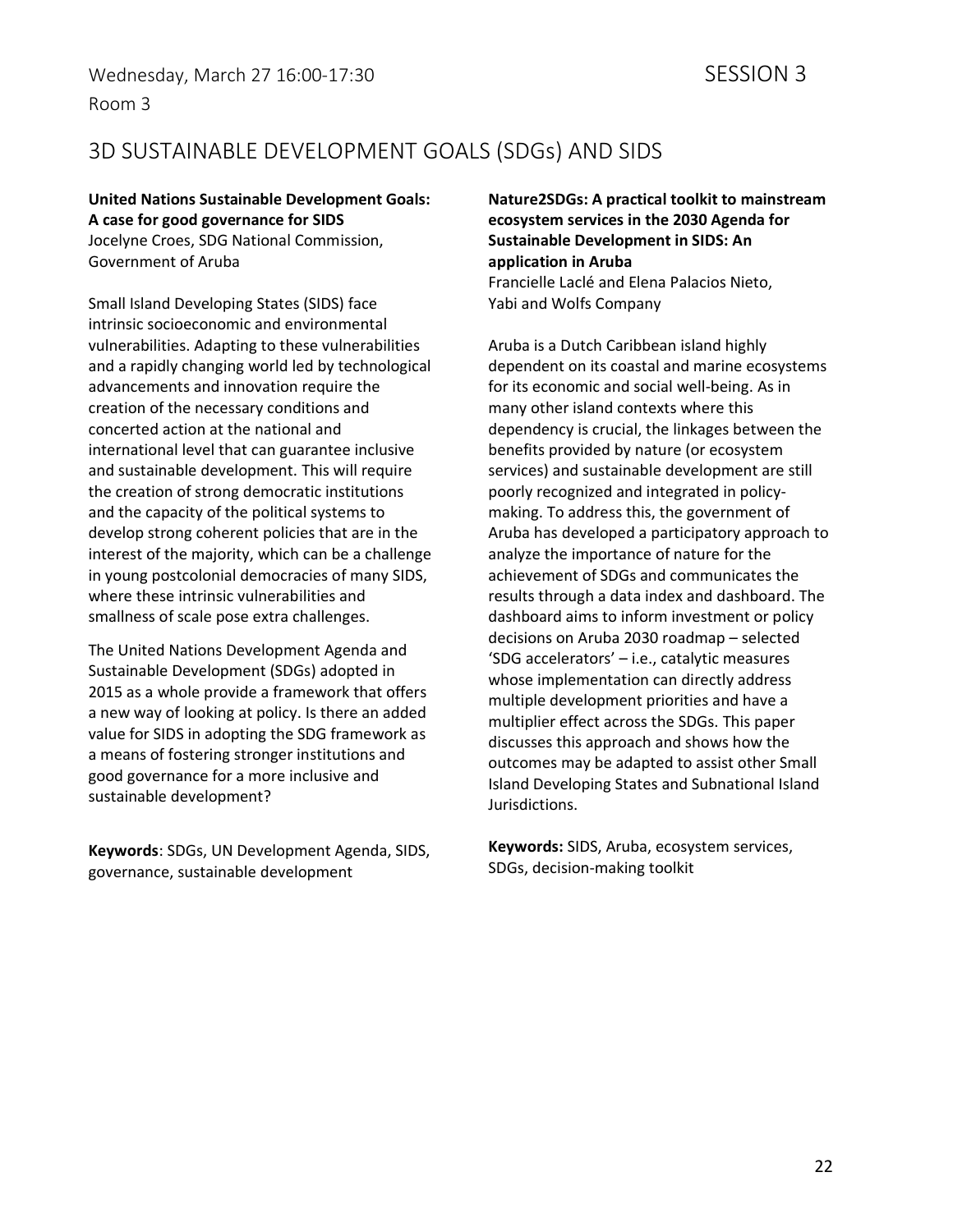Thursday, March 28 10:00-11:30 SESSION 4 Aula

### 4A IRMA AND MARIA: REFLECTIONS ON RECOVERY ANDRECONSTRUCTION

#### **IRMA AND MARIA: REFLECTIONS ON RECOVERY AND RECONSTRUCTION** Roundtable hosted by **Peter Clegg**

**with Senator Allison DeGazon (US Virgin Islands), Beatriz Llenin-Figueroa (Puerto Rico), Arjen Alberts (Sint Maarten), Arno Boersma (Centre of Excellence for the Sustainable Development of SIDS) and others**

This roundtable offers the opportunity for delegates to come together to talk about the impact of the two hurricanes and what has happened since. The roundtable opens with a few short presentations identifying some key issues that might help shape subsequent discussion. The aim of the session is to provide a cross-island and interdisciplinary assessment of recovery and reconstruction, drawing on both personal testimony and academic research. Hopefully the session will roam far and wide to consider issues relating to climate change, international aid policy, NGO engagement, regional cooperation, relations with the metropole, health care, corruption, and sustainability.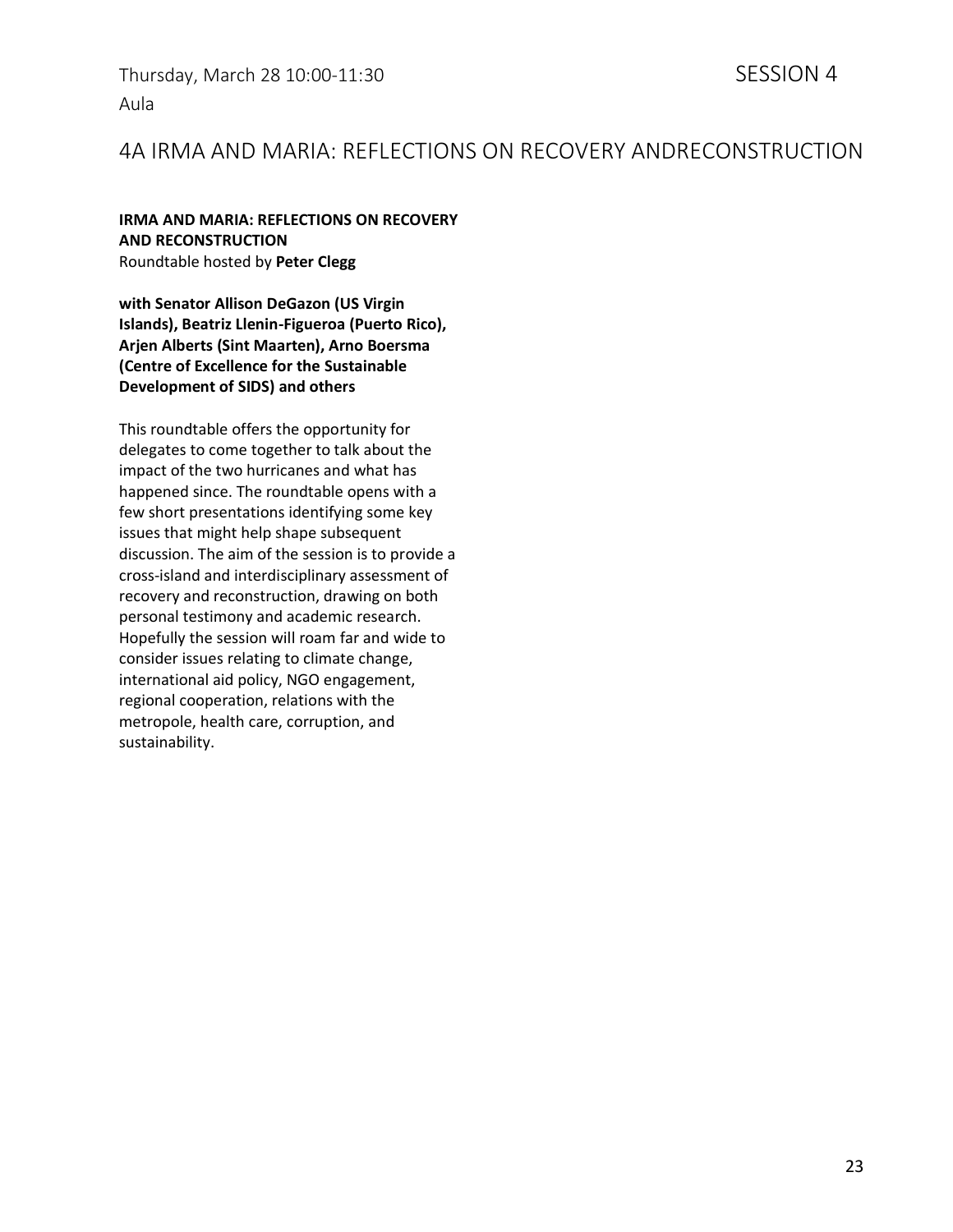### 4B INDEPENDENCE/DECOLONIZATION: THEORY AND PRACTICE

#### **Prospering beyond dependency**

Azell Francis, Viveka Jackson, and Nadia Mohammed, Georgia Institute of Technology

Historically, Small Island Developing States (SIDS) have shared a metropole and periphery relationship with developed nations thereby creating specific institutional structures. North defines institutions as the rules of the game in a society and highlighted that these humanly devised constraints can be both formal (constitution, law, property rights) and informal (sanctions, customs, taboos). Building upon North's conceptualization of institutions, Acemoglu and Robinson identified two types of institutions, extractive and inclusive. This research focuses primarily on extractive institutions, as these are more commonly found in SIDS. Utilizing a comparative case study methodology within the Caribbean region, this oral presentation examineS the role of extractive institutions within the context of energy and sustainability, being mindful to distinguish between institutions (the 'rules of the game') and organizations (the 'players'). We attempt to map the development trajectory of these islands, while offering innovative policy recommendations to prosper beyond dependency.

**Keywords:** dependency, development, energy, sustainability, globalization, institutions, SIDS

#### **Theorizing external action of French overseas territories : Between paradiplomacy and multilevel diplomacy** Joris Sylvie, Université des Antilles

Two theories stand in opposition concerning the external action of sub-state entities. The paradiplomacy of Duchacek and Soldatos, which implies a differentiation and autonomy vis-à-vis the foreign policy of the State, and the multilevel diplomacy of Hocking, which believes that the international capabilities of sub-state entities are part of state diplomatic apparatus and respond, according to the situation, to the needs of the State.

In our view, these two models constitute two extremes to which certain entities can be assimilated, but not others that turn out to be in between. Among these are the French overseas territories whose external action is conditioned by the unitary and decentralized character of the French Republic.

French overseas territories can be ordered according to the degree of autonomy they possess in the conduct of their external activities. As close as possible to paradiplomacy, we find New Caledonia, whose possibilities are exceptional within the French Republic; and getting closer to the other extreme, territories like Martinique and Guadeloupe (and others). The purpose of this work and this presentation is to determine a model of the external action for each territory or group of territories that best describes the situation of these latter and names each of them so that they accurately reflect each situation.

**Keywords:** French Overseas Territories, autonomy, external relations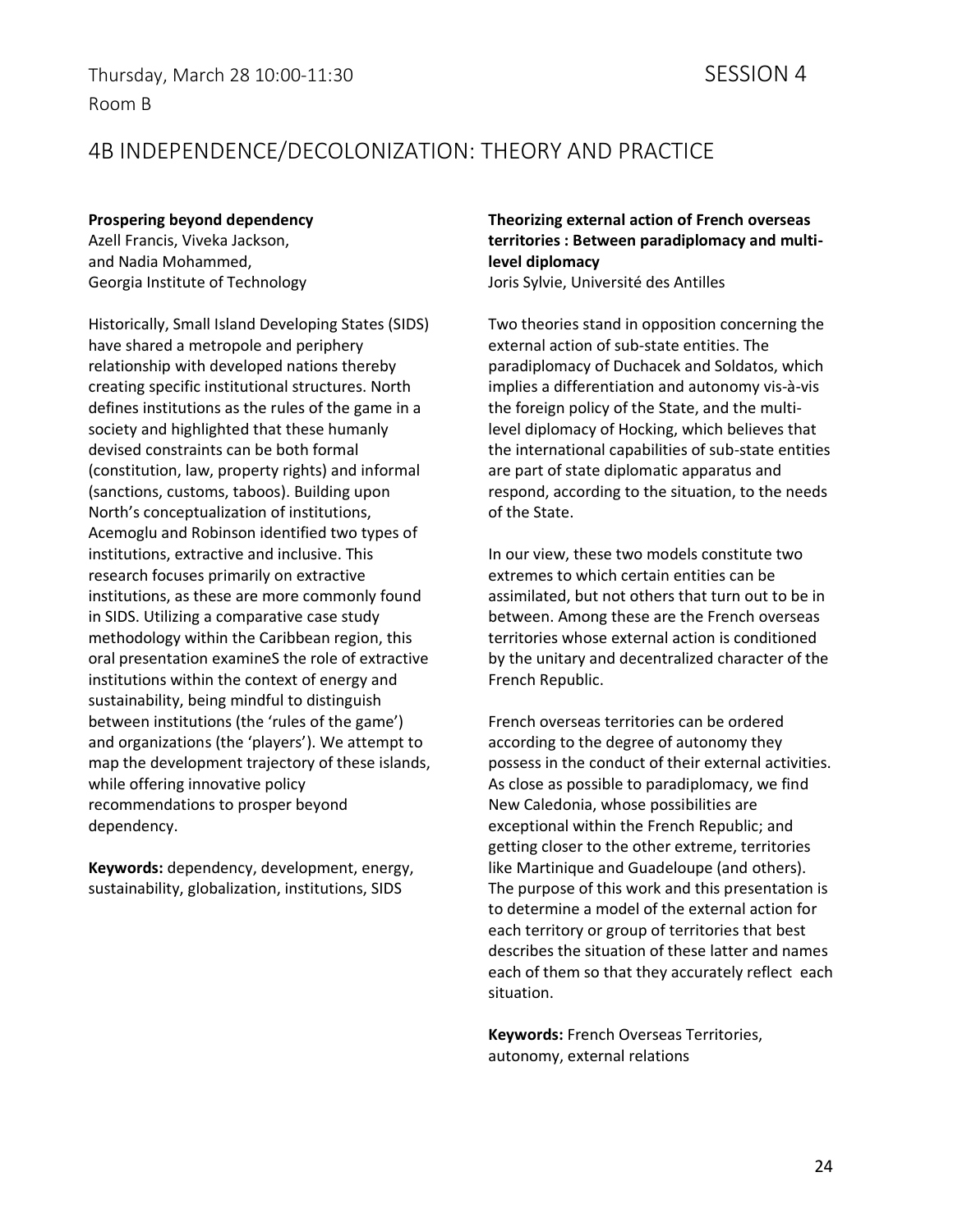### 4B INDEPENDENCE/DECOLONIZATION: THEORY AND PRACTICE

**Democratic deficiencies in dependency governance of small island territories** Carlyle Corbin, Dependency Studies Project

As the Third United Nations (UN) International Decade for the Eradication of Colonialism approaches at the end of 2020, prospects are unfavourable for the completion of a genuine self-determination process and consequent decolonization for the seven remaining Non Self-Governing Territories (NSGTs) and other Peripheral Dependencies (PDs) in the Caribbean administered by extra-regional States. In the absence of progress, the resultant political vacuum has encouraged contemporary colonial powers to advocate for international legitimization of existent dependency arrangements consistent with their own geostrategic and geo-economic interests, notwithstanding the political inequality inherent in these dependency governance models. The paper reviews the historical international decolonization mandate through an analysis of 1) the pre-decolonization period following the 1945 adoption of the United Nations (UN) Charter, 2) the decolonization acceleration period following the 1960 UN adoption of the landmark Decolonization Declaration, and 3) the decolonization deceleration period which emerged after the thawing of the Cold War at the beginning of the 1990s through present day.

Accordingly, the paper examines the political stalemate which has stalled the decolonization process in the Caribbean, reviews the UN's role in this impasse, and explores key self-governance deficiencies in Non-Independent Caribbean Countries (NICCs) through the application of recognized Self-Governance Indicators (SGIs) used in independent governance assessments of the remaining dependency arrangements.

**Keywords:** governance, decolonization, selfdetermination, United Nations, globalization, sovereignty

**It's the demography, stupid. Twenty years on from** *The Last Colonies.* John Connell, University of Sydney

In this century, 'decolonization' of what are no longer referred to as colonies has failed to occur – the New Caledonian referendum providing a recent example. Since our overview (Aldrich and Connell, *The Last Colonies*, Cambridge, 1998), the ties that bind have been restructured and loosened. Overseas territories have (usually) gained greater autonomy, while benefiting from colonial and increasingly regional connections: part of a more global destiny. One of the least discussed elements of this transition has been the changing social demography of overseas territories, where there have significant changes associated with migration, remittances, urbanization and identity, all linked to economic development. Such changes have played a significant role in political stability.

**Keywords:** decolonization, New Caledonia, overseas territories, *The Last Colonies*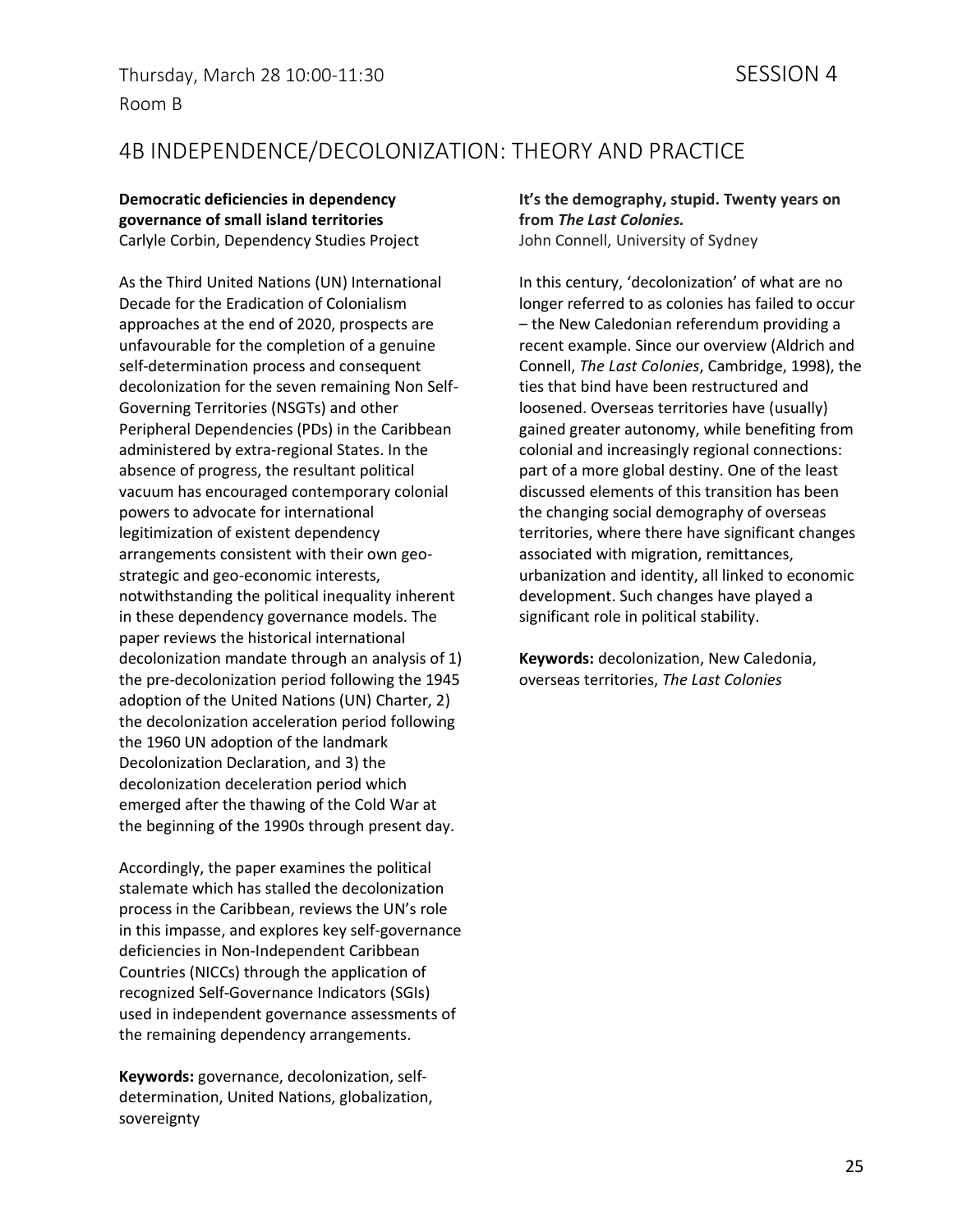## 4C EDUCATION: THE ROLE OF INSTITUTIONS IN CREATING SUSTAINABLE ISLANDS

#### **Building bridges between islands of sustainable development knowledge**

Arno Boersma, UNDP's Centre of Excellence for the Sustainable Development of SIDS

Islands are facing outsized, existential challenges with undersized resources and capacity. Across the globe, their common challenges – regarding renewable energy, food security, brain drains, economic diversification, waste management, to name a few – make knowledge-sharing between them a must. If there was ever a group of countries that could benefit from knowledge flows, it is the group of Small Island Developing States (SIDS). They can help each other, as well as be living labs for other countries: if islands can address these challenges despite their restricted context, their solutions can inspire others. This presentation addresses opportunities and challenges of knowledge flows between islands based on various island-related knowledge initiatives, including the UNDP's Centre of Excellence for SIDS. It explores how we can build better bridges of knowledge between islands to support their sustainable development.

**Keywords:** knowledge management, Small Island Developing States, sustainable development

#### **Think Different. DO Change.**

Bonnie Benesh and Michael Willem, Think To DO Institute

By definition, resilient societies design, redesign organizations, institutions, and systems to better absorb disruption; operate under a wide variety of conditions; and shift more fluently from one circumstance to the next. The Think To DO Institute uses resiliency research as the point of departure for its work (i.e., how resilience is created by attention to people), organization (social and economic systems), place (infrastructure and ecosystems), and knowledge (evidence-based decision-making). Empirical evidence across the literature about Resilient Societies suggests that societies that exhibit particular qualities or characteristics are more likely to be resilient. By engaging with the research and translating it into practice, the intended outcome is the desire of most nations: to influence decision-makers to create the best society for all of its citizens to live, work, and play.

The institute is researching the impact of 'island mindset' on the ability to create the conditions of resilience. Two specific research projects are related to 1. Governance: As small island nations develop their identity and shift toward selfgovernance, what governance structures and governance practices best empower small island nations to develop, and how does 'island mindset' impact the development? 2. Education, Formation/Mindset: With the global lynchpin on resilient communities, what are the most effective approaches to education and formation that lead to the development of resilient global citizens, coming from a society that is divided along ethnic, religious, and linguistic lines?

**Keywords:** resilient societies, 4th Industrial Revolution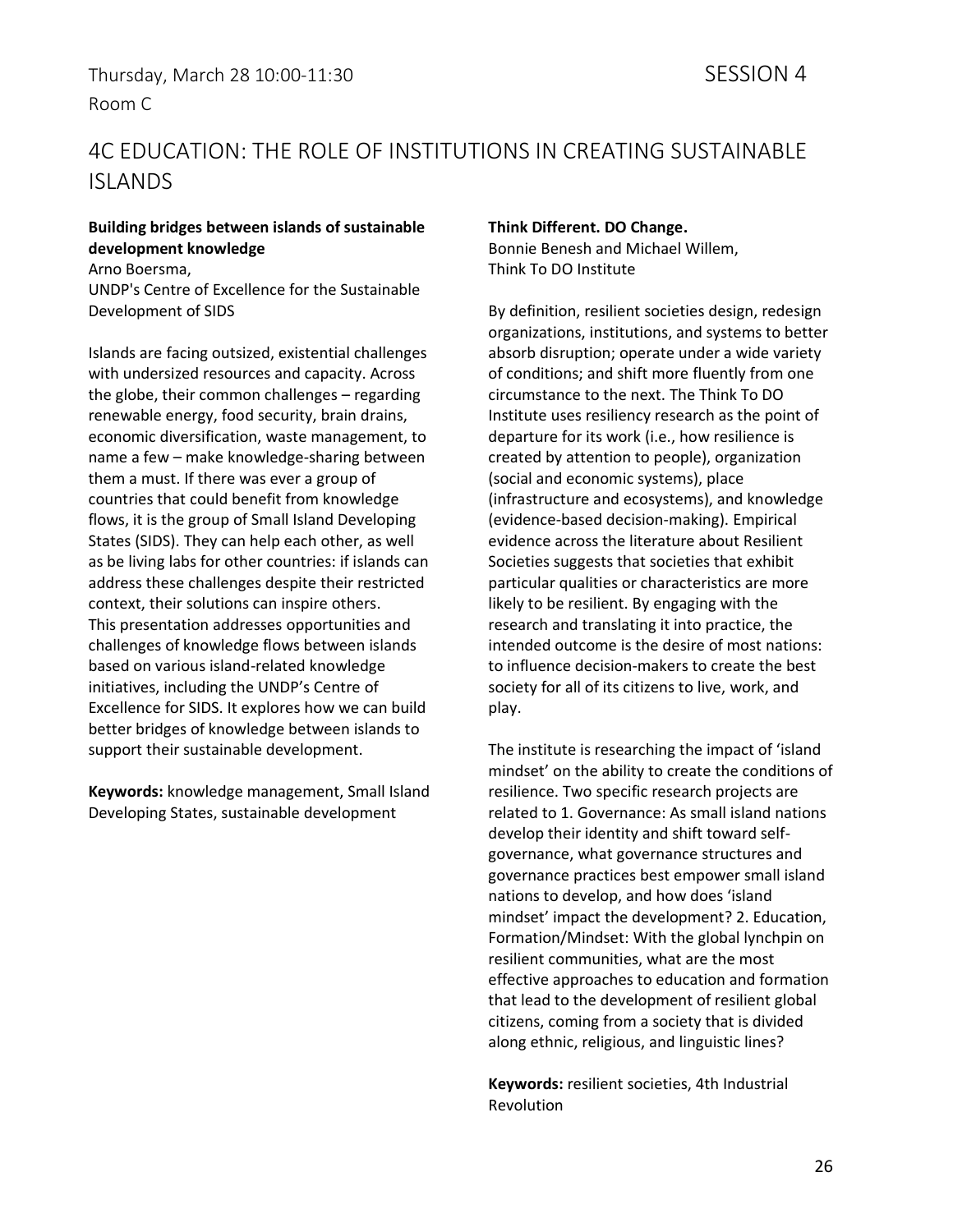## 4C EDUCATION: THE ROLE OF INSTITUTIONS IN CREATING SUSTAINABLE ISLANDS

#### **Small island jurisdictions and Observer status in the Arctic Council?**

Zhannah Voukitchevitch, University of Ottawa

Small Island Developing States/Subnational Island Jurisdictions and the Arctic region share the hospitality ethos rooted in their maritime identities, as well as historical experiences of colonization and exploitation. They also share an emphasis on some of the same sustainable development goals as well as some characteristics which make them particularly vulnerable to the effects of climate change. Their destinies are tied; for example, southern island shores are affected whenever an iceberg melts in the Arctic. While France, the Netherlands, and the United Kingdom all have Observer status in the Arctic Council, their respective subnational island jurisdictions are, potentially, better positioned to benefit from the institutional association with the Arctic than the metropole states and other sovereign island states. This paper argues for a more coherent and an enhanced engagement of SIDS and SNIJs with the Arctic region by exploring the international legal aspects of their hypothetical application for the Observer status in the Arctic Council.

**Keywords:** Small Island Developing States, climate change, Arctic Council, international law

#### **Research and higher education programs for sustainable development in small island states** Eric Mijts, University of Aruba

Small island states are subject to numerous threats due to their environmental, social, and economic vulnerability. The focus of attempts to build resilience to these threats is mostly externally oriented, based upon international technical and logistical support and consultancy. However, capacity building for internal resilience of these small island states is of great importance as well, if not even more important, as the creation of a critical mass of local higher educated experts that can create contextually relevant and locally accepted solutions will highly contribute to the resilience of these states.

In 2019, the University of Aruba starts new programs with the title Sustainable Island Solutions through Science, Technology, Engineering and Mathematics (SISSTEM). The programs will start off as a BA program, an MA program, and 12 PhD projects. The program stimulates the development of a critical mass of experts in a wide variety of fields that can critically address the vulnerabilities and developmental needs of small island states from an internal perspective, as well as contextualize solutions and create new industries. In doing so, the SISSTEM project contributes to the diversification of the Aruban economy.

In this contribution, the authors present the rationale behind the project and the program outlines, as well as the way in which the programs will contribute to sustainable development in small island states.

**Keywords:** STEM sustainable development education research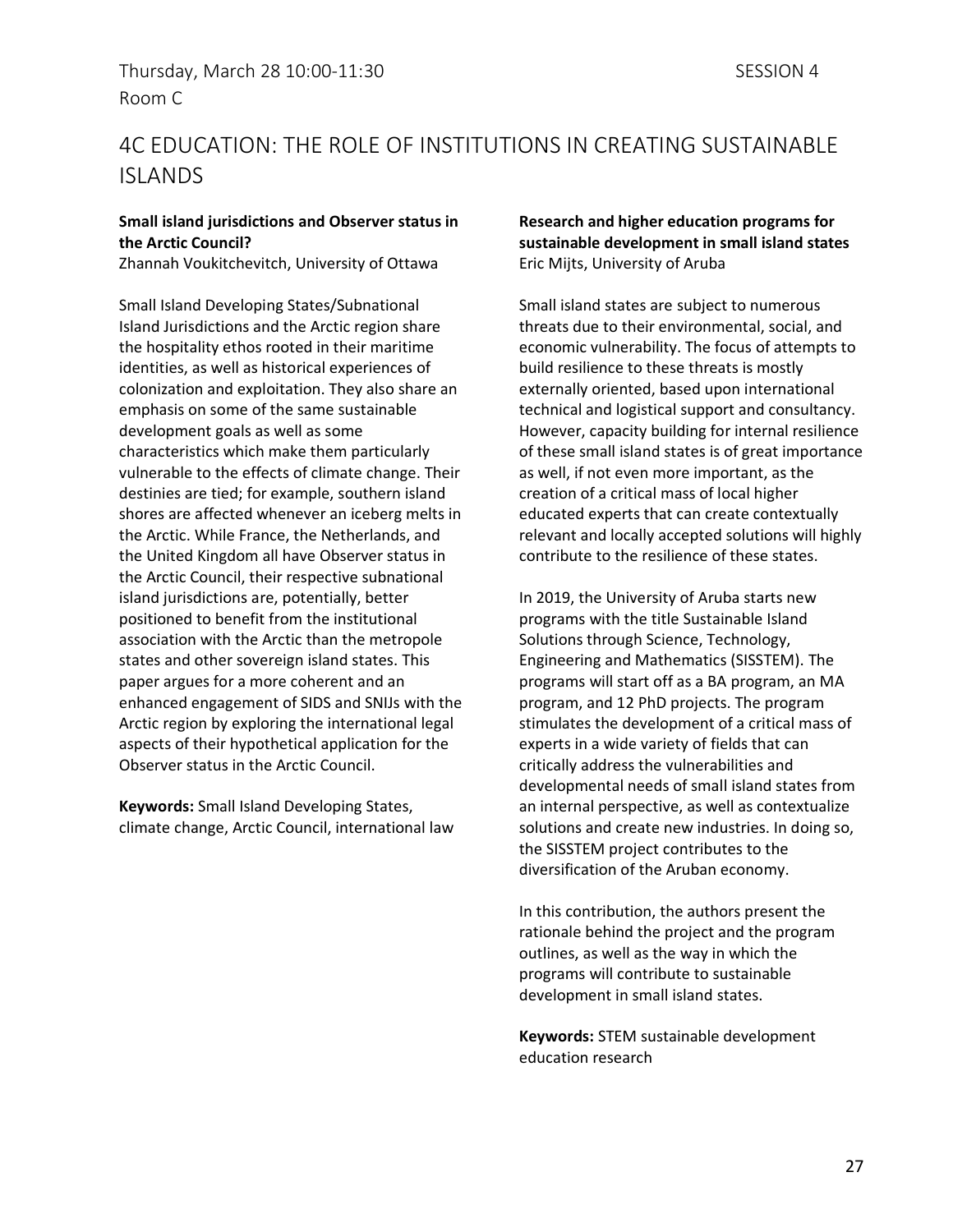### 5A DISASTER CAPITALISM

#### **Islands and disaster capitalism: Is the focus on island vulnerabilities enough?**

Rachel Dodds, Kelly-Ann Wright, and Ilan Kelman, Ryerson University

Around the world, disasters continue to cause significant disruption to lives and livelihoods, with islands often being stated as being more vulnerable to disasters. While many island characteristics are seen as augmenting root causes of vulnerabilities, many of the same characteristics also provide ways of reducing vulnerability and dealing with disasters. Similarly, around the world, disasters are also frequently used as opportunities for exploitation and land grabs for non locals' economic gain (Cohen, 2011; Klein, 2005; Timms, 2011) while too much emphasis is typically placed on climate change rather than the true cause of disasters being vulnerabilities (Kelman, 2015 & 2017). This paper explores a number of different island disasters and outlines how disaster capitalism is in play. It examines whether there is more at risk than just vulnerability of islands from a sustainable livelihoods point of view and how separating climate change adaptation from other activities supports disaster capitalism. Particular focus is on the recent disaster and land grabs in Barbuda.

**Keywords:** island vulnerability, disaster capitalism, climate change, adaptation, Barbuda **A material vulnerability account of building services in Grenada from a spatial perspective** Kristen de Kroon, University of Waterloo

Small island nations are some of the most climate-vulnerable nations exposed to the intensity and frequency of natural disasters, which cause disproportionately high economic, social and environmental impacts. The 2017 Atlantic hurricane season alone is estimated to have cost over US \$200 billion in damages, as storms Harvey, Irma, and Maria rendered buildings and critical infrastructure stocks unusable in parts of the Caribbean. Damages to buildings and infrastructure (or material stocks) result in immediate loss of critical services and the accumulation of a large volume of debris. Accounting for current building and infrastructure can assist planners and policy makers to promote sustainable city cycles, where damaged home materials become recycled into new infrastructure instead of using mass amounts of virgin materials. This paper provides a framework for a material stock account for Grenada using a GIS approach, to gain insights into opportunities for reducing vulnerabilities in existing infrastructure. A GIS method was employed to estimate the building stocks and their associated services (educational, residential, etc) based on building footprint area, height data, building typologies, and material composition during a 2014 'snapshot' in time. Examining building stocks from a spatial perspective is important for applications in planning and decoupling resource flows. There is potential to apply the methodological approach described in this paper to other small island countries, especially those vulnerable to natural disasters and climate change.

**Keywords:** material stock, GIS, sustainable city cycles, resource decoupling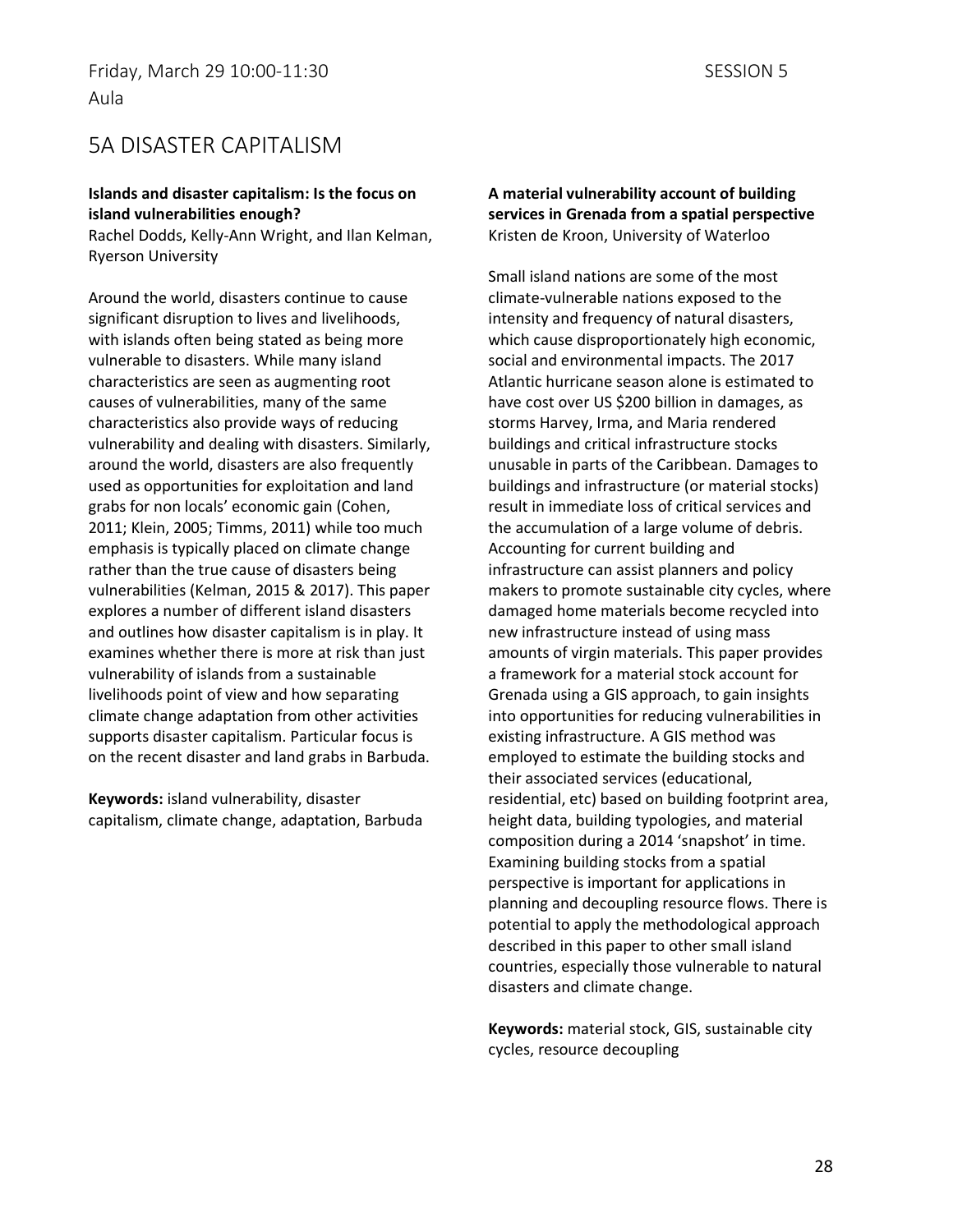### 5A DISASTER CAPITALISM

#### **The Weight of the islands: "You can't manage what you can't measure."**

Johnella Bradshaw, University of Waterloo

In the midst of growing climate threats, Small Island States (SIS) such as Antigua & Barbuda (A&B), have proven to be highly vulnerable to extreme weather events. As a result, it has evoked an urgency of resiliency amongst these island states, with special focus directed towards the built environment. During the 2017 Atlantic Hurricane Season, A&B experienced approximately US \$222 million dollars' worth of damages and losses, with 95% of the houses destroyed in Barbuda. Undoubtedly, there is a need for policy-relevant insights to support a transition to resilient infrastructure, and the sustainable consumption and production of resources. The research focuses on material stocks and flows related to the tourism sector, which is the main economic driver for Antigua and Barbuda. Through adopting a GIS (geographic information system) methodology for mapping material stocks and a top-down account of material flow analysis from 2006 to 2017 for critical building materials, this research will assist in material recoverability post extreme weather events, influence disaster management planning, and provide insight to policy officials on resource use dynamics, through spatial planning.

**Keywords:** SIDS, tourism, Antigua & Barbuda, MFA, GIS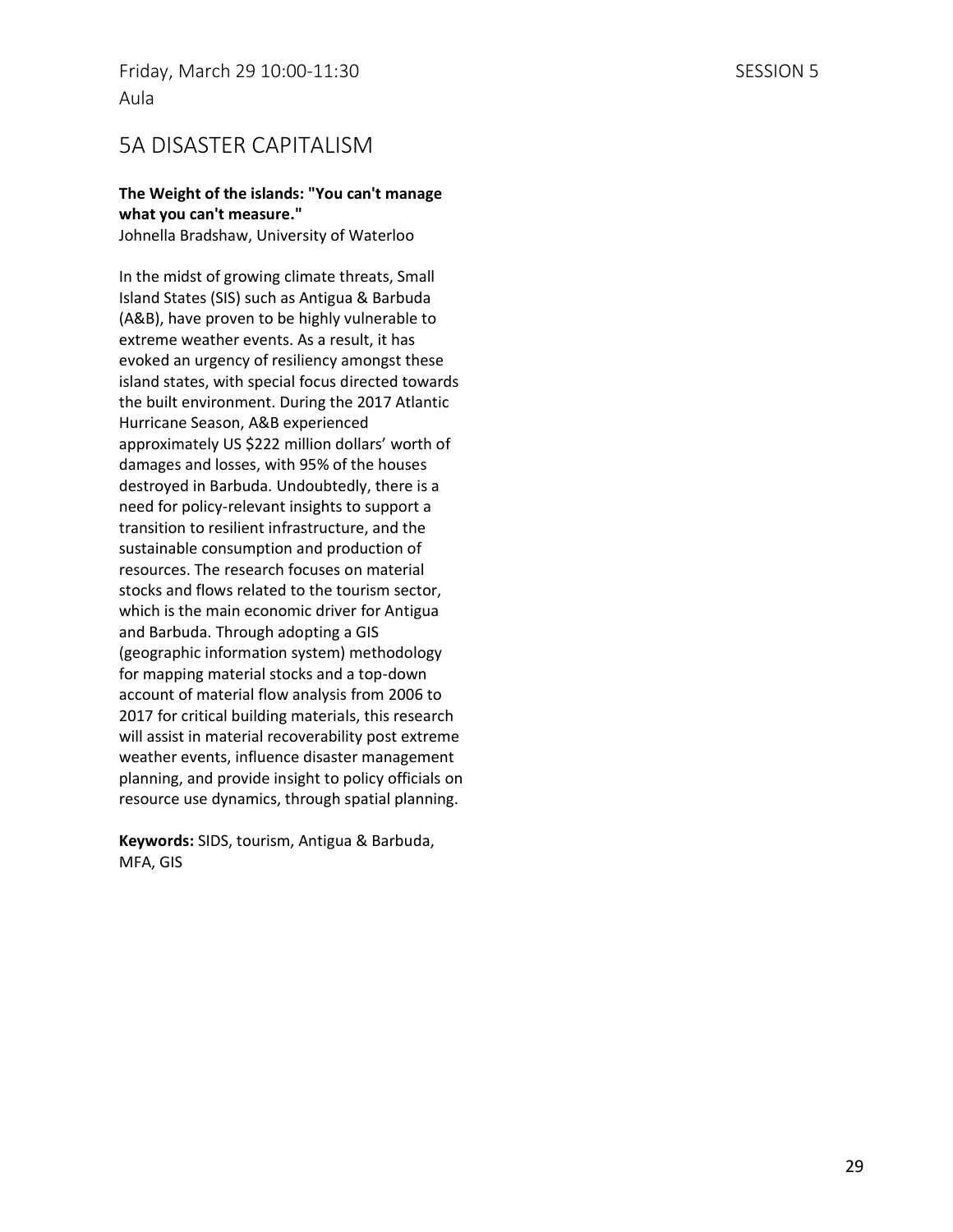### 5B THE ARCHIPELAGO AND REGIONAL INTEGRATION

### **France's island territories in the Southwest Indian Ocean: Success and challenges of this France of the Indian Ocean**

Christian Bouchard, Laurentian University

France has three small subnational island territories in the Indian Ocean. La Réunion and Mayotte are overseas departments and regions of the French Republic, as well as European Union outermost regions, while the Scattered Islands (îles Éparses) constitute one of the five districts of the French Southern and Antarctic Lands (TAAF). In these three SNIJs we find an interesting and complex mix of political processes such as national and European integration, local autonomy, regional integration, and France and EU pursuance of self-interests in the Southwest Indian Ocean. For La Réunion and Mayotte, being fully integrated to the French Republic and the European Union provides and secures a higher level of socioeconomic development that could be otherwise difficult to achieve. On the other hand, it also brings some challenges in terms of regional integration and regional cooperation, especially in the context of unresolved territorial disputes between France and island states neighbours, namely Comoros (about Mayotte), Mauritius and Madagascar (about the Scattered Islands). The case of the Scattered Islands is exceptional as they have no permanent population, are extremely tiny in terms of land area but have an EEZ area of some 640,000 km2. Overall, it is argued that La Réunion and Mayotte have and are still largely beneficiating from their strong integration to the French Republic and the European Union, while their political status and the unresolved territorial disputes bring challenges for their better regional integration.

**Keywords:** France, Reunion, Mayotte, Scattered Islands, Southwest Indian Ocean

#### **Insularity and regional autonomy in Europe** Carlos Amaral, University of the Azores

The presentation is anchored on the identification of the roles played by insularity in Europe at the political level. It explores the ways in which, within the context of the process of European integration – both in the Council of Europe and, afterwards, in that of the European Union – European islands have been able to materialize an outright revolution through the adoption of the principle of regional autonomy. Regional autonomy, it is argued, has allowed islands to overcome the condition of heteronomy to which they were historically relegated and to emerge as political entities in their own right – without prejudice of their integration in the respective mainland States and, correlatively, of their participation in the process of building Europe.

In this context, regional autonomy has been proving to be an instrument of political and economic emancipation through integration, translating into an effective alternative to both heteronomy and independence. Following the chartering and assessment of this process, and its exportation to the mainland regions of the continent in a process that threatens to culminate in the universalization of the phenomenon, the presentation concludes with a provisory overview of the contemporary renewed vigour of the ideas of sovereignty, independence, and statehood, particularly among the richer and more robust European regions. And, as presented during a recent initiative of the Council of Europe, the ideal of insular, and regional, self-government, threatens to degenerate into a reality of insular, and regional, selfish government.

**Keywords:** insularity, regionalism, autonomy, Europe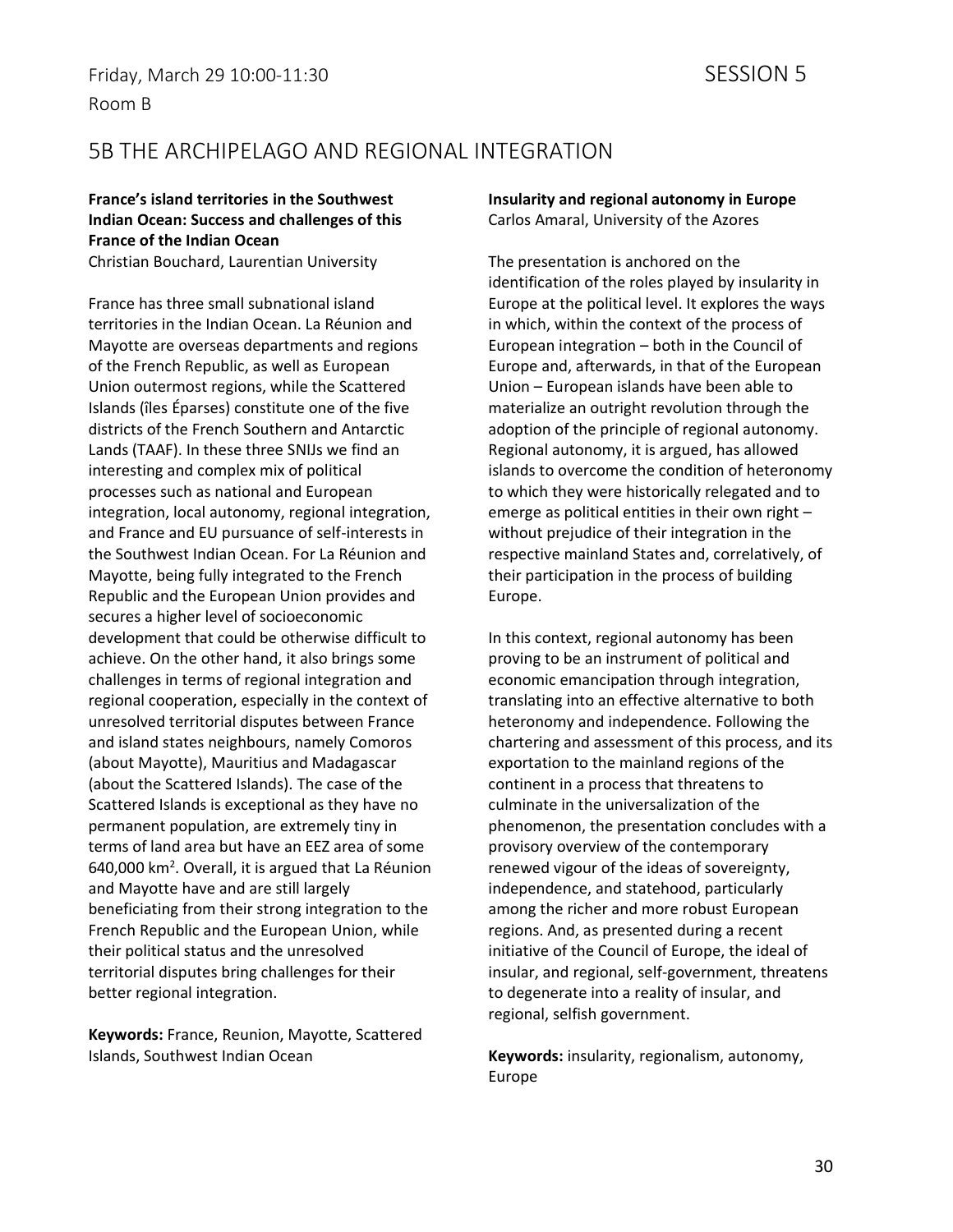### 5B THE ARCHIPELAGO AND REGIONAL INTEGRATION

**Centrifugal forces in four pairs of Pacific island jurisdictions: Wallis-Futuna, Rarotonga-Manihiki, Tahiti-Mangareva, Chuuk-Pohnpei** Gerard Prinsen, Massey University

This conference's call for papers speaks of "centrifugal tensions, especially in archipelagic jurisdictions". Such concerns about the fragility of the territorial integrity in archipelagos have occupied politicians and scholars since the early years of decolonization. In the Pacific, metropolitan powers sometimes succeeded in convincing islanders 'to stay together' as a newly independent state despite cultural, linguistic, or historical difference (e.g., Vanuatu). Elsewhere, colonial territory broke up into independent states (e.g., the Ellice Islands split off the colonial Gilbert and Ellice Islands and became independent Tuvalu). Of late, some of the peoples of archipelagos who remained one jurisdiction seem to have second thoughts (e.g., in 2015, Chuuk came close to a referendum on breaking away from the Federated States of Micronesia). In places where decolonization was not completed, metropoles were often left with overseas territories that seem desirous to break up in ever-smaller subnational jurisdictions (e.g., as with Futuna's Customary Council in 2015).

In 2017, Prinsen and Mawyer identified pairs of Pacific islands within a single jurisdiction – overseas territory or sovereign island state – that seemed to have a rivalrous relationship. In 2017 and 2018, local research associates interviewed purposively sampled people in four pairs of islands about their views and experiences regarding "the other island". These interviewees were opinion-leaders in their communities: customary leaders, elected politicians, religious leaders, business people, and teachers. This presentation highlights some patterns in the 73 interviews conducted in the pairs of islands listed in the title.

**Keywords:** archipelagos, inter-island rivalry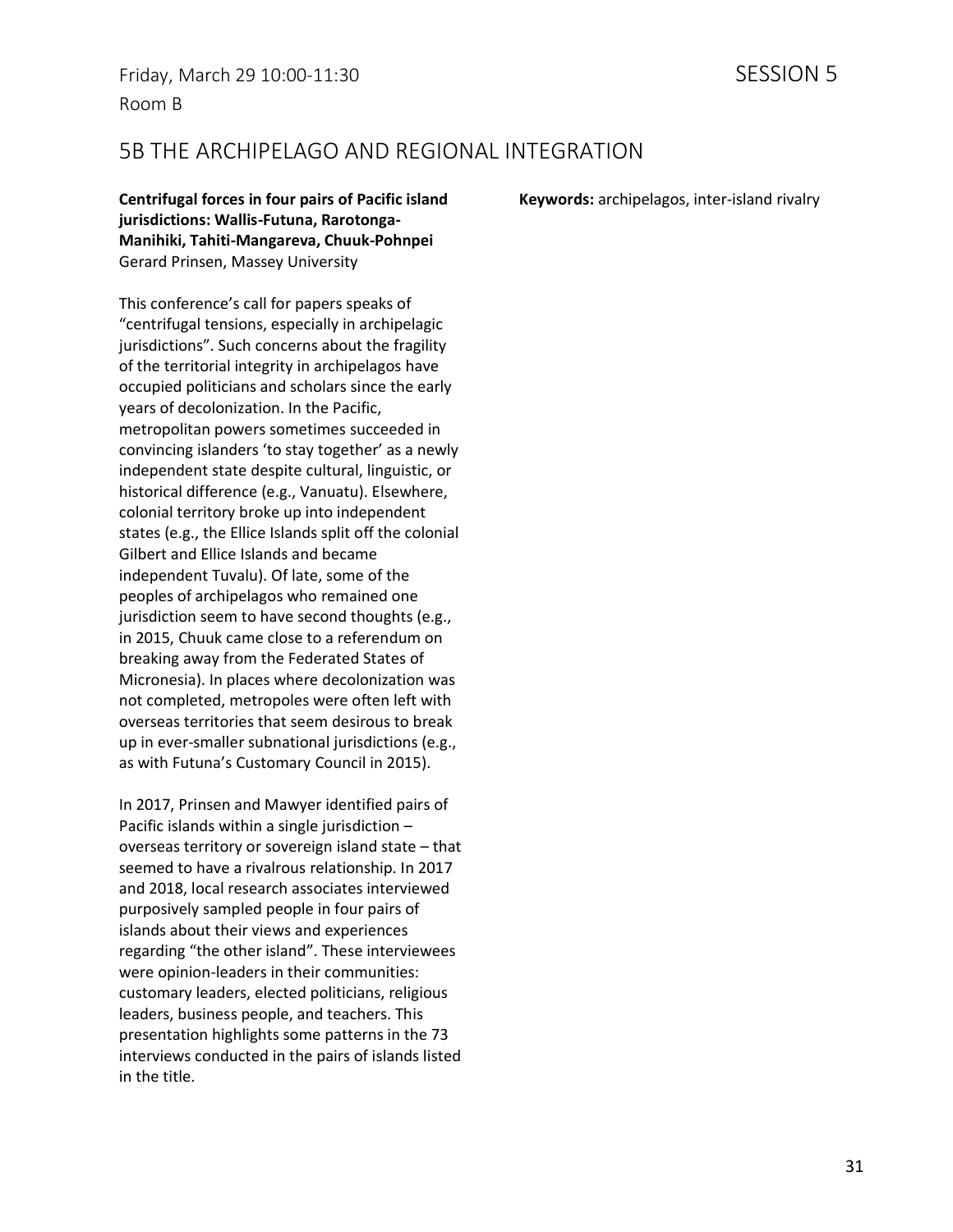### 5C SUSTAINABLE ISLAND TOURISM

**Examining the potential for sustainable tourism development in Savusavu, Fiij** Sonya Graci and Logan Van Vliet, Ryerson University

Sustainability is imperative in island destinations as islands are especially vulnerable to the negative impacts of tourism. The very resources on which island tourism depends are the ones that tourism can deplete. This research is intended to build on the knowledge of sustainable tourism development specifically in small islands. The purpose of this study was to explore the potential for sustainable tourism development in Savusavu, Fiji.

Savusavu is a coastal town in Vanua Levu, the second largest island in Fiji and a popular tourism destination. It is known for its diving, tropical rainforests, Indigenous peoples, and climate. The success of the tourism industry and viability of the destination rely on the management of natural resources. This study explores the issues, barriers, and benefits to sustainable tourism development in Savusavu. A qualitative study was conducted in 2014 and 2016 and consisted of interviews with 51 stakeholders exploring the potential for sustainable tourism development. It determined that the issues facing Savusavu are related to waste and wastewater management and marine conservation. Barriers such as the lack of infrastructure, government support, and lack of education were discussed as impeding sustainable development. This study recommends an increase in stakeholder education and participation in tourism-related decisions in Savusavu. Implementing initiatives such as developing a sustainable tourism policy, eco-tax, and appointing an environmental coordinator can be a means to increase sustainable development.

**Keywords:** sustainable tourism, eco-tax, environmental instruments, islands

**Tourism and anthropogenic climate Change in the Marquesas Islands, French Polynesia** Hilary Symes, Temple University

As Marquesans in French Polynesia face a warming Pacific Ocean, coral decline, and an increased likelihood of cyclones, discourses related to anthropogenic climate change have rapidly become a part of contemporary social life, challenging and remolding their senses of identity. Moreover, the islands have become an increasingly popular tourist destination, particularly for the metropolitan French. The significance of tourism combined with the ecological changes have rapidly shifted Marquesans' sense of self, particularly as demonstrated through indigenous material culture. While Marquesan "material culture" (Lévi-Strauss 1963) has been reclaimed and revalued by Marquesans and tourists alike, material production processes have contributed to the destruction of the ecological environment and depletion of local resources. Simultaneously, anthropogenic climate change has resulted in reduced yields for locally sourced raw materials integral to the continuation of these industries.

This research draws on ethnographic observations, semi-structured interviews, and PhotoVoice interviews on the islands of Nuku Hiva, Fatu Hiva, Hiva Oa, and Tahuata with individuals involved in two industries integral to the tourist art market: barkcloth production and wood-carving. These products thus "index" (Gell 2002) the changing ecologies and economies of the Marquesas Islands as well as how islanders are negotiating the rapid transformation of their environment, their livelihoods, and their sense of place. I argue that art-making in the Marquesas is inherently a political act; it renders the self, both communal and individual, in a socio-political environment that otherwise seeks to unmake it.

**Keywords:** climate, tourism, French Polynesia, art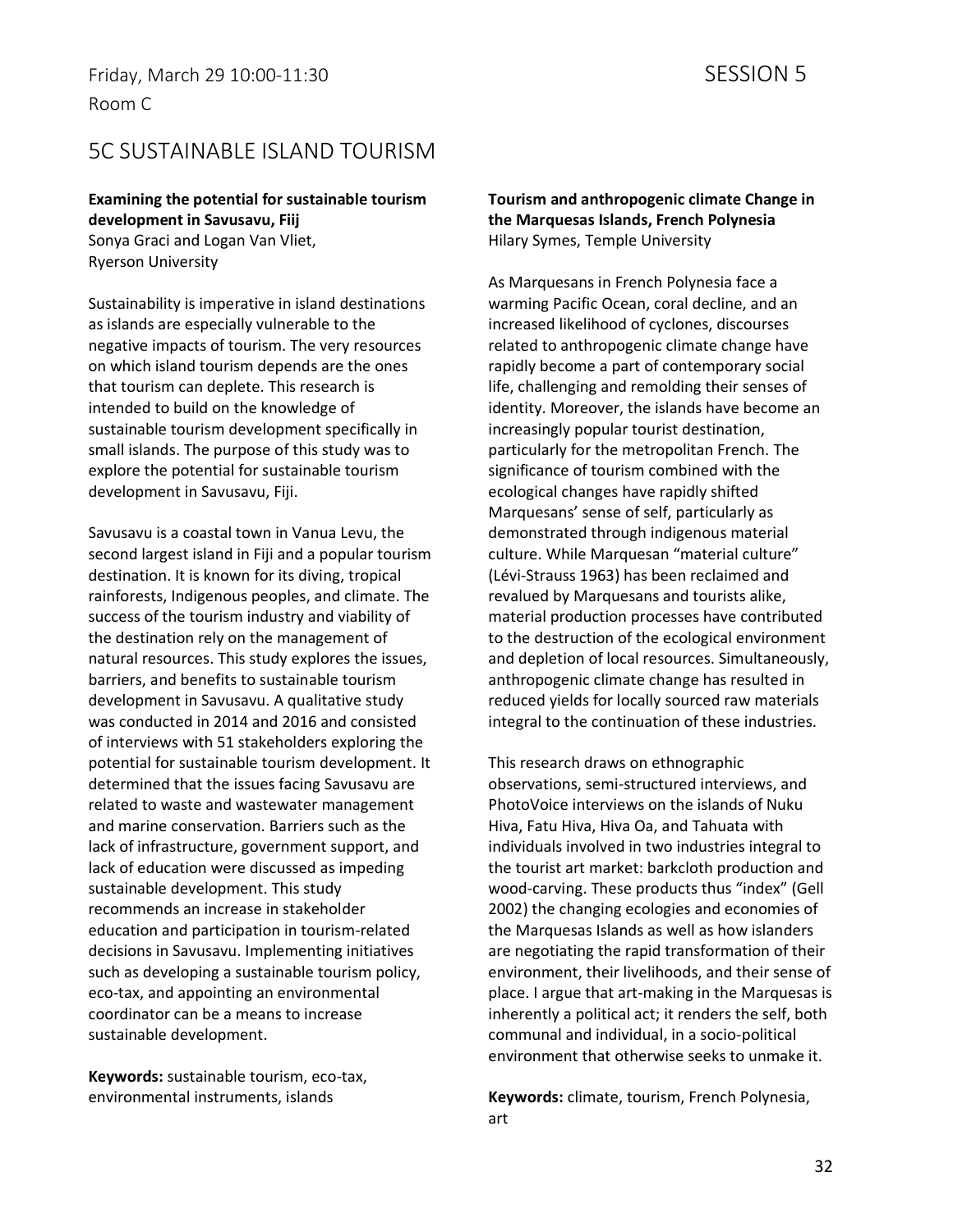Friday, March 29 10:00-11:30 SESSION 5 Room C

### 5C SUSTAINABLE ISLAND TOURISM

#### **Aruba and Sint Maarten: SNIJs that became Small Island Tourism Economies, by accident or by plan?**

Arjen Alberts, Ministry of Health, Social Development and Labor, Sint Maarten

Over the course of more than five decades, Aruba as well as Sint Maarten have moved along a 'Small Island Tourism Economy' (SITE) development path with an intensity like few other Subnational Island Jurisdictions (SNIJs) or Small Island Developing States (SIDS) in the world, including the other four islands in the Caribbean that are part of the Kingdom of the Netherlands.

Based on some 40 interviews with decisionmakers and important stakeholders, past and present, on both islands, as well as a review of grey literature such as government plans and policy documents, publications by NGOs and a sparse collection of academic publications, this paper addresses three questions. The first is whether the SITE development path was the result of planning on the island level between public and private actors, at the level of either the former Netherlands Antilles, or at the Kingdom level. The paper finds elements of planning as well as 'laissez-faire' that set the two islands apart from other jurisdictions in the region, and often conflicting roles between the different levels within the Kingdom. The second is what role the constitutional status of both islands played or still plays in the 'success' of the SITE development of both jurisdictions. The third question pertains to the sustainability of the SITE path for these two islands. How does governance cope with the inherent limits of their carrying capacities? Efforts at planning for the limits to their carrying capacity have been undertaken on both islands, but have not yet led to significant modification of their development paths.

**Keywords:** Aruba, Sint Maarten, SITE development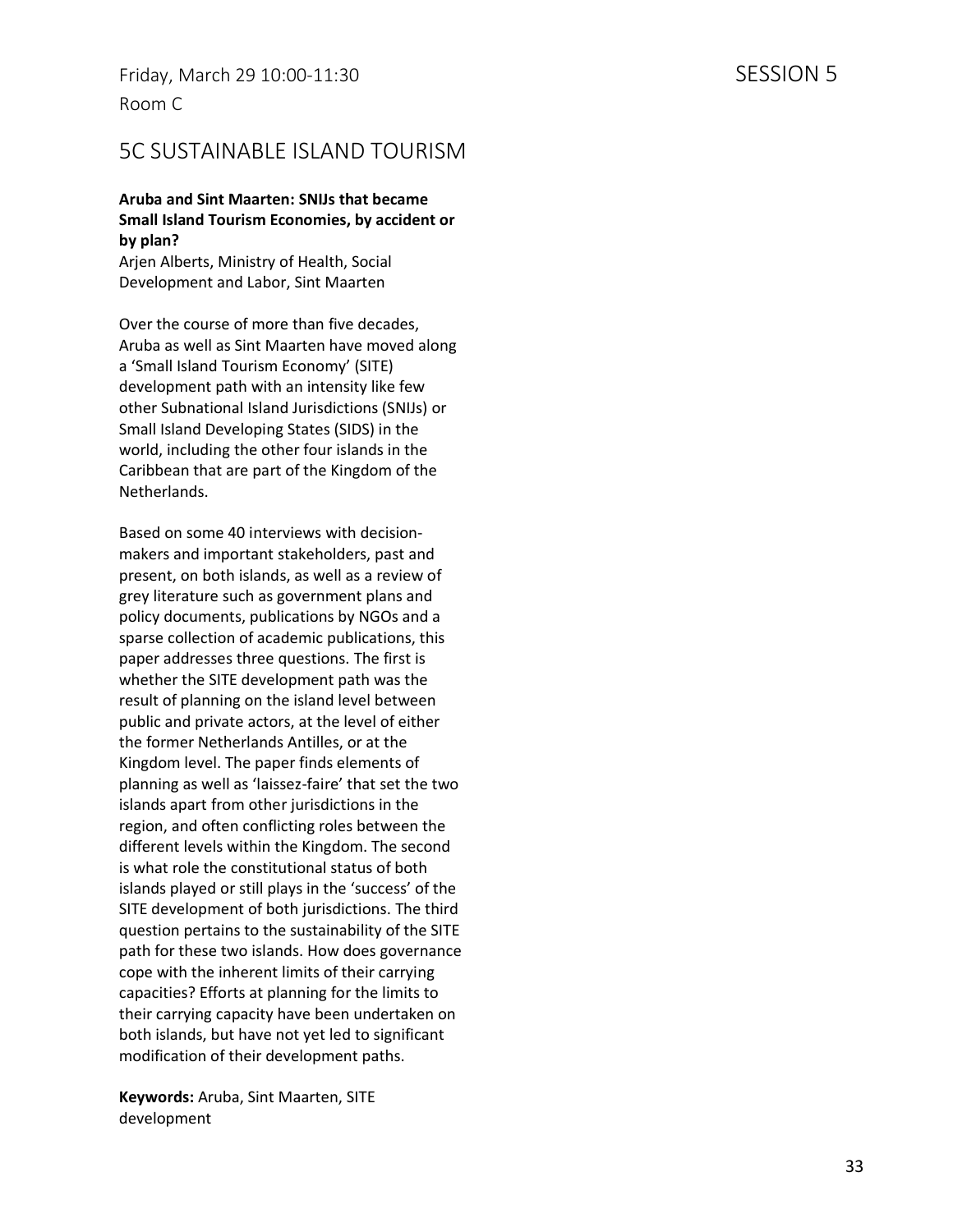### 5D CLIMATE CHANGE RESILIENCE

**Turning up the volume on 'island her-stories': Exploring gender mainstreaming potentials in resource management and climate policies in the FSM**

Anne McDonald and Bertha Reyuw, Sophia University

UNFCCC COP 23 is often remembered as the 'Islands COP'. Under the Fijian Presidency island nations' voices reverberated in their call to accelerate the Paris Agreement implementation. Another voice also reverberated – that of women, with the adoption of the first ever UNFCCC Gender Action Plan. Now the gaps need to be filled in policy in order to mainstream gender into climate policy, particularly in island nations on the frontline of climate change. This presentation shares the stories of women farmers and fishers from the four states that make up the Federated States of Micronesia (FSM). By turning up the volume on their stories, it aims to explore environmental and resource use and management policy and tools in the FSM, and to gain new perspectives on gender and cultural identity when considering resource management approaches and integrative policy potentials. It also considers the interlinkages of i) culture, nature views, environmental awareness, and resource management practices, and ii) climate change adaptation policies and biodiversity management policies in island communities.

**Keywords:** gender, resource management, climate change, adaptation, vulnerability, resilience

**Facilitating the development of Inclusive cultural industries as a form of climate change adaptation: The case of Trinidad and Tobago** Keron Niles, University of the West Indies

Cultural Industries are intrinsically collaborative and innovative. The producers of cultural content often co-create with others and draw on the skills, experiences, and expressions of others in order to enhance their own production capabilities. Moreover, cultural practitioners often participate in economic and productive activities that straddle different cultural industries (such as Heritage, Music, Film and Fashion). In addition, cultural practitioners and entrepreneurs also, at times, operate partially or entirely in the informal economy. This paper argues that current mechanisms used to measure economic and productive activities within the sector are inadequate. In addition, the author postulates that policies meant to cater to the needs of cultural practitioners and entrepreneurs must reflect the dynamism and complex interactions of the activities within it. Furthermore, using the twin island republic of Trinidad and Tobago as a case study, it is proposed that policy formulation and implementation should serve to create an enabling environment to facilitate the growth and development of an inclusive dynamic "value creating ecology" akin to that articulated by Hearn, Roodhouse & Blakey (2007). In so doing, the author highlights that cultural industries are often less vulnerable to climate change impacts than the petroleum sector. Policy that is meant to strengthen cultural industries therefore should be considered a form of climate change adaptation, within the context of creating economic resilience.

**Keywords:** culture, climate, adaptation, Trinidad, Tobago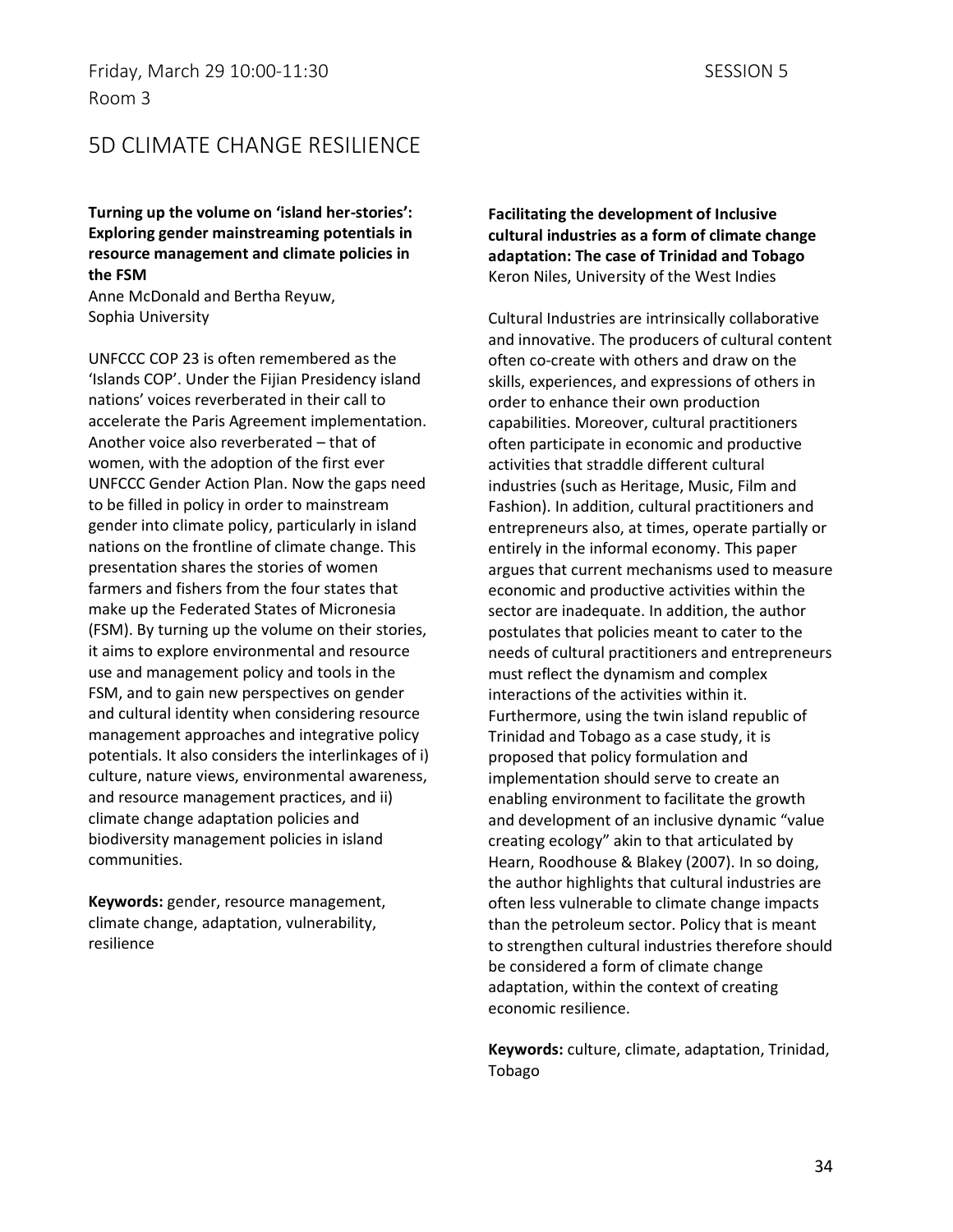### 5D CLIMATE CHANGE RESILIENCE

#### **Green islands: Communicating sustainability through islandness**

James Ellsmoor, Island Innovation

The geography of islands creates a unique sense of place both physically and metaphorically that frequently encourages the adoption of the ecoisland identity. The unique island brand has contributed to the formation of island spaces that encompass sustainability and the positioning of islands as leaders on environmental issues. However, not all islands are equal in their ability to engage with climate change and sustainability issues on the global stage. Subnational island jurisdictions (SNIJs) may find themselves unable to take a seat at events such as the United Nations Framework Convention on Climate Change (UNFCCC) that make decisions directly impacting their future. Through the examination of two highly autonomous subnational island jurisdictions, Aruba and Tokelau, I aim to answer the central question: How is eco-island branding leveraged as a tool to gain political traction and international political representation for SNIJs? In this presentation, I argue that islandness may be a competitive advantage to leverage funding for sustainable development and be a platform for SNIJs to engage in global politics.

**Keywords:** eco island, renewable energy, Aruba, Tokelau, green branding, SNIJs, sustainability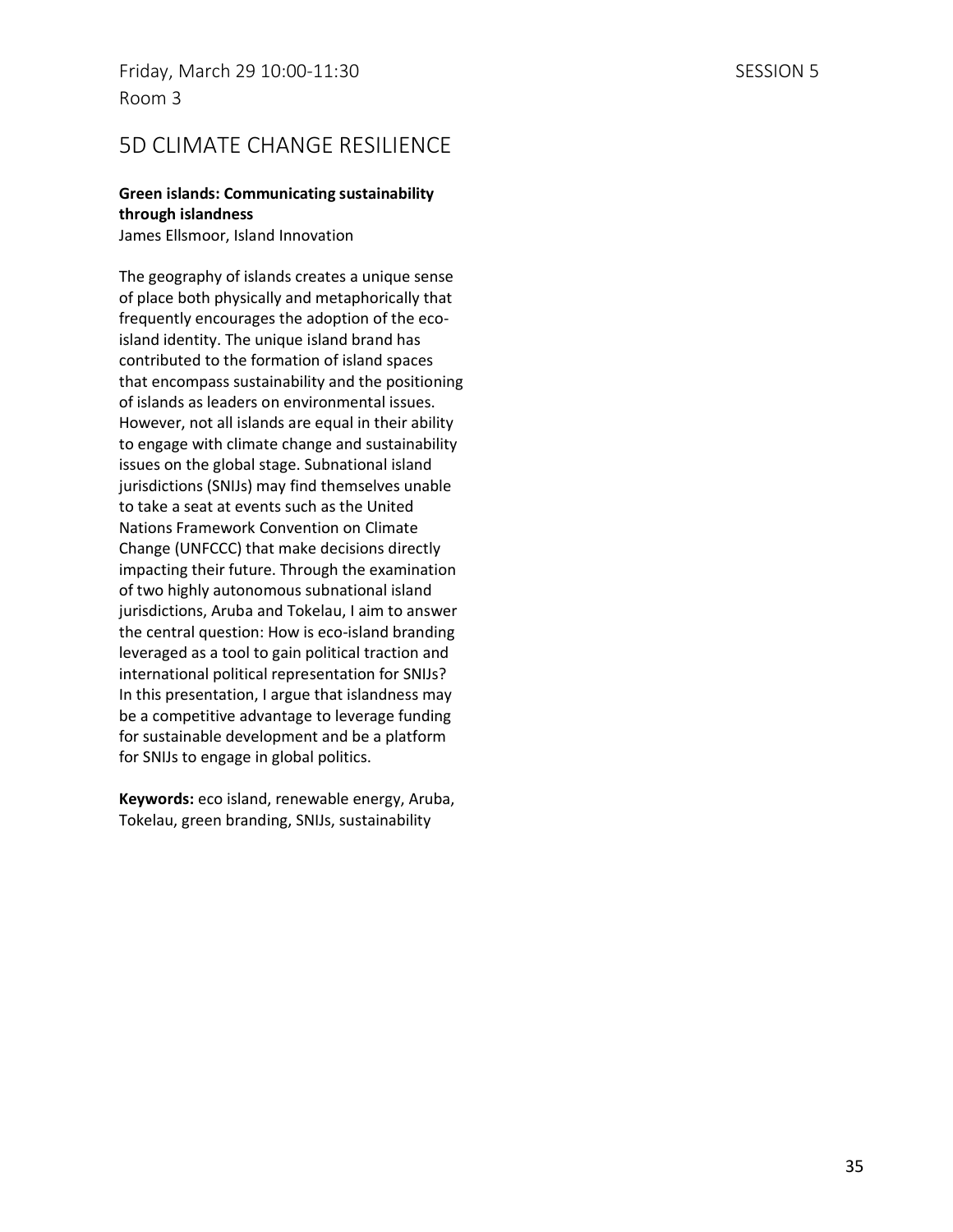### 6A ISLAND TOURISM: WHOSE TOURISM IS IT?

**Who's in charge: Safeguarding island cultures** Louise Campbell, University of Prince Edward Island

While culture is a way of life, cultural change is a fact of life, influenced more and more by tourism. In turn, tourism is increasingly contributing to island economies. In 2017, islands accounted for 14 of the top 20 countries in terms of the contribution of tourism and travel to Gross Domestic Product. How does independence factor into tourism development; i.e., are small island states more autonomous than dependent states when it comes to charting a path to tourism development? How does tourism's impact on culture differ between sovereign island states and subnational island jurisdictions? Are there differences in cultural trends between the two governance structures? Is the pressure to exploit the tourism industry greater in dependent jurisdictions than island nations? And, finally, regardless of governance level, what can be done to minimize any undesirable tourism effects and magnify those which are enriching? The purpose of this study, carried out through a review and analysis of scholarly and grey literature, is to better understand the relationships between and among governance, tourism, and culture and how they can be manipulated for the benefit of islanders and visitors alike.

**Keywords:** SIDS, SNIJ, tourism, culture, governance

#### **Legal systems , tourism, and economic development: The Case of islands in the Caribbean**

Don Taylor, University of Aruba

The legal systems in the Caribbean are many and varied and reflective of vestiges of colonialism's and neocolonialism's influence on Small Island Developing States (SIDS) and are more prominently manifested in small nonindependent jurisdictions (SNIJs) in particular. It is the overarching legal framework based on Western legal models that are as important as the physical and spatial structures of islands that attracts tourism investment and drives economic development in these islands. The prevailing narrative of resilience and the counter narrative of vulnerability are framed within a particular discourse of sustainability which minimizes and understates the critical importance legal systems have on economic development of islands. The purpose of this paper is to research the impact of legal systems in the Caribbean overall and indicate to what extent law and legal systems matters in driving tourism development, a key driver of mono-economic development on islands in the Caribbean. This paper seeks to highlight and critique the importance of legal systems contextually and philosophically in the ongoing discourse of vulnerability, resilience and sustainability, and potentialities of islands in the Caribbean.

**Keywords:** economic development, legal systems, resilience, vulnerability, sustainability, potentialities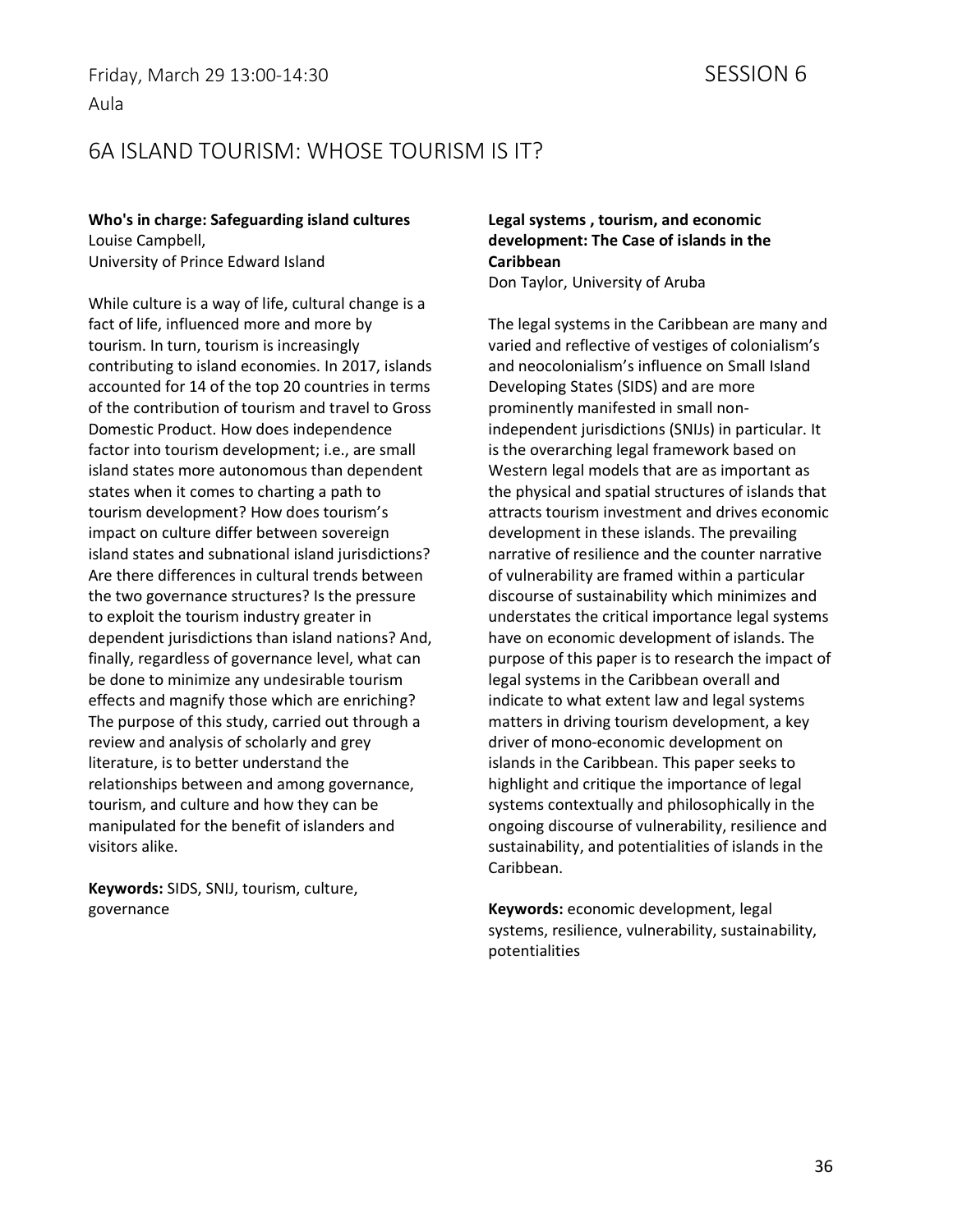### 6A ISLAND TOURISM: WHOSE TOURISM IS IT?

#### **Private-public partnerships to develop sustainable agro-tourism: The Sao Tomé and Principe case study**

Michele Maccari, University of Ferrara, and Filippo Arfini, University of Parma

Sao Tomé and Principe (STP) is a tiny, amazing country, made up of two small islands located in the Gulf of Guinea. STP is facing challenges as it attempts to become a destination for international tourism due to its extremely limited size and its peripheral location (e.g., only one flight per week has been available from Europe to STP). Perceiving an untapped potential for agro-tourism development, a platform consisting of public institutions and private actors was established in 2014 to promote sustainable agrotourism in STP. The platform aims to establish and manage agro-tourism packages capable of satisfying international tourists' growing demand for sustainable experiences in Africa. These sustainable tourism packages are supposed to offer opportunities for tourists to experience host communities and their daily activities along four agricultural value-chains that are mostly certified according to sustainable standards (i.e., organic and Fairtrade) and that can be enjoyed alongside the notable range of natural resources. This paper refers to the existent literature on Agri-tourism, also taking into account the outcomes of the 1st World Congress on Agritourism (Bolzano, Italy; November 2018) attended by the presenter.

**Keywords:** agri-tourism, Public Private Partnership, value chains, sustainable standards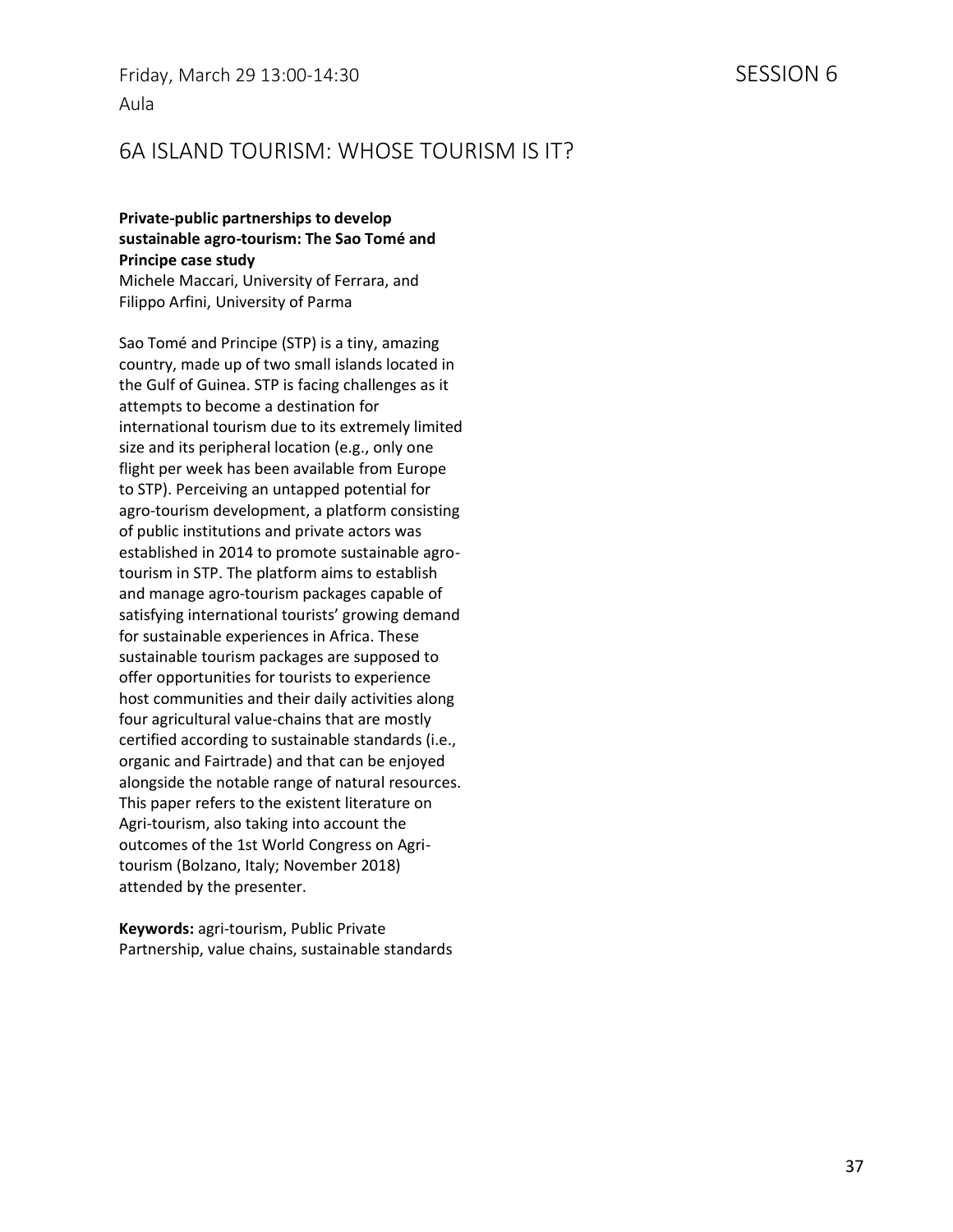### 6B NATURAL DISASTERS: TAKING STOCK

#### **Dynamics of socioeconomic metabolism on islands: Material stock-flow-service of The Bahamas**

Francisco Xavier Felix Martin del Campo, University of Waterloo

Resource security on small island states is increasingly aggravated by global environmental change. Sea level rise and extreme weather events result not only in infrastructure losses but also in the immediate loss of critical services. Restoring the services provided by these stocks comes with large material requirements for reconstruction, oftentimes incurring huge debts. This paper presents material stocks and flows for the Bahamas from 1990 to 2018, to reveal trends in supply and demand of critical materials (timber, concrete, aggregate, and steel). In particular the paper highlights the role of extreme weather events in driving the imports for new virgin materials for reconstruction. Simulations from GIS show the spatial distribution of housing stocks on the Bahamas, and the extent to which this sector is impacted by extreme weather events, such as hurricane Irma in 2017. The study provides insights on how island societies can move towards more sustainable and resilient modes of production, consumption, and infrastructure development.

**Keywords:** resource security, material stock and flows, extreme weather events, infrastructure development, GIS

#### **What is the current state of Caribbean ecocritical studies?** Jana Braziel, Miami University

In an era of rapid global warming, increased destructiveness and intensity of tropical storms and hurricanes, and the concomitant rise in flooding, ocean acidification, seawater and freshwater pollution, and the ecological fallouts of industrial and post-industrial effluvia in the American hemispheres, generally, and in the Caribbean archipelago, more specifically, the time is here: we must urgently take up these pressing questions: What is the current state of Caribbean ecocritical studies? And how may local, grassroots, and political organizations work in concert with national and transnational organizations to support environmental resilience and sustainable development?

As a Caribbeanist and an environmental cultural critic, I believe that the path forward must embrace one that is simultaneously critical and constructive – critical of capitalism and its unbridled laissez-faire, free-market, deregulated premises, and yet also constructive of sustainable futures. This two-pronged approach has been illuminated by contemporary cultural critics like Naomi Klein, Adrian Parr, and Bill McKibben. While we do and must continue to grapple with the cultural meanings and semiotic registers of environmental degradation, I also urge that we attend to the material and political realities of global climate change and activist efforts to forestall its damages, including urging our governments to uphold the Paris accords, to revivify the foundational principles of the Rio Summit or of Rio+20 as we approach the anniversary of Rio+30 in 2022.

**Keywords:** Caribbean ecologies, environmentalisms, global warming, sustainable development, local, national and transnational cooperation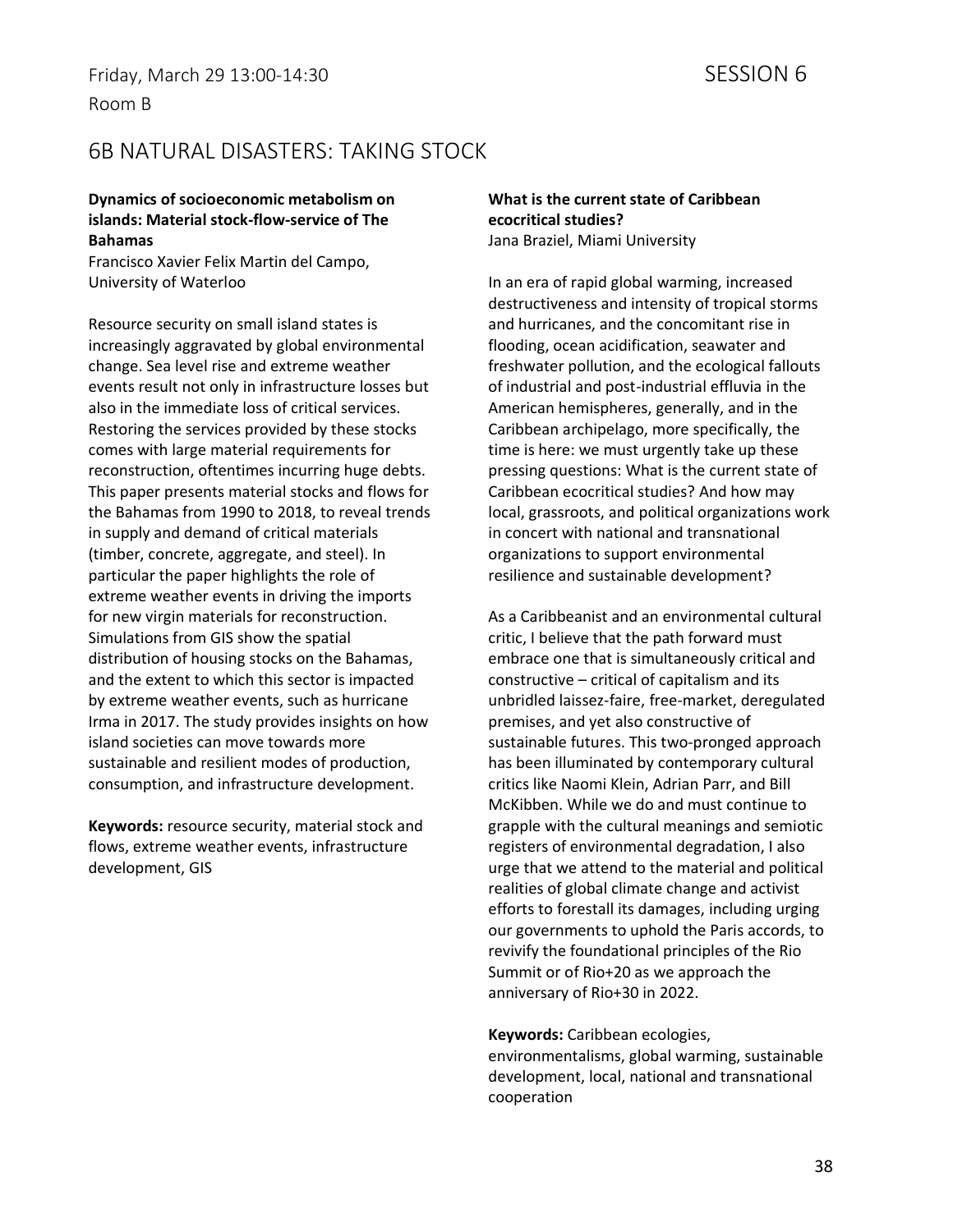Friday, March 29 13:00-14:30 SESSION 6 Room B

### 6B NATURAL DISASTERS: TAKING STOCK

**How does quality of governance relate to resilience in small island states? The Case of Hurricane Irma in Saint Martin** Jeanne de Bruijn and Leo Huberts, Vrije Universiteit Amsterdam

How do governments in SIS improve quality and integrity of governance in order to 'strengthen resilience' and handle sudden shocks (e.g. natural disaster) or long-term unsustainable development (e.g., corruption, clientalism)? How decisive are the quality and integrity of governance for the ability of governance systems (political, administrative) to cope with external pressures, avoid collapse, and achieve policy outcomes (addressing contemporary – and future – societal challenges)? The paper first addresses some basics on the quality and integrity of governance and relates these to resilience of governance in SIS based on literature. Are different value orientations part of insularity, e.g., universalistic value orientations versus more particularistic framed sets of values, anchored in kinship, religion, or ancestry? Does the density of the particularistic relationships in SIS hinder the development of resilient governance? This paper brings the results of a case study of hurricane Irma in Saint Martin on quality of governance and the resilience to cope with the hurricane challenges and sustainability into the future.

**Keywords:** integrity, resilient governance, sustainability, hurricane Irma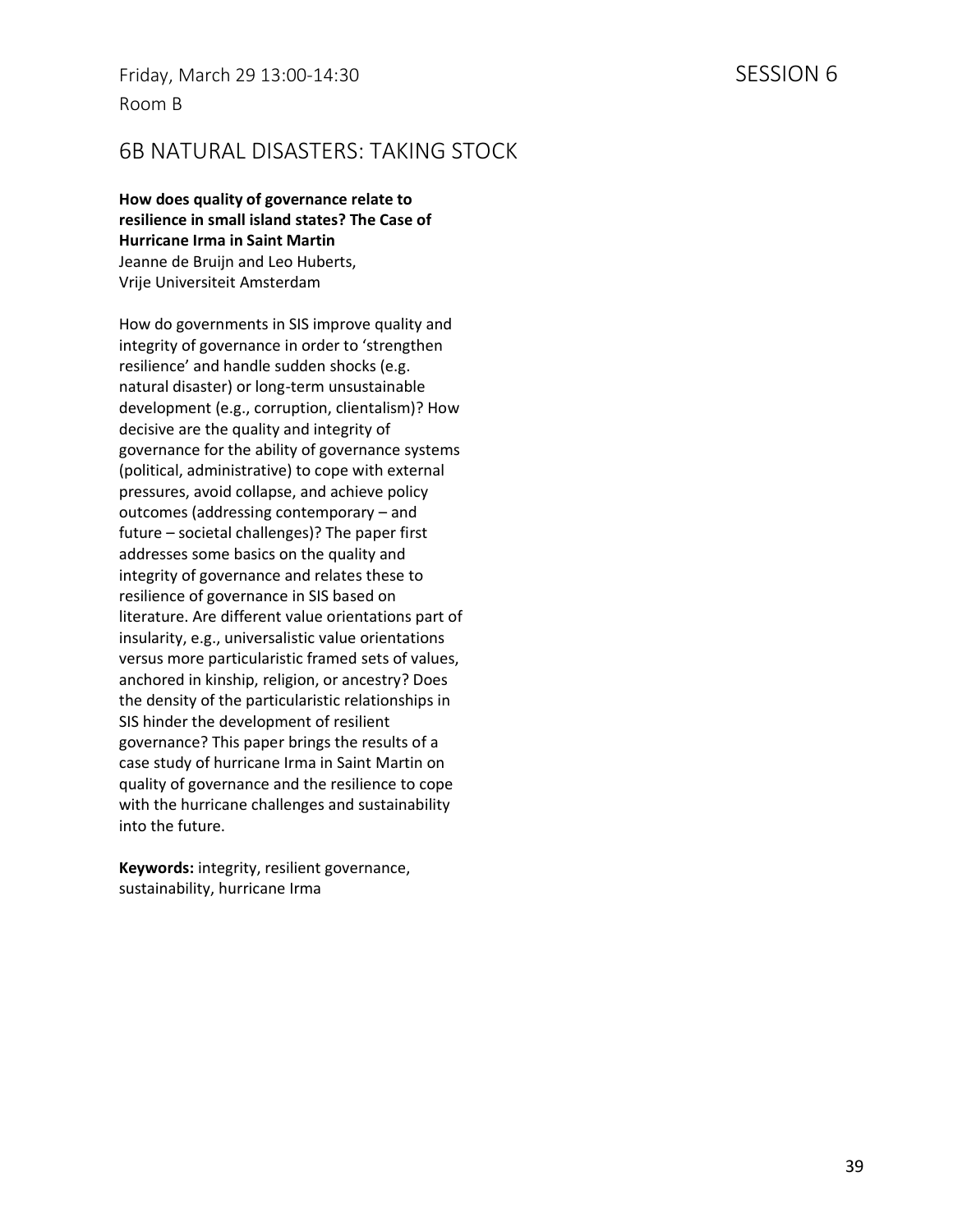### 6C BUILDING RESILIENCE

#### **How do we make our islands future proof?** Bianca Peters, 360º of Innovation

Research has shown that islands are, arguably, among the most vulnerable places on Earth, facing many challenges both external and internal, including adaptation to climate change, a small and specialized resource base, and inadequate capacity. Although it may be difficult to directly change the external challenges, islanders can become more resilient internally. They can do this by rethinking the way societies collaborate and how they can use innovation as a catalyst, thereby making them (more) futureproof. Using concrete examples gathered from island stakeholders throughout the Caribbean and summarized in a series of themes, this presentation explores how islands can develop a sustainable and resilient approach, thereby making them more future-proof.

**Keywords:** vulnerability, climate change, resilience, innovation, Caribbean

#### **(Y)our responsibility to (y)our environmental heritage** Jemi Laclé and Stephen Snider, World Bank

We build monuments as a remembrance of our history, we write biographies, we preserve traditions, music, languages, and architecture, we make documentaries and movies of our heritage. But why do we neglect our duty to our most important heritage: our natural living environment? Various Caribbean governments, private-sector entities, and communities have shown a growing interest in protecting the environment but all to varying degrees. In general, sustainable development and investment in our environment are both lower priorities for many SIDS. However, there is a shared Responsibility (Capital R) that all these sectors and countries share in protection. We must grapple with this Responsibility now and into the future. This paper examines how we can fulfill this Responsibility by refocusing our investment priorities and sticking to them.

**Keywords:** smart island, sustainable island, community (engagement), youth, top-down, grassroots, entrepreneurs, transparency & accountability